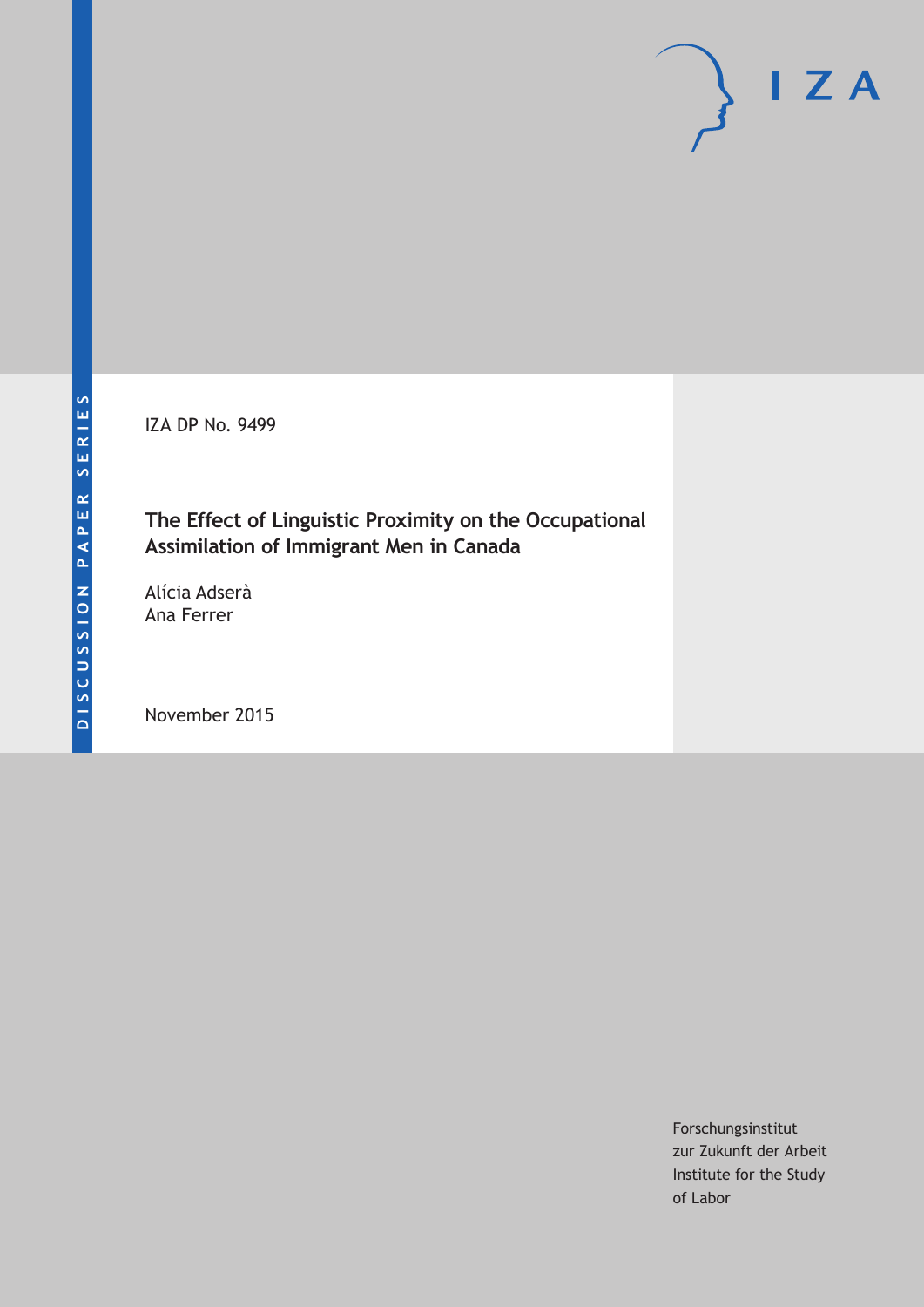# **The Effect of Linguistic Proximity on the Occupational Assimilation of Immigrant Men in Canada**

### **Alícia Adserà**

*Princeton University and IZA* 

### **Ana Ferrer**

*University of Waterloo* 

Discussion Paper No. 9499 November 2015

IZA

P.O. Box 7240 53072 Bonn **Germany** 

Phone: +49-228-3894-0 Fax: +49-228-3894-180 E-mail: iza@iza.org

Any opinions expressed here are those of the author(s) and not those of IZA. Research published in this series may include views on policy, but the institute itself takes no institutional policy positions. The IZA research network is committed to the IZA Guiding Principles of Research Integrity.

The Institute for the Study of Labor (IZA) in Bonn is a local and virtual international research center and a place of communication between science, politics and business. IZA is an independent nonprofit organization supported by Deutsche Post Foundation. The center is associated with the University of Bonn and offers a stimulating research environment through its international network, workshops and conferences, data service, project support, research visits and doctoral program. IZA engages in (i) original and internationally competitive research in all fields of labor economics, (ii) development of policy concepts, and (iii) dissemination of research results and concepts to the interested public.

IZA Discussion Papers often represent preliminary work and are circulated to encourage discussion. Citation of such a paper should account for its provisional character. A revised version may be available directly from the author.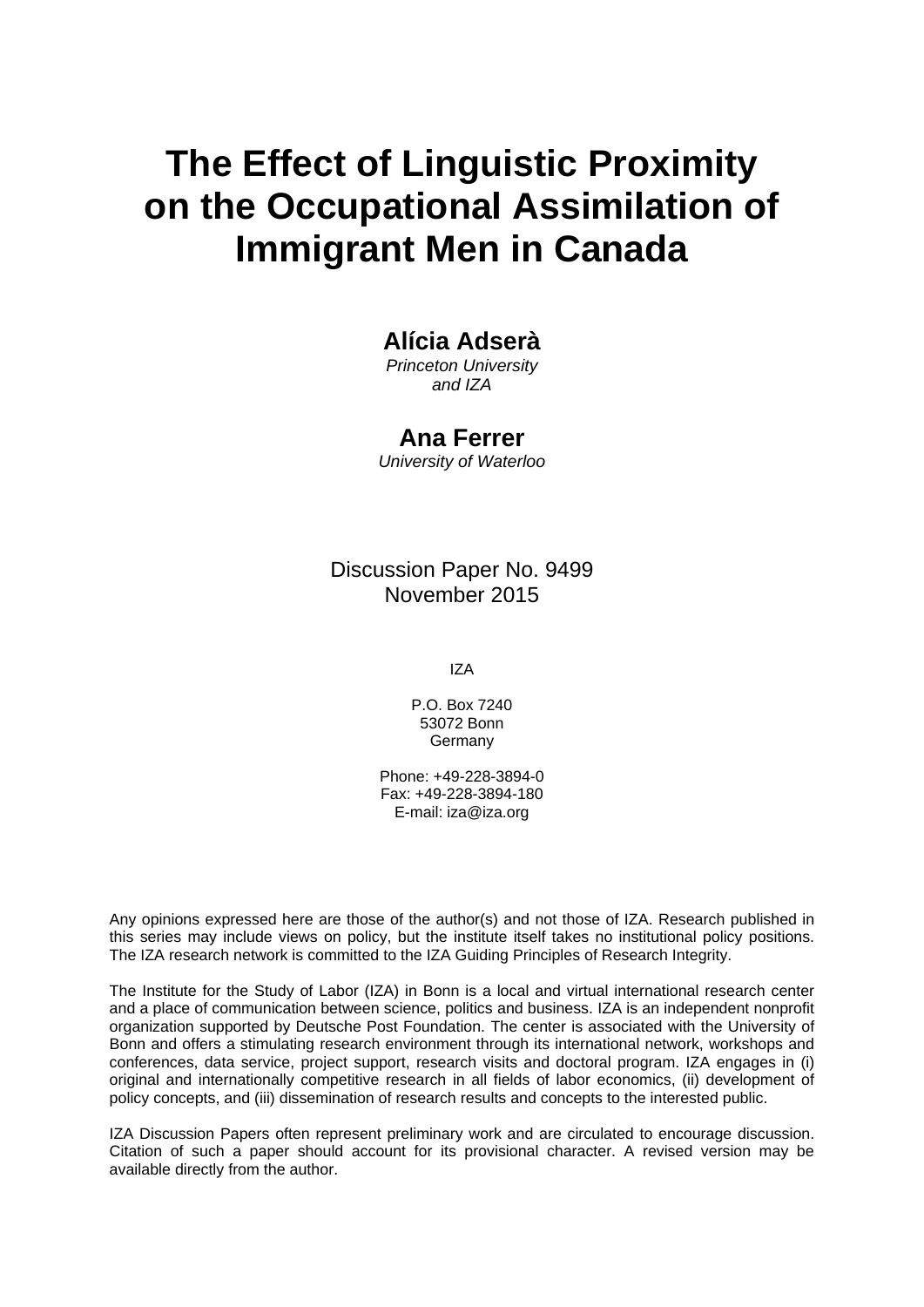IZA Discussion Paper No. 9499 November 2015

## **ABSTRACT**

### **The Effect of Linguistic Proximity on the Occupational Assimilation of Immigrant Men in Canada\***

This paper contributes to the analysis of the integration of immigrants in the Canadian labour market by focusing in two relatively new dimensions. We combine the large samples of the restricted version of the Canadian Census (1991-2006) with both a new measure of linguistic proximity of the immigrant's mother tongue to that of the destination country, and with information of the occupational skills embodied in the jobs immigrants hold. This allows us to assess the role that language plays in the labour market performance of immigrants and to better study their career progression relative to the native born. Weekly wage differences between immigrants and the native born are driven mostly by penalties associated with immigrants' lower returns to social skills, but not to analytical or manual skills. Interestingly, low linguistic proximity between origin and destination language imposes larger wage penalties to the university-educated, and significantly affects the status of the jobs they hold. The influence of linguistic proximity on the skill content of jobs immigrants hold over time also varies by the educational level of the migrant. We also show that immigrants settling in Quebec and whose mother tongue is close to French have similar or better labour market outcomes (relative to native-born residents in Quebec) than immigrants with close linguistic proximity to English settling outside Quebec (relative to native born residents in the rest of Canada). However, since wages in Quebec are lower than elsewhere, immigrants in Quebec earn less in absolute terms than those residing elsewhere.

JEL Classification: F22, J24, J31, J5

Keywords: migration, occupational skills, linguistic ability, wage assimilation, linguistic proximity

Corresponding author:

 $\overline{a}$ 

Alícia Adserà Woodrow Wilson School Princeton University 347 Wallace Hall Princeton, NJ 08544 USA E-mail: adsera@princeton.edu

<sup>\*</sup> The analysis was conducted at the South Western Ontario RDC which is part of the Canadian Research Data Centre Network (CRDCN). The services and activities provided by the CRDCN are made possible by the financial or in-kind support of the SSHRC, the CIHR, the CFI, Statistics Canada and participating universities whose support is gratefully acknowledged. The views expressed in this paper do not necessarily represent the CRDCN's or that of its partners'.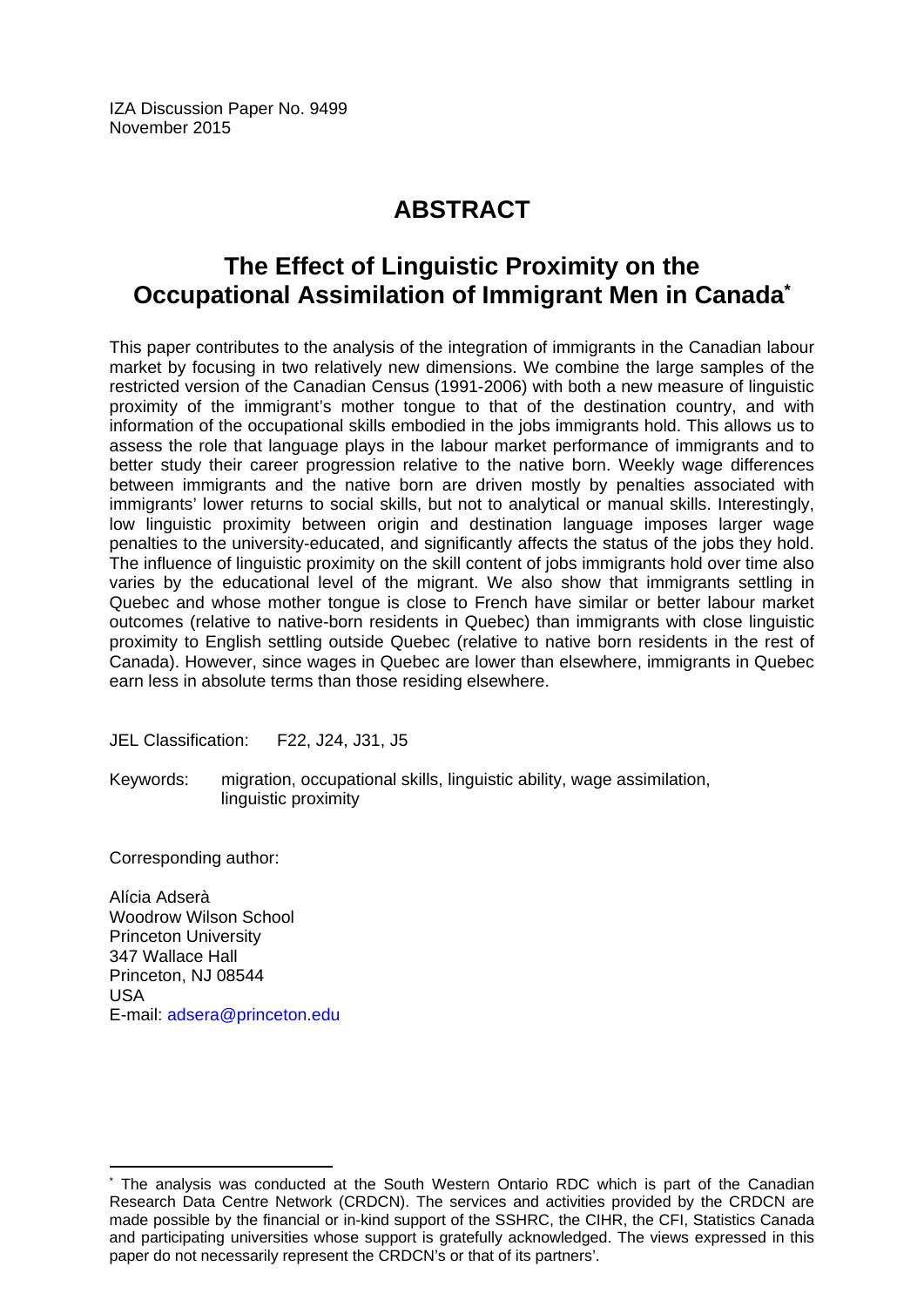#### **1. Introduction**

For Western economies that rely on large influxes of immigrants as a way of encouraging economic growth and demographic sustainability, successful immigrant assimilation is of capital importance. Previous research highlights the influence of linguistic ability – either actual proficiency or an indicator of how easy would be to learn the host country language - as a key determinant of immigrant economic success. In general, we expect immigrants with greater linguistic ability to integrate faster in the labour market and have a larger capacity to transfer human capital to the host country than those with lesser ability. To obtain some measure of how much linguistic ability matters should be of particular interest for countries that have based their immigration policies on attracting high skilled immigrants such as Australia and Canada, and for those contemplating such policies in the near future (OECD, 2014).

In this paper we use a new measure of linguistic proximity to assess whether language ability greatly influences the wage assimilation and career progression of immigrants to Canada. Specifically, we explore whether linguistic ability affects the returns to human capital and whether it enables faster job integration, measured by the change in skills associated with the jobs held by migrants. We use Canadian bilingualism to further test whether linguistic proximity makes a difference in the process of integration. By comparing the performance of immigrants with close linguistic proximity to French (English) settling in Quebec versus in the rest of Canada, we hope to offer additional evidence on the impact of language fluency on economic assimilation.

Theories of immigrant assimilation consider that, upon arrival, the new immigrants' lack of country specific human capital (language fluency, institutional knowledge, recognized credentials) will cause a depreciation of the human capital they bring into the country. This depreciation is in part responsible for the lower earnings of migrants immediately after arrival when compared to similar native-born workers. Economic theory predicts that, with time in the country, the acquisition of country-specific skills will boost immigrant's earnings towards those of similar native-born workers. A long tradition of academic and non-academic studies documents this phenomenon using different measures of labour market performance (Chiswick, 1978 and 1986; Borjas 1985). Since the 1990s, these studies report that new cohorts of immigrants to the US and Canada have experienced a significant deterioration in their economic well-being relative to previous arrival cohorts (Borjas 1995; Aydemir and Skaterud 2005; Antecol et al, 2006). The drop in earnings and employment has largely been attributed to changes in immigrant's background (Friedberg, 2000; Bratsberg and Raaum, 2004; Borjas (2013),). More specifically, language ability has been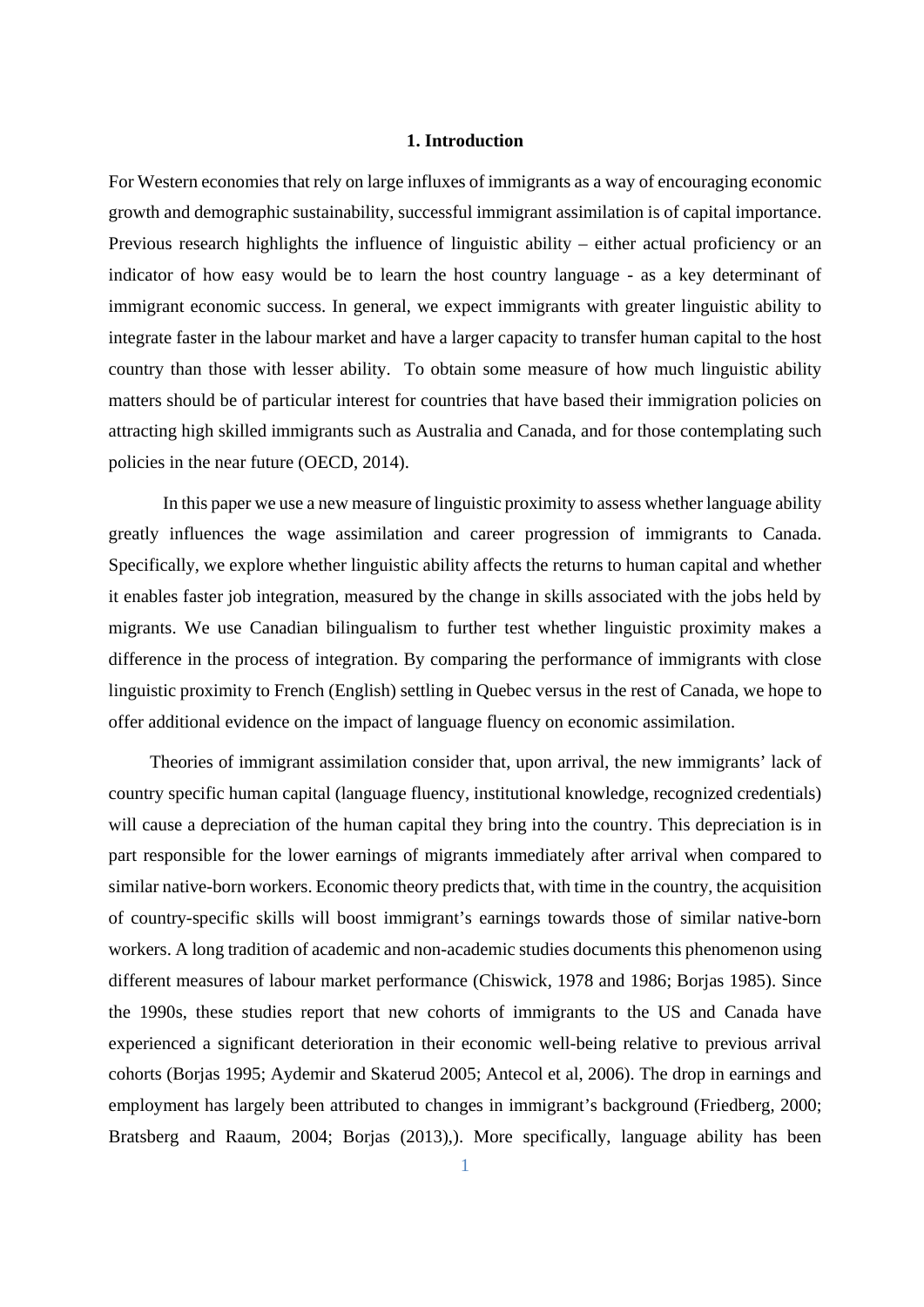underscored in different studies as one of the main determinants of successful integration (Borjas, 2013; Bleakley and Chin, 2004; Chiswick et al., 2005).

Both fluency in the language of the destination country and the ability to learn it quickly are likely to influence immigrant's labor market success in destination countries and whether or not poor initial outcomes change with time in the country. A long established literature investigates the effect of linguistic ability on the social and economic outcomes of immigrants in the US (Kossoudji, 1988: Chiswick and Miller, 2002 and 2010; Bleakley and Chin, 2004 and 2010), Europe (Dustmann, 1994; Dustmann and van Soest, 2001 and 2002; and Dustmann and Fabbri, 2003) and Australia (Chiswick and Miller, 2007).

We build on this literature to assess the influence of linguistic ability on the occupational assimilation of immigrant men to Canada. This is of particular relevance in the Canadian case where immigration policy has targeted educated immigrants for quite some time. Most immigrants in the relevant period we analyze here entered Canada as economic immigrants and are assessed through a points system. This points system was introduced in the mid-1960s to respond to short-term labour market needs: points were assigned to specific occupations. In the early 1990s the system was adjusted to increase the importance of general human capital characteristics, notably education, in the selection process. In 2002, the *Immigration and Refugee Protection Act* (IRPA) continued to stress the "human capital" model of immigration (for a more thorough description of the immigration system, see Ferrer et al. (2014) and references therein). In this context, any increase in of immigrant-native wage differences among recent cohorts - once education and other observable characteristics have been accounted for – would be even more puzzling.

Although language ability has, for the most part, always been embedded in the points system, poor linguistic ability has often been invoked as one of the reasons behind observed differences in outcomes between immigrant and native-born workers.<sup>1</sup> However, the effect of linguistic fluency on labour market performance of Canadian immigrants has been less explored because the Canadian census lacks a proper measure of linguistic ability. Studies that have addressed the effect of language proficiency on labour market assimilation of Canadian immigrants typically rely on self-

<sup>&</sup>lt;sup>1</sup> Pre-IRPA, proof of language ability was subject to interviewer's approval. Only after the introduction of IRPA in 2002, aapplicants must submit either written evidence demonstrating their language ability in Canada's official languages or provide language test results from an approved organization or institution, although the test *per se* is not mandatory (Begin et al., 2010).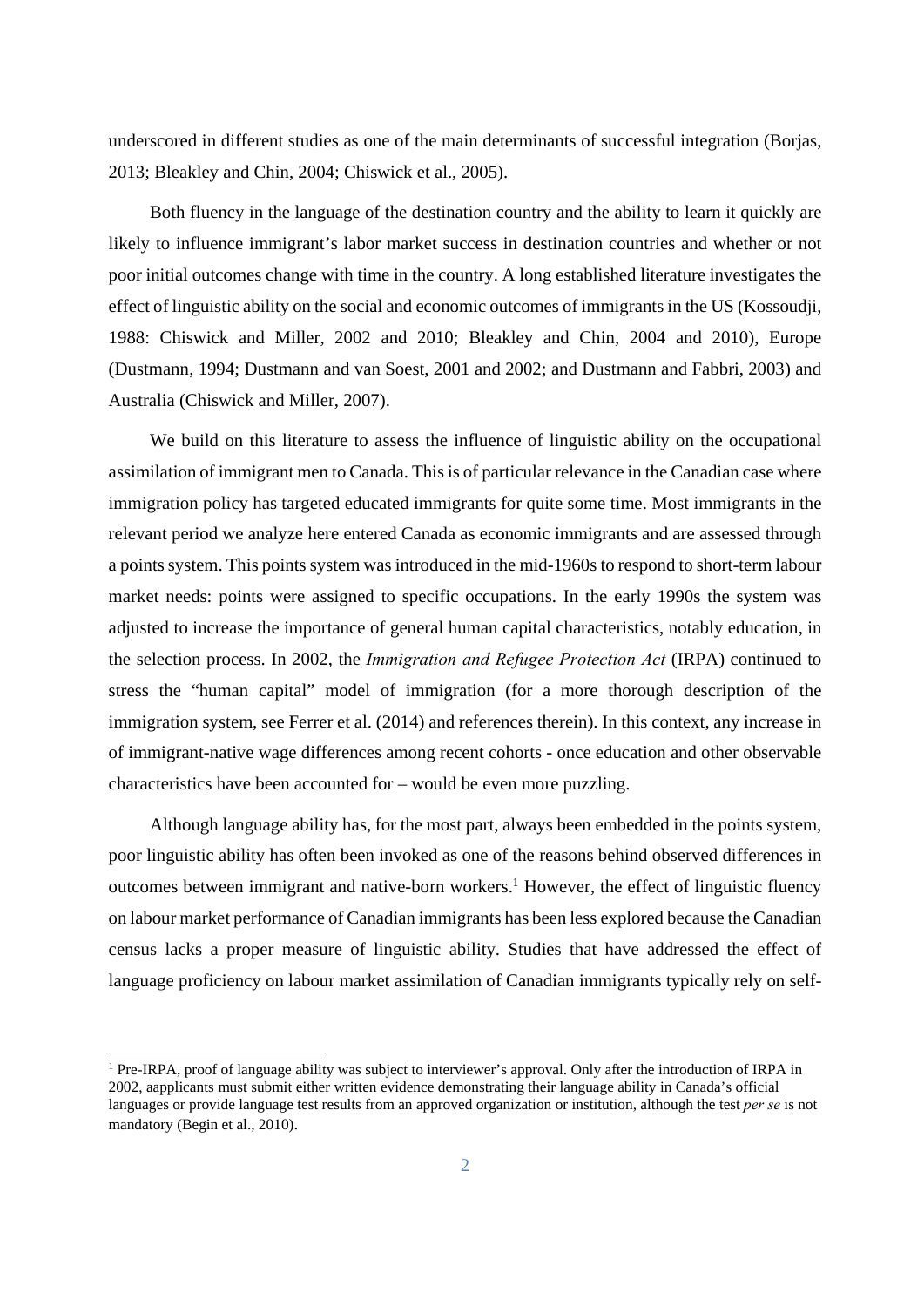reported measures.<sup>2</sup> A distinctive feature of this study is the use of a measure of linguistic proximity (LP), to approximate for linguistic ability, which allows us to uncover richer patterns of the role of language on the assimilation of Canadian immigrants than can be derived from self-reported measures.<sup>3</sup>

Further, language training policies for recent immigrant are broadly implemented on the basis of facilitating immigrant's integration in their new social and cultural environment. The extent to which they could also facilitate labour market integration into better jobs has not been explored in depth. Notable exceptions are the study of Israeli immigrants by Berman et al. (2003) showing the existence of complementarities between language proficiency and occupations in a limited set of occupations, and that of Imai et al. (2014) exploring the role of language proficiency in the transfer of skills upon immigration. To this end, besides traditional labour market outcomes such as earnings and participation, this paper focuses in the occupational skills required in each job. This is a relatively new feature in the study of job transitions pioneered by Autor (2013), and one that is particularly relevant to understand the dynamics of immigrant assimilation. The nature of the work performed in a particular job is a dimension along which the labour force outcomes of immigrant and native-born workers are likely to differ. If immigrants have relatively more difficulty in finding jobs that match their skills, due to lack of credentials or experience in the destination market, they may end up in lower status or more unskilled jobs than similar native born. The extent to which this under-placement becomes a permanent as opposed to a temporary situation is a matter of great policy concern. The ability to analyze these dynamics only with standard measures of occupational category may be limited. Considering broad measures of occupational status – such as blue/white collar or managerial/non-managerial jobs - may miss a substantial part of the heterogeneity within occupational status, but including too finely detailed job classifications --such as 4-digit level SOC occupations - is impractical. Autor and Handel (2013)'s use the detailed information contained in occupation databases - either the Dictionary of Occupational Titles (DOT) or the Occupational Information Network (O\*NET) – to derive a small set of fundamental skill requirements for each job to be used in the analysis. These measures have the advantage of being limited in range, but to account for variation across very detailed occupational classifications.

<sup>&</sup>lt;sup>2</sup> See an early study by Chiswick and Miller (2003) which uses 1991 public Census data file and Imai et al., (2014) which uses the Longitudinal Survey of Immigrants to Canada).

<sup>&</sup>lt;sup>3</sup> Recent studies (Chiswick and Miller, 2005; Isphording and Otten, 2011) show that it is easier for a foreigner to acquire a language if her native language is linguistically close to the language to be learned.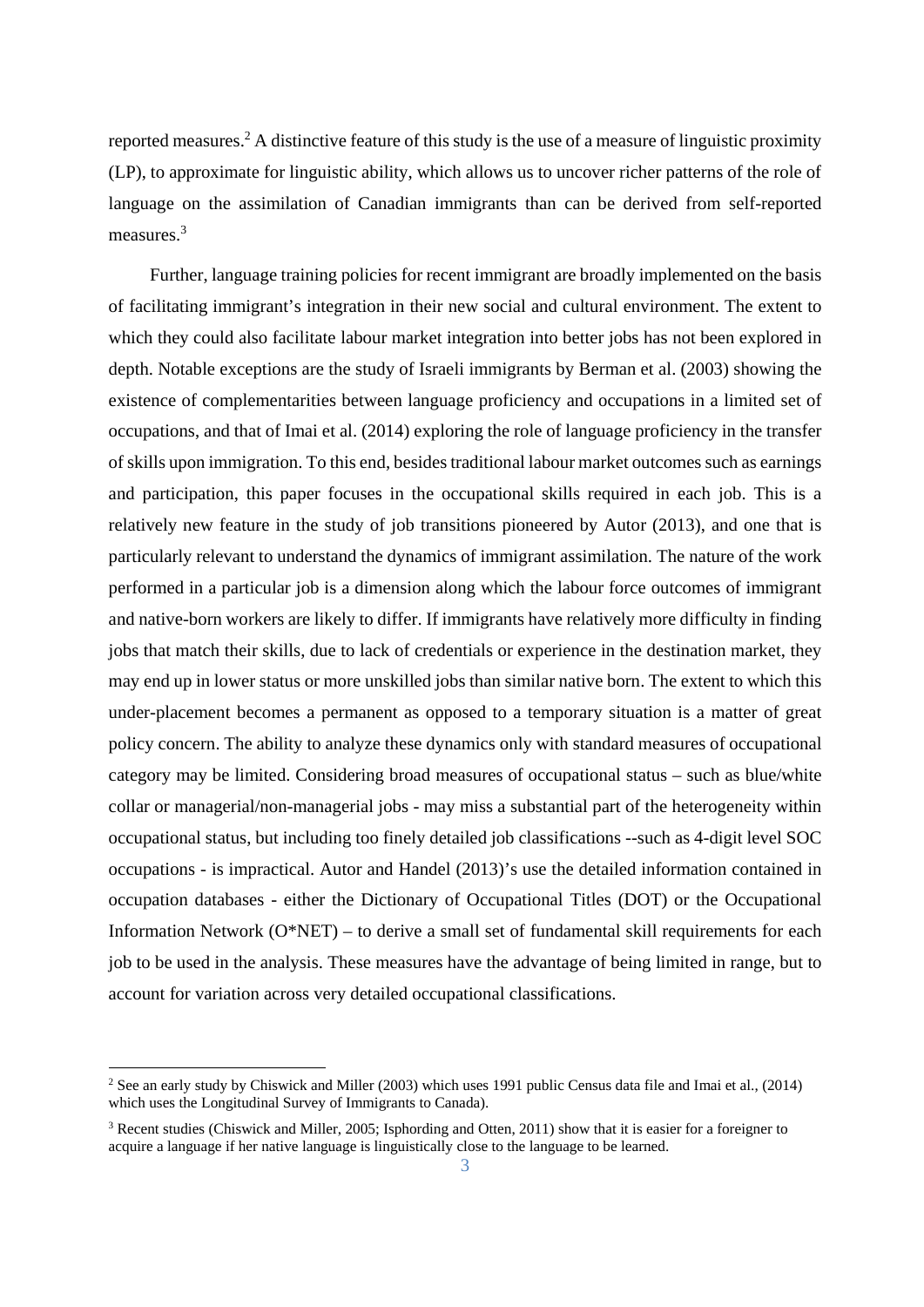This paper contributes to the literature by combining the large samples of the confidential Census files with information on both the occupational skills required in each job and with a measure of linguistic proximity between origin and destination languages. This allows us to assess whether the skills required by jobs immigrants hold are influenced by the linguistic proximity between the languages of the source and host countries. Of particular interest is whether linguistic proximity is more important in obtaining and/or moving to jobs that require specific social or communication job-skills, rather than to jobs requiring specific analytical or strength skills. Further, given the linguistic diversity within Canada, we explore whether assimilation (both in skills employed and in weekly wages) varies with the degree of linguistic proximity between immigrant's mother tongue to either English or French.

Our results show that linguistic proximity affects the returns to human capital and the skills required in jobs held by immigrant men. We find that wage penalties are mostly associated with lower returns to social skills, rather than to other skills, and that these differences exist even for immigrants from English speaking countries. While LP substantially affects the level of returns at arrival (as in Imai et al., 2014), we do not find strong evidence that it influences the rate at which migrants converge toward wage parity with native-born workers in the medium to long term. Similarly, LP is associated with the skills required in the jobs immigrants hold, but it does not seem to influence the rate at which they move to jobs with higher required skills (or move into better jobs). Interestingly, linguistic proximity imposes larger wage penalties to the university-educated, and significantly affects the status of the jobs they hold.

We also show that immigrants settling in Quebec and whose mother tongue is close to French have similar or better labour market outcomes (relative to native-born residents in Quebec) than immigrants with close linguistic proximity to English settling outside Quebec (relative to native born residents in the rest of Canada). However, since wages in Quebec are lower than in the rest of Canada, immigrants in Quebec earn less in absolute terms than those residing elsewhere.

The next section describes the methodology and data used in the analysis. Sections 3 and 4 presents the results for weekly wages and skills respectively and section 5 concludes.

#### **2. Data**

#### *2.1. Sample description*

Data comes from the restricted files Canadian Census (1991, 1996, 2001 and 2006). The confidential files offer detailed information on individual fertility, occupation, country of birth, year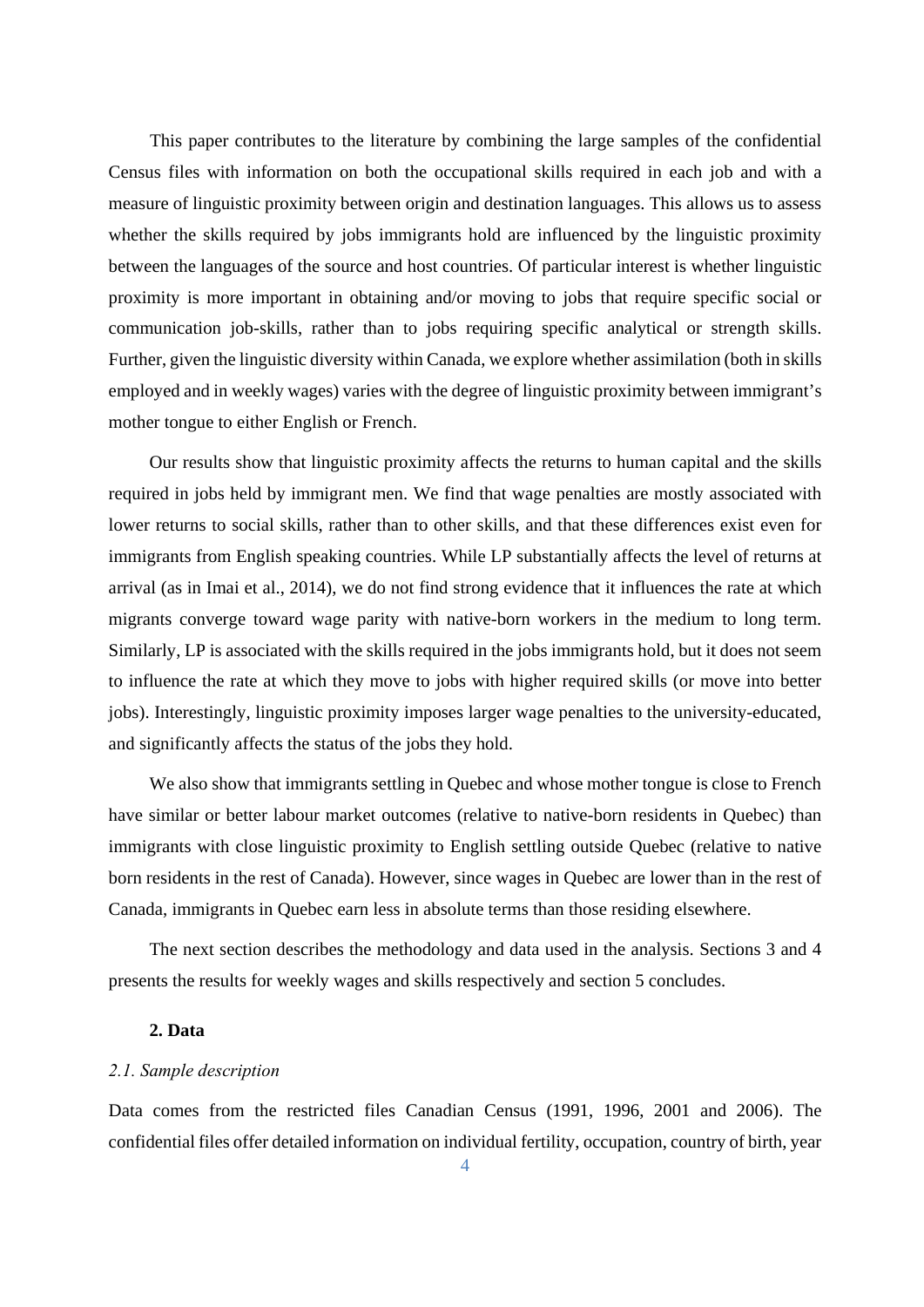of arrival and mother tongue for 20% of the individuals. The long form Canadian Census, that contains the confidential files, was collected for the last time in 2006.

Our sample includes men aged 18 to 60 and excludes aboriginal individuals. In order to reduce computing time to a reasonable length, we select all immigrants (who arrived at age 18 or older) plus a 25 percent random sample of Canadian born individuals from each census. Observations are weighted accordingly. We only study immigrants who arrived as adults because the behaviour and the language ability of immigrants arriving as children or teens is quite different from that of those arriving as adults (Shaafsma and Sweetman, 2001). For individuals currently working, information about the skills required to perform the job – form  $O^*$ Net database - is linked to their employment record through 4-digit occupational codes present in both surveys. In addition, each immigrant record is further linked to information about his country of birth at the time of migration, obtained from Frank and Hou (2013), including GDP per capita, fraction of individuals with higher education and female labour force participation.

#### *2.2. Wages and Skill-requirements*

The Census collects information on the wages and weeks worked the previous year; however information on hours of work is collected for the census reference week. Since it is difficult to obtain a reliable measure of hourly wages, we follow other Canadian studies and use weekly wages as our first measure of labour market performance.

As mentioned above, most job changes may not result in shifts in occupational category, particularly when measured broadly, but they may involve substantial adjustments in the skills required in the new position. In order to capture variation across narrowly defined occupations without overwhelming estimation procedures, Autor and Handel (2013) recommend the use of detailed information contained in occupation databases - either the Dictionary of Occupational Titles (DOT) or the Occupational Information Network (O\*NET) - to derive a small set of fundamental skill requirements for each job. Imai et al. (2011) summarize the detailed information in the O\*NET by constructing a low-dimensional vector of occupational characteristics in Canada using Principal Component Analysis (PCA). The outcome is a vector of skill requirements that are limited in range, but account for variation in very detailed occupational classifications at the 4-digit occupational category.

We use Imai et al. (2014) skill index to make our results consistent with others that look into the occupational mobility of Canadian immigrants. Their factor analysis employs the distribution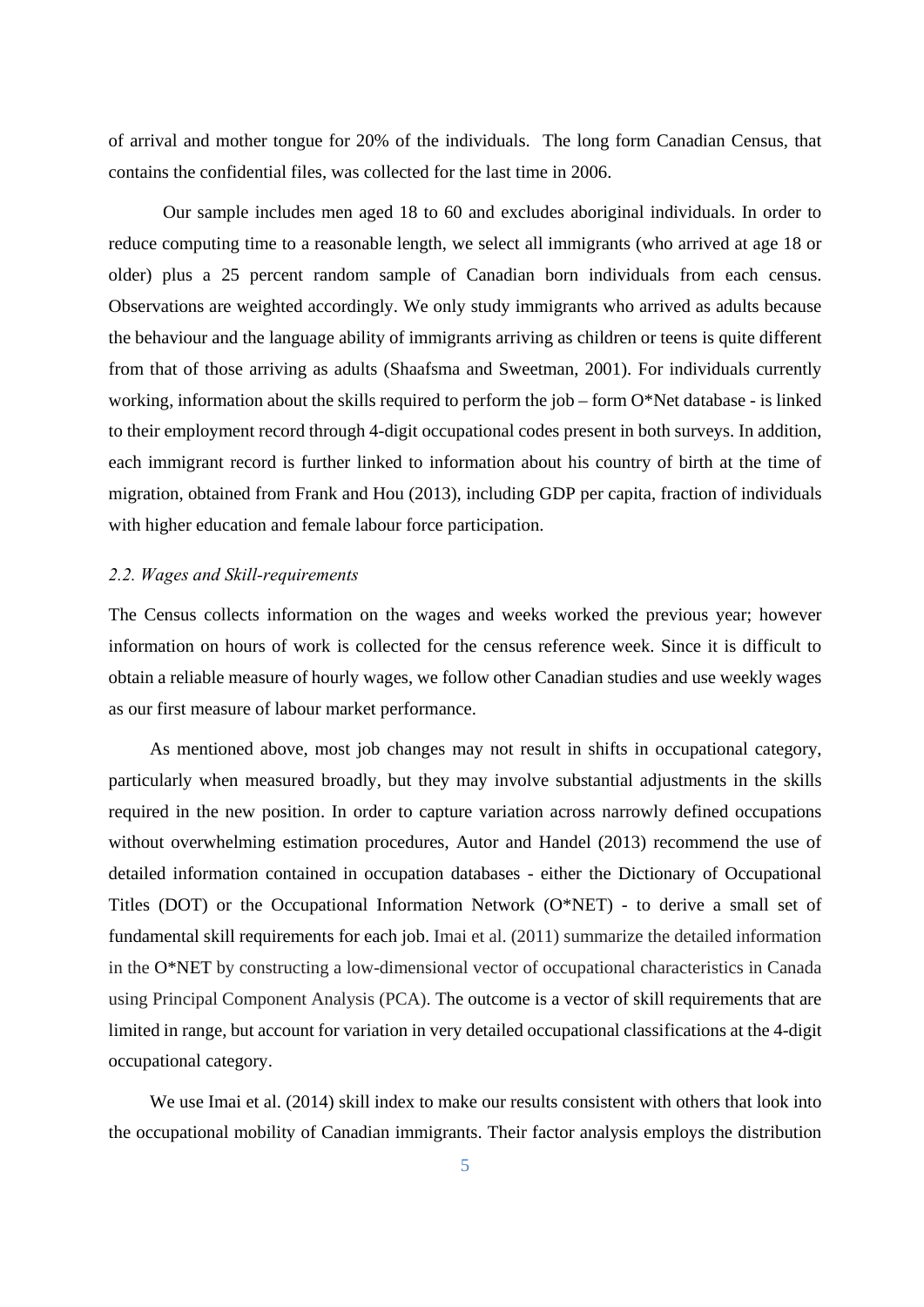of skills of the Canadian working population as weights, which makes the indexes easily interpretable: one unit of the skill score (with mean zero) can be interpreted as one standard deviation in the skill distribution of the Canadian population.<sup>4</sup> They produce two indexes for cognitive skills (social and analytical) and three indexes for manual skills (fine motor skills, physical strength, and visual skills). This classification differs from that employed by those who study the routine/non-routine nature of the jobs (Autor and Dorn, 2013; Warman and Worswick, 2015) to understand the effect of skill biased technological change on wage inequality. We abstract from this distinction to focus on the more general notion of manual and non-manual skills. Note that the measure of skills we use refers to the demand side of the market, i.e. to the skills involved in performing each job, not the actual skills of the worker. A positive index indicates that a job requires, for example, either more physical strength or analytical demands than the job held by the average worker.

The correlation between the skills we consider is substantial. Strength skills are positively and significantly correlated with motor and visual skills, and negatively correlated with analytical and social skills (see Table 4B in the Appendix). The latter two are positively and strongly correlated between themselves. The wage models we estimate include all five measures of skills. However, when discussing wage results and also when assessing job integration, we focus on the two cognitive skills, social and analytical, and the manual skill "strength". Given the emphasis of Canadian immigration policy on skilled immigration, we are most interested in analyzing whether immigrants integrate in high status jobs, which typically require high levels of social and analytical skills and low levels of strength.

#### *2.3. Linguistic Proximity*

1

As suggested by previous research, both fluency in the language of the destination country and the ability to learn it quickly will influence an immigrant's success in the destination labor market (Bleakley and Chin 2004; Chiswick and Miller 2002, 2010; Dustmann and van Soest 2002). Hence, variation in linguistic proximity to the local language can be used to approximate ease of access to labor market opportunities. Given the limited information on language available in the Canadian census, we use a measure of linguistic proximity between two countries developed in Adserà and Pytliková (2015) and based on information from the encyclopaedia of languages

<sup>&</sup>lt;sup>4</sup> In the PCA, factor loadings are calculated so that variation of the data explained by the constructed variable is maximized. A detailed description of the procedure can be found in Imai et al. (2011).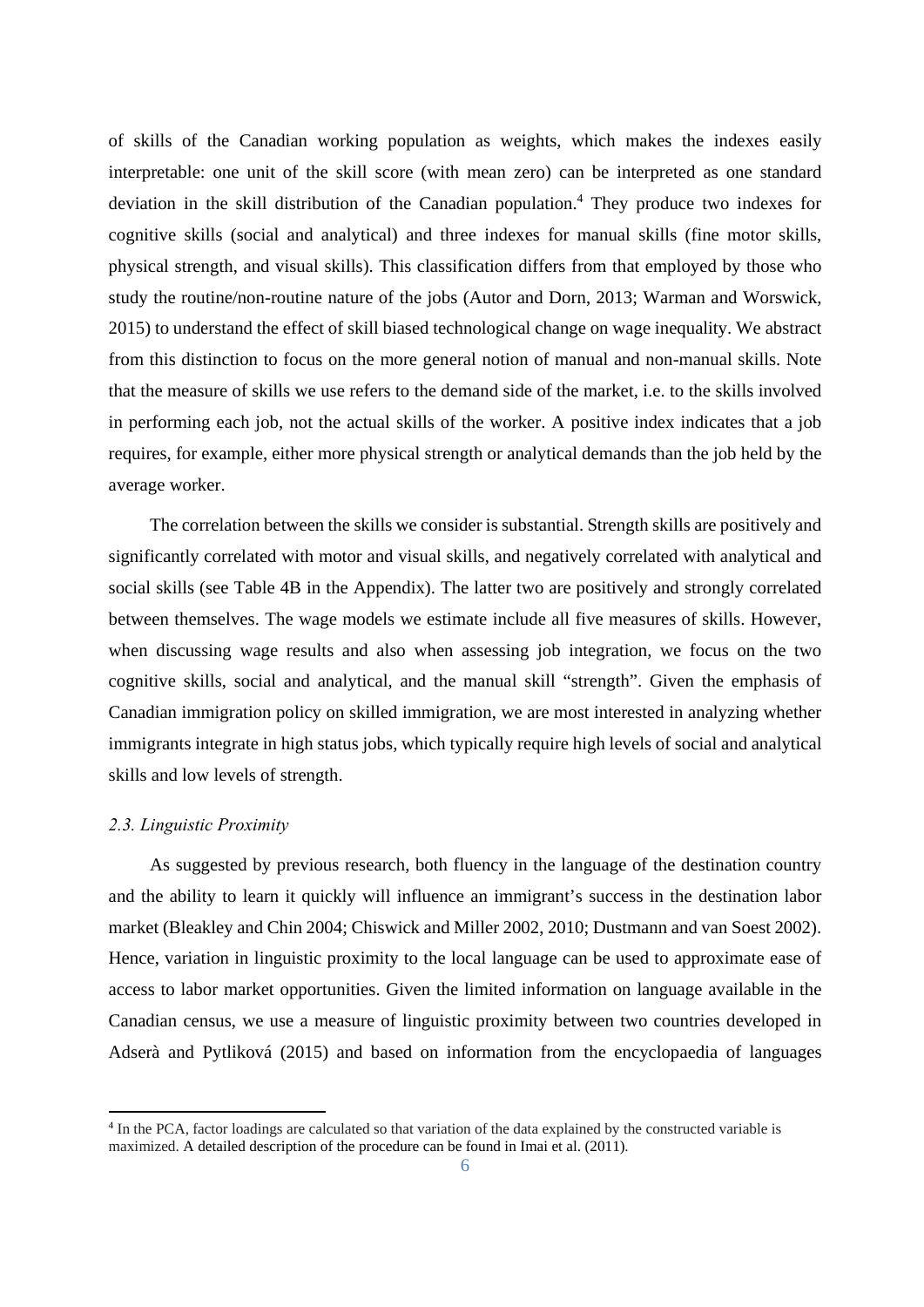Ethnologue (Lewis, 2009) to capture this variation. We create a set of indicators that vary according to how many levels of the linguistic family tree the languages of both the destination and the source country share. Thus, our first indicator variable denotes that two languages do not share any level of the linguistic tree (Chinese and English); the second one that two languages are only related at the most aggregated linguistic tree level (Indo-European languages); the third dummy that two languages belong to the same first and second-level of the linguistic tree (Germanic languages); the fourth dummy that two languages share up to the third linguistic tree level (Romance languages); and the fifth dummy that both languages share up to four levels (Danish, Norwegian and Swedish). One additional indicator equals 1 if both languages are the same (or share the fifth or higher levels). This set of variables provides a far more detailed metric of proximity between any pair of languages than the standard indicator for common language used in most of the literature. It better captures heterogeneity of origins that a self-reported variable for language fluency employed by Imai et al. (2011) that classifies immigrants between those who speak "very good" or "poor to moderate" English. In their paper they use it to explore the short term effects of language ability on occupational mobility during the first five years after arrival to Canada.<sup>5</sup>

We match these measures to individuals through the variable "place of birth", that indicates the person's country of birth contained in the Canadian census.

In absence of an objective measure of performance, such as an exam, the quality of the proxy employed to measure linguistic fluency is important. Even though our measures are likely to be a good approximation of linguistic proximity for the average individual in the country, immigrants are likely a selected group of the population. They could arrive as refugees escaping economic or political hardship, as economic immigrants seeking better opportunities or as relatives of settled immigrants. To provide a more robust assessment of the role of linguistic ability, we employ several metrics to construct different sets of indicators of linguistic proximity (LP) to proxy language fluency. A first metric, the broadest one, measures of the minimum distance between either English or French (the two official and most widely-spoken languages in Canada) and any of the official plus the two most widely-spoken languages in the country of origin of the immigrant. This metric is denoted as "*Any official/major*". A second metric considers the minimum distance between the

<sup>&</sup>lt;sup>5</sup> They use the Longitudinal Survey of Immigrant to Canada (LSIC) which follows the immigrant cohort landing in 2001 through their first 5 years in Canada. This data set is extremely rich in terms of information. However, it is constrained in terms of the sample (only one immigrant cohort, and no native born sample) and the timing considered (4 years after migration).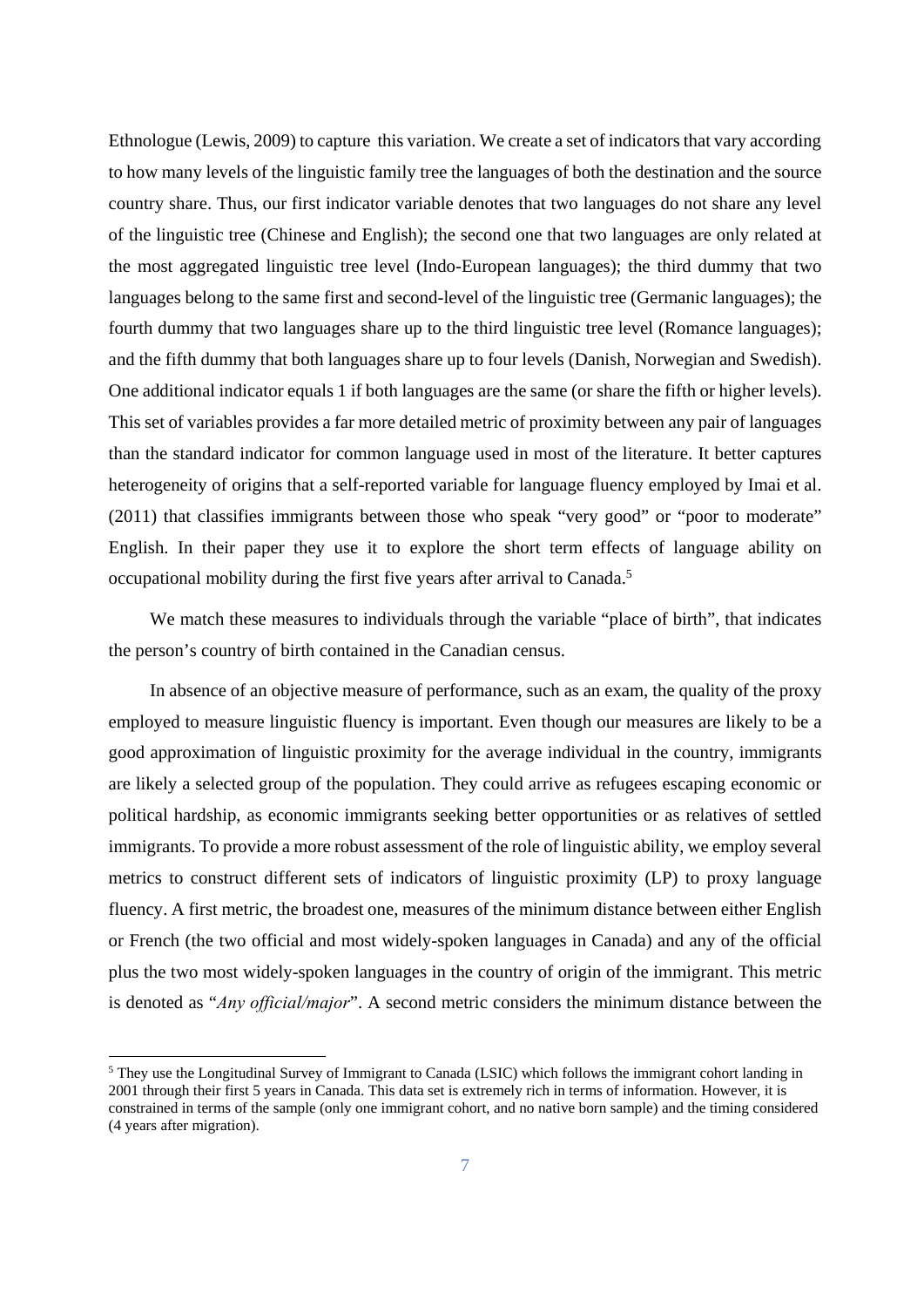most used language at origin and the most used language at destination (English), which is denoted as "most- used".<sup>6</sup> Note that under this metric we do not have an indicator for the 4<sup>th</sup>-level linguistic proximity because no migrant origin language shares three branches with English. For the "*Any official/major*" metric, Romance languages share up to the 4<sup>th</sup> level with French.

The first metric produces the most flexible measure of linguistic proximity, as it encompasses any potential link between the languages in the two countries. If immigrants are a positively (in terms of ability) selected group of the population, they are more likely to be familiar with the host country language - even if it is not their usual language - if, for example, they have studied it in school as one of their country's official languages Thus, the broader measure will be more likely to accurately reflect their linguistic ability. However, the second measure likely indicates more precisely (at least statistically) the linguistic ability of the average citizen in the country, as it picks up proximity between the language most commonly used at origin and English. To the extent that positive selection is moderate, this measure might be more appropriate. Note also that "*most-used*" measures proximity to English only. Hence its accuracy might be affected by immigrant's settlement choice between provinces with either large French or English-speaking populations. In the paper we estimate our models with both measures. To illustrate the differences in the measures, consider some countries where English or French are either an official language or among the two most-used languages: India, Philippines, Kenya, Cameroon or Madagascar as well as the US, UK or France. In this group, only the US and the UK are countries where the most used language is English.

In robustness analysis we employ a number of alternative measures of linguistic distance such as the Levenshtein index (created at the Max Planck institute) which relies on phonetic dissimilarity of the 40 most common words between each pair of all world languages, and the Dyen index based on the similarity between samples of words only among Indo-European languages.

#### *2.4. Descriptive Statistics*

-

Summary statistics are presented in Table 1. Immigrants are generally older than the native born, and more likely to have university education than natives. Immigrant men hold jobs that require,

<sup>&</sup>lt;sup>6</sup> We also consider a third metric that measures the distance between the first official language at origin and destination, denoted *"first official*". Compared to the *most used* language, this metric involves a major change for immigrants from South Africa, Jamaica and Guyana, who do not share any branch with English under the *most used* criteria, but share 3 branches (South Africa) or use the same language (Jamaica and Guyana) under the *first official* language metric. However, since there are not significant changes in the regressions when using either metric, we report results using the *most used* language to keep the paper at a reasonable length.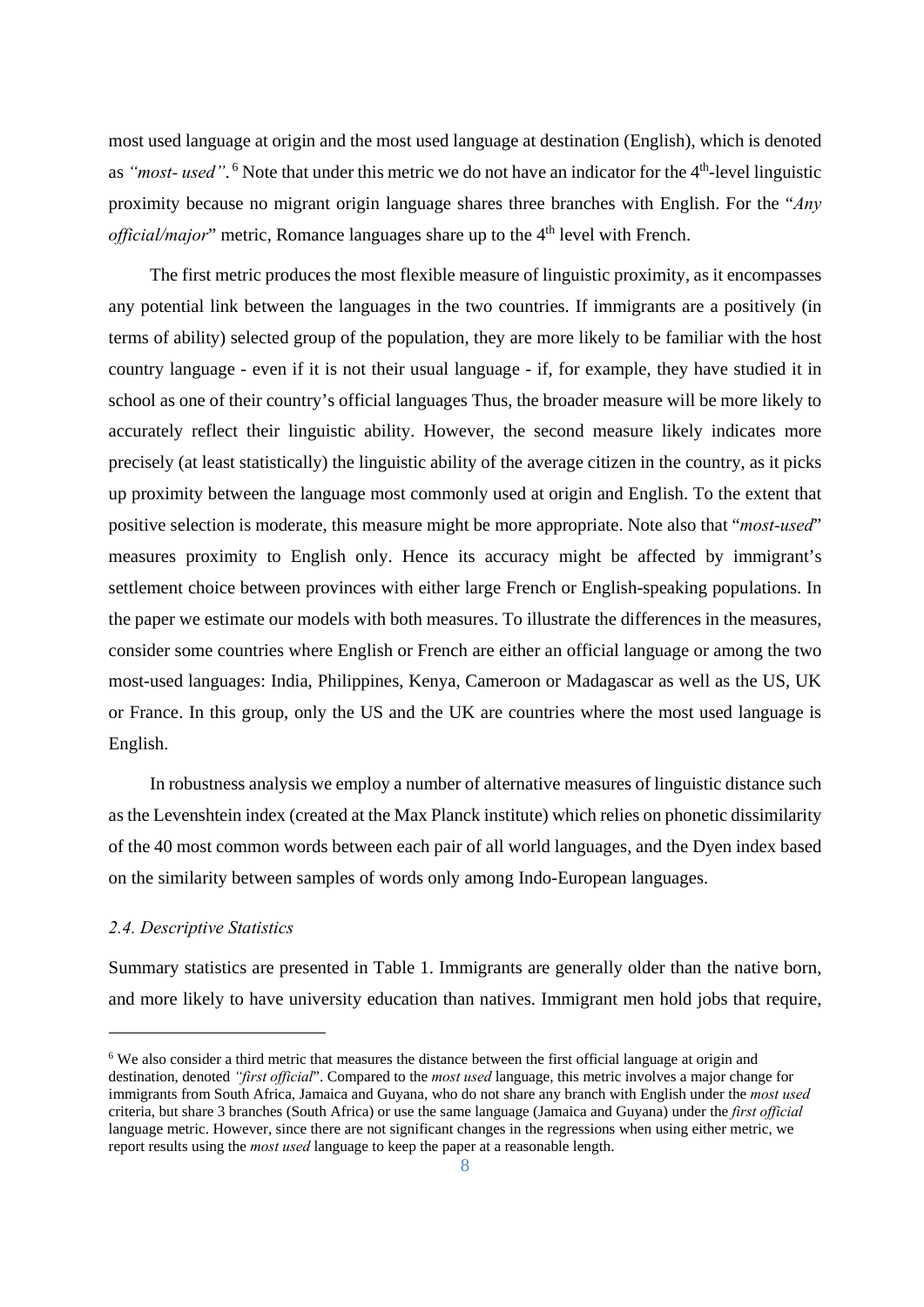on average, similar interpersonal skills, higher analytical skills and less strength skills than the average Canadian-born males. A look at the full distribution of skills (Figure 1) unveils that immigrant men work in jobs that are heavily concentrated in the lower tail of the strength distribution and that the distribution of their required analytical and social skills is flatter than that of the native born, with lower fractions in the middle and lower ranges of the distribution.

 Regarding LP, Table 1 shows the fraction of immigrants that fall into each category for both metrics. The differences between the two measures are significant. When measured by the most used language, around 44% of immigrant men come from a country where the most widely-spoken language has no common branch with English. The corresponding share is only 18% when employing the broadest measure. To facilitate the discussion, we refer the reader to Table 2, where we report the main source countries in each category of LP according to the *any official/major* metric (column 1) and the *most-used* metric (column 2). The main source countries where the *mostused* official language has not branch in common with English are China, Philippines, Pakistan and Korea, those where the first official language is Arab (Egypt, United Arab Emirates) and most African countries. The majority of these countries still exhibit the lowest linguistic proximity (no common branch) when using the *any official/major* metric instead, with the notable exception of Philippines and Pakistan. Countries sharing one branch in common comprise 16% (37%) of immigrants when measuring *any official/major* (*most-used*) language. The difference between the two metrics is mainly due to India, where English is one of the official languages, but where the most common language used is Hindi (that shares only one branch with English). Northern European countries (Denmark, Iceland, Norway and Sweden) share two levels of the linguistic tree in common with English or French (*any official/major* metric) or English only (*most-used* metric). This group amounts to a very small fraction of immigrants to Canada, 1% and 0.004% respectively. Countries with three linguistic branches in common with English (*any official/major* or *most-used* metric) are those of Germanic origin (Switzerland, Germany, Belgium, The Netherlands and their colonies). This is a relatively small group accounting only for 5% of immigrants. The main difference between the two groups is the presence of Romania under the *any official/major* metric. Finally, the main countries with the same language, English or French, (*any official/major* metric) are India, US, UK, Ireland, France, as well as some former African or Asian colonies. These amount to 43% of all immigrants. However this fraction shrinks sharply (14%) when considering the proximity to English only under the *most-used* metric, mainly as a results of the change in classification of India and the Philippines.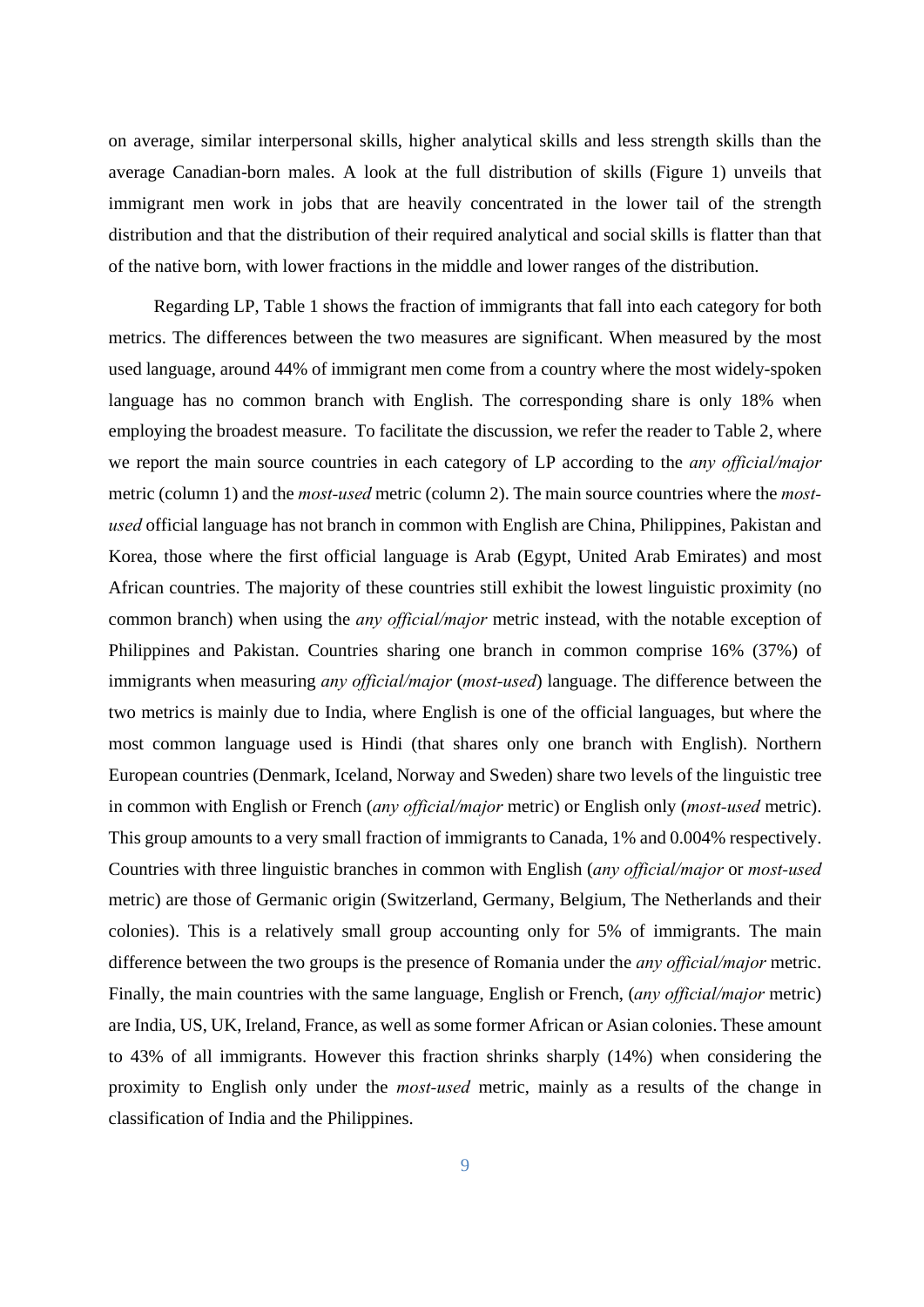The last column of Table 2 presents the main source countries by linguistic proximity to French for the *most-used* metric. France is the major origin with the same language. Countries with romance languages that share up to four linguistic branches with French, such as Italy and Portugal, are the largest senders in this group. The list of countries without any linguistic connection to French is essentially the same as that for English in column (2). Compared to column (2), the UK and the Netherlands are now included to the group with only one branch in common with French and France is out. No countries share only two levels of the tree with French.

Finally, Table 1 shows that the Levenshtein index (that ranges from 0 for equal languages to around 106 in the sample) has an average of 50 when using the *any official/major* metric, but of 80 when considering the *most-used* language.

#### **3. Regression results**

#### *3.1. Wages and linguistic proximity*

Our basic specification is a common Mincer earnings equation augmented to consider both the role of skills required by jobs and linguistic proximity.

$$
\log(w_i) = X_i \beta_1 + \beta_2 \sum_s \ skill_s + \beta_3 \sum_{l=0}^5 L_l + \beta_4 \sum_{t=90}^{10} year_t + \epsilon_t \tag{1}
$$

The dependent variable (*log wi*) is a measure of the weekly wages of individual *i*; *Xj* is a vector of individual demographic characteristics, including characteristics of the country of birth. *Skills* denotes the indexes for the 5 job-required-skills (*s* = motor, visual, strength, analytical and social), while  $L_i$  are six dummy indicators of immigrant linguistic proximity ranging from "no linguistic proximity" to an indicator for "same language". We include a set of year dummies, *t = 1990, 1995, 2000 and 2005*, to control for the year when weekly wages of the individual were measured. The vector of individual demographic characteristics, *Xj*, contains marital status, location (province, and Census Metropolitan Area), education, experience and experience squared, and the GDP per capita at the country of origin (measured when the immigrant immigrated). The *β*'s are the vectors of estimated coefficients.

Table 3 reports estimates from equation (1), that show the difference in log weekly wages between immigrant and similar native-born individuals, when controlling for skills and linguistic proximity. Regressions employ *any official/major* language in columns 1 through 3 and *most-used*  language in columns 4 through 6. Our goal is to assess whether there are strong correlations between different levels of linguistic ability and weekly wages in the data after controlling for basic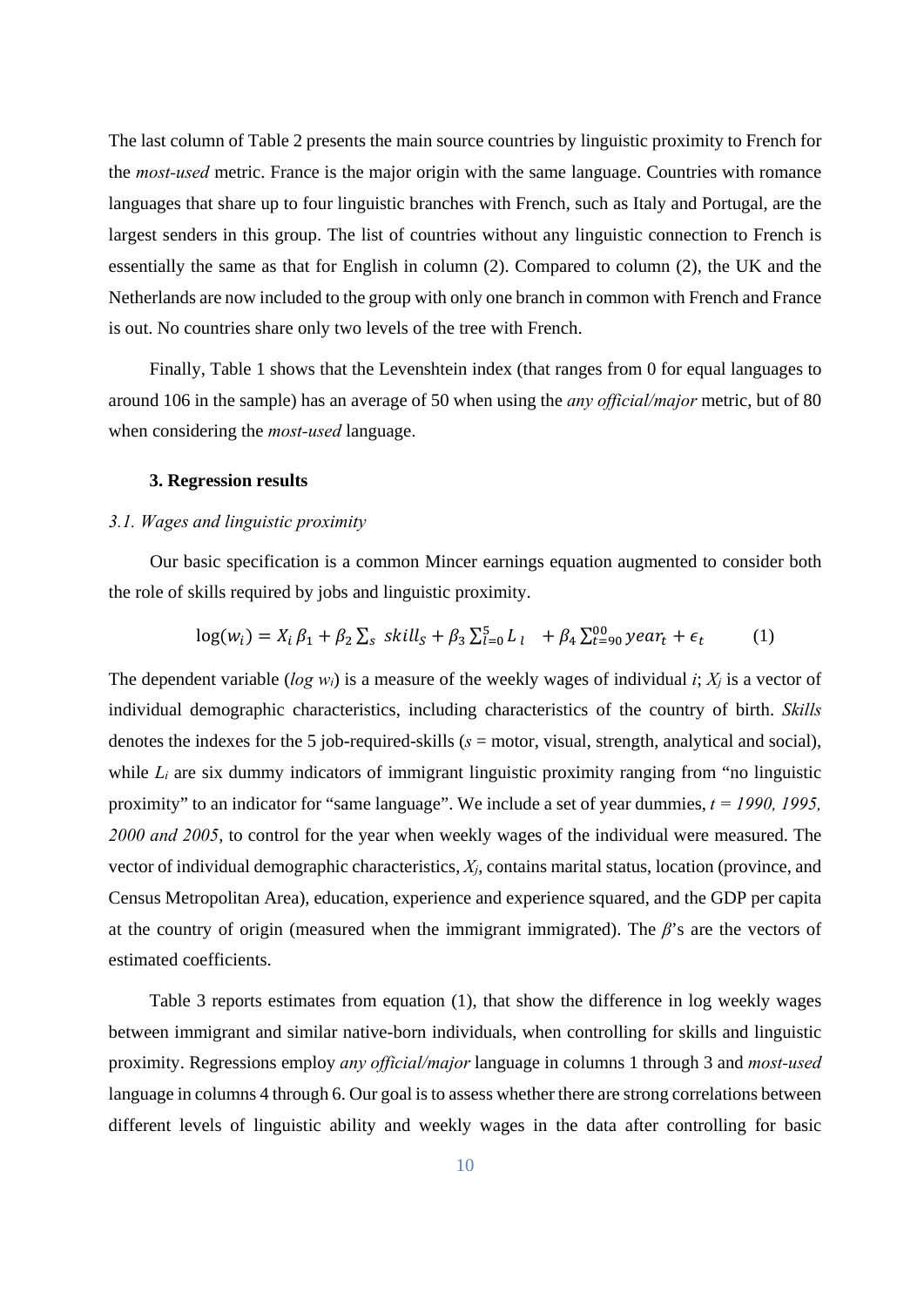covariates. The models do not include *years since migration* (*ysm*) since, rather than focusing on the differences of wages at *entry* by linguistic proximity, we aim in this initial specification to capture average differences across groups.<sup>7</sup> We explore variation with time in Canada with a fully flexible specification in models below. To (partially) disentangle the effect of language from that of area of origin, some models also include the place of birth of the immigrant (columns 2 and 5).

Not surprisingly, jobs requiring either high levels of analytical skills or low levels of strength are associated with higher weekly wages (respectively around 16% and 8% higher per one standard deviation difference in skill requirements). Social skills seem to play a small role: one additional standard deviation in social skills above those of the mean worker increases weekly wages by only 1%.

As expected, immigrants with closer linguistic proximity have higher weekly wages than those with lower proximity. Column 1 shows that, when using the *any official/major* metric, immigrants whose languages share no branch in common with either English or French receive weekly wages around 32% lower than similar native-born workers. The wage penalty gradually diminishes as languages become closer to English/French with the exception of immigrants from countries with a 2nd level of linguistic proximity (mostly Nordic languages) who experience the least penalties (around 9%), even lower than those who share the same language (18%). Those who share four branches experience penalties (17%) similar to those with same language. Note that these estimated differentials are net of the level of development in the country of origin (accounted by the GDP per capita at the time of migration).

Results are very similar when using the *most used* metric in column (4).<sup>8</sup> The main difference is that under the *most used* metric the wage penalty to those for whom the most commonly used language is English is very small (6%) due to the more restricted group of countries included in the group. This suggests that the *any official/major* metric may indeed be a nosier measure of linguistic ability.

Linguistic proximity can be associated with other traits such as ethnicity, religion, the quality of educational institutions in the country of origin, or even the actual level of exposure to the foreign

<sup>7</sup> When we introduce *ysm* in specifications similar to those in columns (2) and (5) in Table 3, we obtain estimates for the value of a given level of LP *at entry* that are consistent with those shown in table 3. These estimates are available upon request

 $8$  Note that while those with a Romance language (such as Spanish, Italian, or Portuguese) had a  $4<sup>th</sup>$  level LP when using "*Any official/Major"* due to their closeness to French*,* they only share one branch with English. As explained before, there is no estimate for the 4<sup>th</sup> level when using the *most used* metric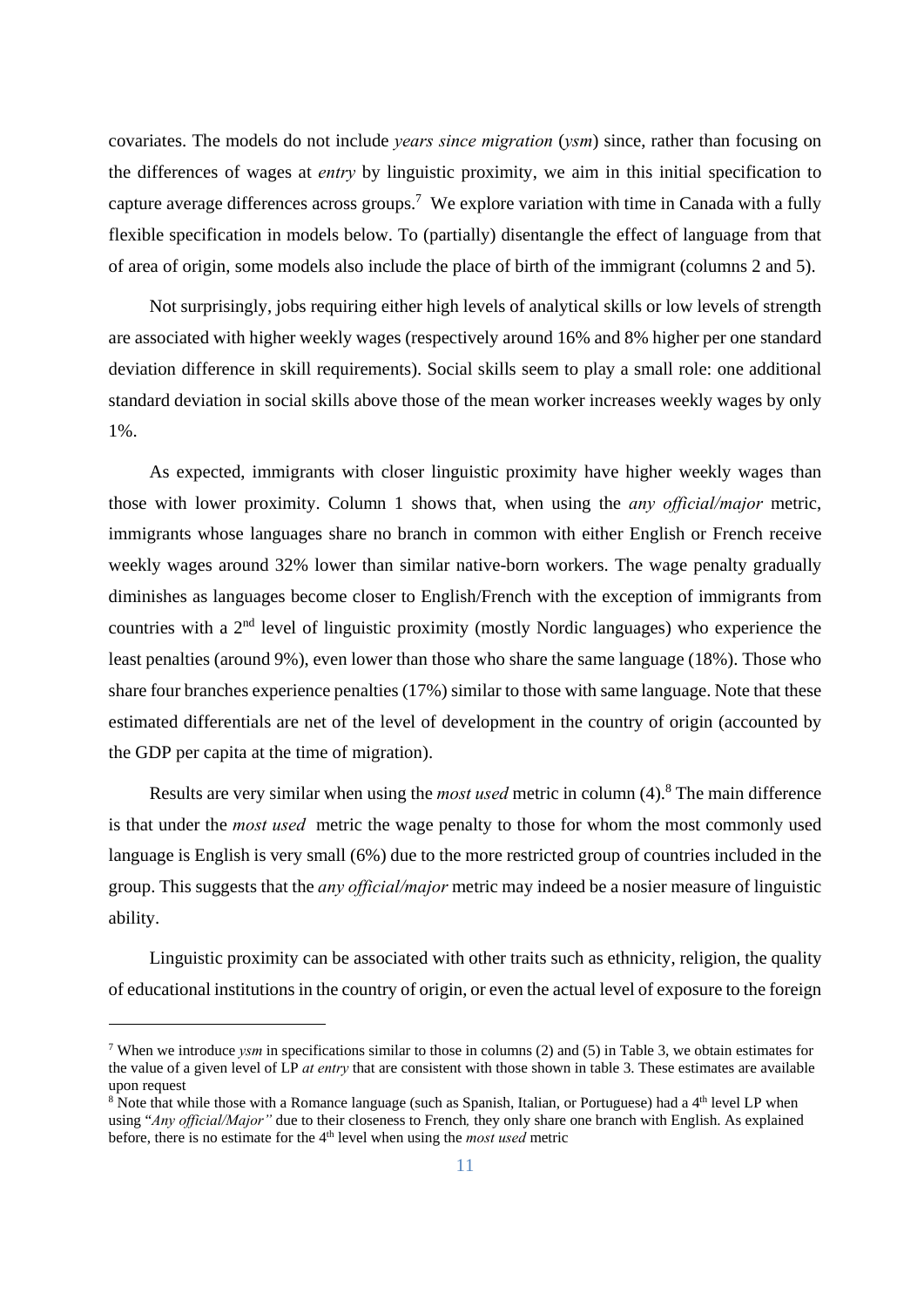language through mass media. When we introduce controls for place of birth (POB) in columns (2) and (5) the estimated wage differentials shrink substantially for some groups, regardless of the metric used, suggesting that language partially picks up the effect of other country characteristics. In particular, the wage differential for immigrants whose language has no connection to Canadian languages decreases from 32% to 16% with the *any official/major* metric and from 34% to 19% with the *most used* metric. The gaps also closes considerably for those with a 4<sup>th</sup> level of LP or with the same language. Further, immigrants with a  $2<sup>nd</sup>$  level LP (Nordic countries) no longer display significant wage gaps with the native born. $9$ 

Finally, columns 3 and 6 in table 3 present similar results using the Levenshtein index of linguistic distance as an alternative proxy for linguistic proximity. The coefficient for the immigrant indicator measures the wage gap between migrants with no distance to the Canadian language (Levenshtein=0) and native born. The estimated coefficient for the Levenshtein index (negative because it measures distance) produces results that are in line with those presented with the indicators derived from the Adserà and Pytliková index. Results in column (3) imply that, when using *any official/major* metric, weekly wages of an English or French speaker are 16 % lower than those of a native born. An immigrant with an average Levenshtein score (50) faces an additional 5% penalty. In column 6, using the *most used* metric, weekly wages for English-speaking immigrants are 5% lower than those of natives. Weekly wages of an immigrant with the average linguistic distance (score 80) are around 21% lower than those of the immigrant with no distance (and  $26\%$  lower than natives).<sup>10</sup>

#### *3.2. Does linguistic proximity affect the returns to some skills more than others?*

Given the emphasis of Canadian policy during the 1990s and early 2000s on selecting immigrants with high levels of human capital, in particular high levels of formal education, we ponder whether or not the transfer of skills embodied in formal education depends greatly on the degree of linguistic proximity.

 First, we consider the association between weekly wages and both LP indicators and skills required by jobs for the subsample of university-educated individuals (Table 1A in the appendix) using the same methodology as in Table 3. The basic patterns are consistent with those in Table 3.

<sup>9</sup> This result is driven by a combination of two factors: first, the small number of immigrants in this category, and second the fact that more than 80% of the population in Scandinavian countries speaks fluent English (see also footnote 14).

<sup>&</sup>lt;sup>10</sup> Estimates with Dyen index for indo-european languages produced similar results available upon request.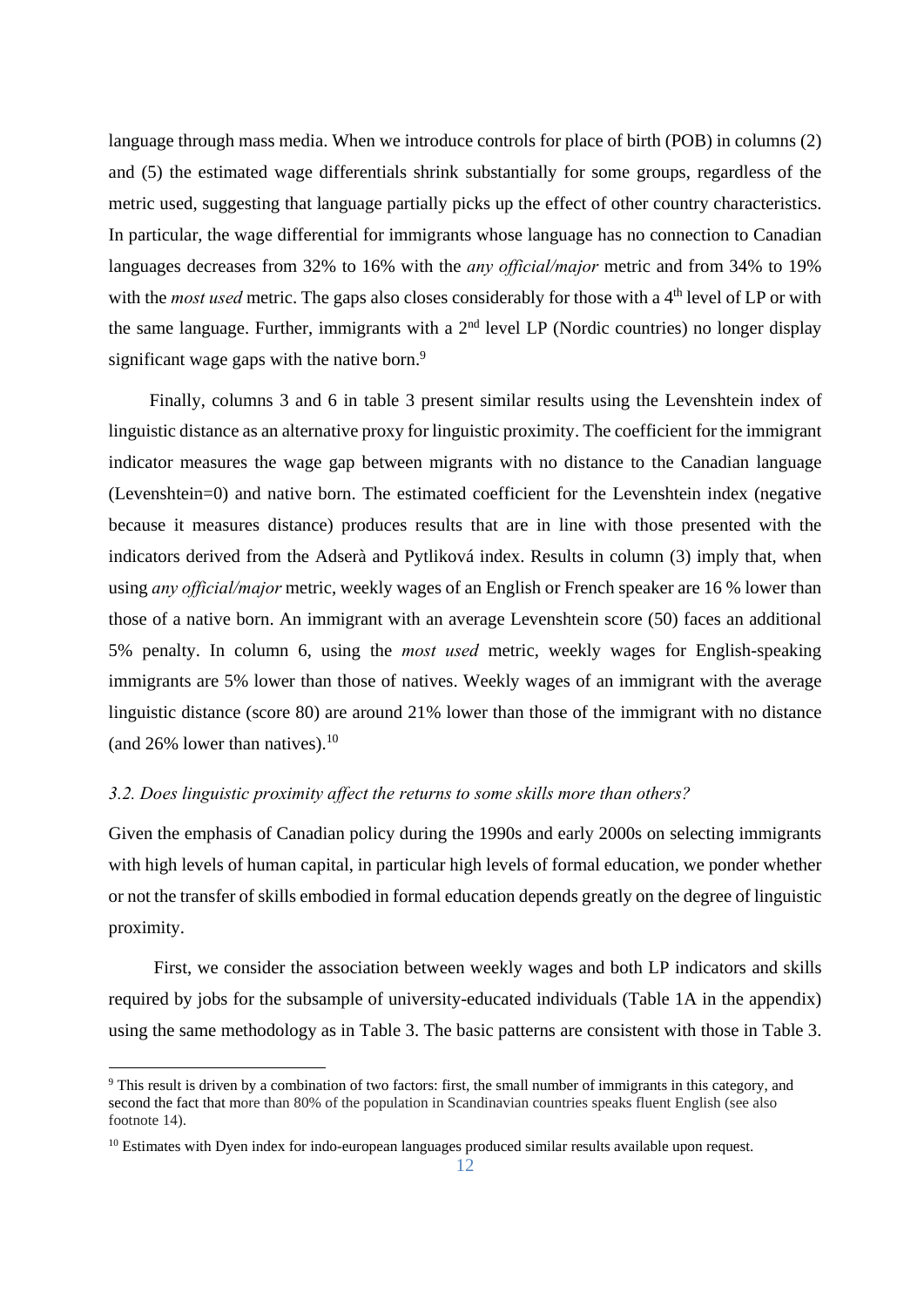The most significant differences with respect to the whole-sample estimates are a higher return associated with social and analytical skills, and somewhat smaller wage gaps of university-educated immigrants with high levels of LP relative to university-educated natives.

 Next, to further explore whether LP affects the return to immigrant's formal education, we introduce an interaction between university education and LP in the basic model

$$
\log(w_i) = X_i \beta_1 + \beta_2 \sum_s skill_s + \beta_3 \sum_{l=0}^5 univ * L_l + \beta_4 \sum_{t=90}^{10} year_t + \epsilon_i
$$
 (2)

where *univ* is an indicator for university education.

 Results in Table 4 display estimated weekly wages for different levels of LP and formal education relative to those of native born men with no university education. Linguistic proximity affects returns to education. In particular, penalties for low linguistic proximity are larger when comparing university-educated immigrants and similarly-educated native-born workers than between those without university education. In Table 4, Panel A (*any official/major*), wages for non-university educated immigrants with no linguistic connexion to Canadian languages are, on average, 10% lower than those of similarly-educated natives, but among university-educated the difference rises to 20%. University-educated natives make 65% more than non-university educated natives, and immigrants only 45% more. In Panel B (*most-used)* there are no significant wage differences between natives and immigrants who share the same language for any level of education. The gap for immigrants with no linguistic connexion to Canadian languages stands at 18% for the non-university educated and 25% for those with a college degree.

 Besides the return to formal education, linguistic proximity also likely affects the return to the specific set of skills required by the jobs immigrants hold. It is possible that LP matters more in jobs requiring mostly social skills rather than physical strength. To explore this, we add an interaction between LP and skills in the wage equation

$$
log(w_i) = X_i \beta_1 + \beta_2 \sum_s skill_s + \beta_3 \sum_{l=0}^5 l_l + \beta_4 \sum_s \sum_{l=0}^5 skill_s * L_l + \beta_5 \sum_{l=90}^{10} year_t + \epsilon_i
$$
\n(3)

where  $\beta_2$  is a vector measuring the returns for one additional standard deviation of each skill for the native born (relative to the average worker),  $\beta_3$  measures the returns to immigrants with different levels of linguistic proximity and same skills than the average worker (relative to the average worker), and  $\beta_4$  measures the joint effect of skills and linguistic proximity on wages of immigrants (relative to native born with the same levels of skills).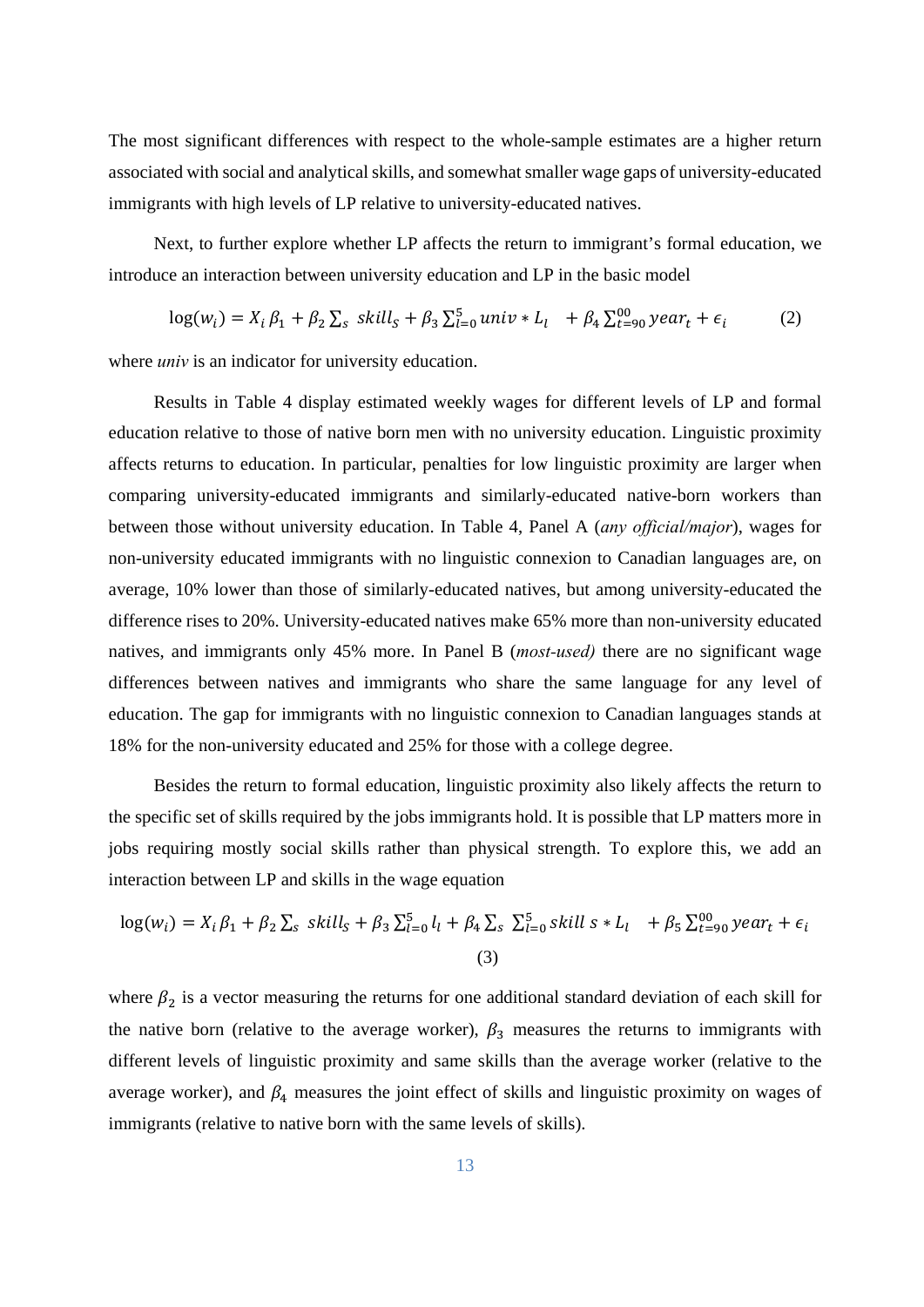Table 5 summarizes the effect of one standard deviation (SD) increase in the level of skills required by a job on the weekly wages of different types of workers, relative to the average worker. The first column shows returns to the native born in reference to the average worker. The other columns refer to immigrants with different degrees of linguistic proximity, as measured by the *any official/major* metric (Panel A) or the *most-used* metric (Panel B), relative to a native born with the same skill requirements. For instance, in panel A, a native born whose job requires social skills one SD above the mean earns 2% more than the average worker. An immigrant with an official Canadian language and social skills one SD above the average worker earns 9% less than a native born with the same level of skills (and 7% less than the average native worker).<sup>11</sup> The penalty for the same migrant in Panel B is only 6%. Interestingly there is no significant wage difference between these immigrants and natives when working in jobs requiring one SD above the mean in strength or analytical skills (in both Panels A and B).

 Penalties to immigrants with low linguistic proximity to Canadian languages are also larger for social skills than for strength or analytical skills. Weekly wages of immigrants sharing no common branch with languages in Canada (under either metric) are around 28-31% lower than those of a native born whenever both work in a job requiring one SD above the mean social skills. Wages of the same immigrant relative to a native born whenever both of them work in jobs requiring one SD of either lower strength or higher analytical skills are, respectively, only 20% and 11% lower in Panel A (or 16% and 12% lower in Panel B). A somewhat surprising finding is the relatively good performance of immigrants with no linguistic proximity in terms of analytical skills.

 Figure 2 shows the predicted weekly wages of immigrants with different LP (using the *mostused* metric) and levels of either social or analytical skills relative to the average worker (represented by the *X*-axis). We focus on the levels of LP proximity that include the largest shares of immigrants (denoted by  $LP = None$ ,  $LP = 1$  and  $LP = Same$ ). Figure 2 also includes the relative wages of a native-born worker as he/she uses more or less social or analytical skills than the average worker. Overall, working in jobs with increasing analytical skills has a strong positive association with wages, and most immigrants surpass the average native-born wage if in jobs requiring between zero and one standard deviation of analytical skills. Immigrants whose languages do not share any common branch with English achieve wage parity with the average Canadian-born worker in jobs

<sup>&</sup>lt;sup>11</sup> These numbers can be calculated from Appendix Table 2 (that shows estimates of  $\beta_2$ ,  $\beta_3$  and  $\beta_4$  in equation 4) as the sum of the coefficient for "*same language*" (-0.06) and that of the interaction between social skill and "*same language*" (-0.04). Minor differences may exist due to rounding.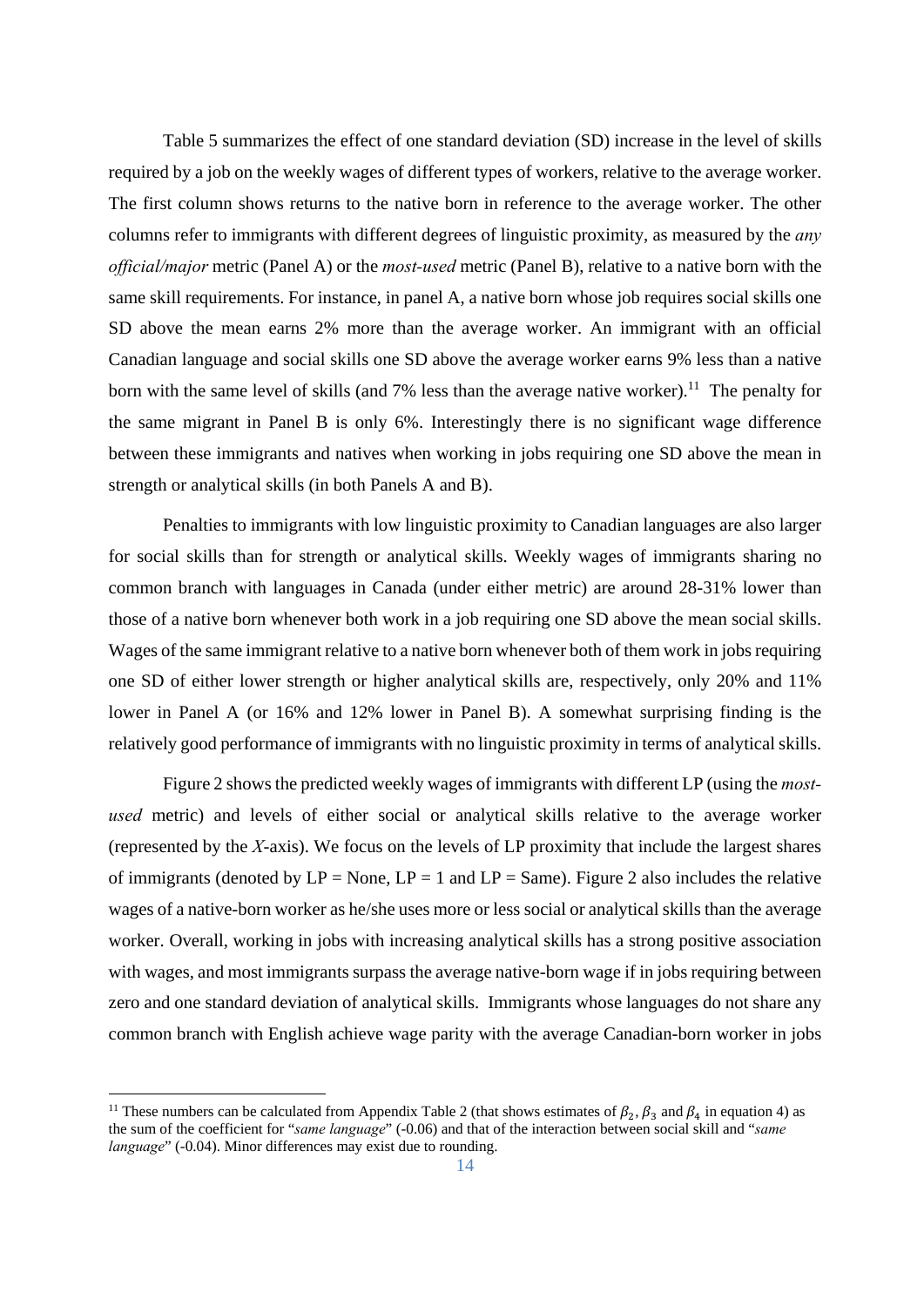that require around 0.75 SD more analytical skills than the average. Those coming from a country where English is the most used language achieve native average wages when working in jobs requiring 0.25 SD above the average. In jobs at the highest level of analytical skill requirement, (2 SD above the average job) the wages of native born, and immigrants are quite similar. The outlook is quite different regarding social skills. Those with low LP, working in jobs requiring low social skills, have wages around the average and close to those of the native-born in these jobs. However, wage differences increase as we consider jobs with higher skill requirements. Those of Englishspeaking origins have wages close to those of the native born in jobs with the same social skills requirements.

 There are two plausible explanations for the wage convergence in jobs requiring high levels of analytical skills by those with no language proximity. One is that immigrants in this language category (mostly Chinese) are actually quite proficient in English. However, this is unlikely since the relative wages of this group decline substantially as jobs require more social skills. An alternative explanation is that there is a niche in jobs requiring high levels of analytical skills but relatively low levels of social skills where these immigrants fit quite naturally. Although the level of correlation between social and analytical skills is quite high (0.88) such niches may exist for certain subgroups of the population.

Overall we find that linguistic ability is important in determining the rewards to different skills. Although our unidimensional skill measures cannot asses the importance of the different skill-packages associated with each job, it is useful to disentangle their separate effects.<sup>12</sup> To attempt to capture variation across the different dimensions considered here we construct a composite index that combines them. We follow Faged and Peri (2014) to create a simple "complexity index" that summarizes the importance of these skills in defining what a complex job entails. The complexity index is:

$$
C = \left( \frac{social + analytical}{strength} \right)
$$

where each of the separate skill indexes has been suitably transformed to account for negative values.<sup>13</sup>

 $12$  Alternatively, introducing interactions between the indexes could reveal important synergies between different types of skills. However, interpretation of these interactions would be difficult and offer little intuition.

<sup>&</sup>lt;sup>13</sup> We use the common transformation  $I = I + 1 - min(Y)$  where Y is the original variable, to take into account the negative values of the index.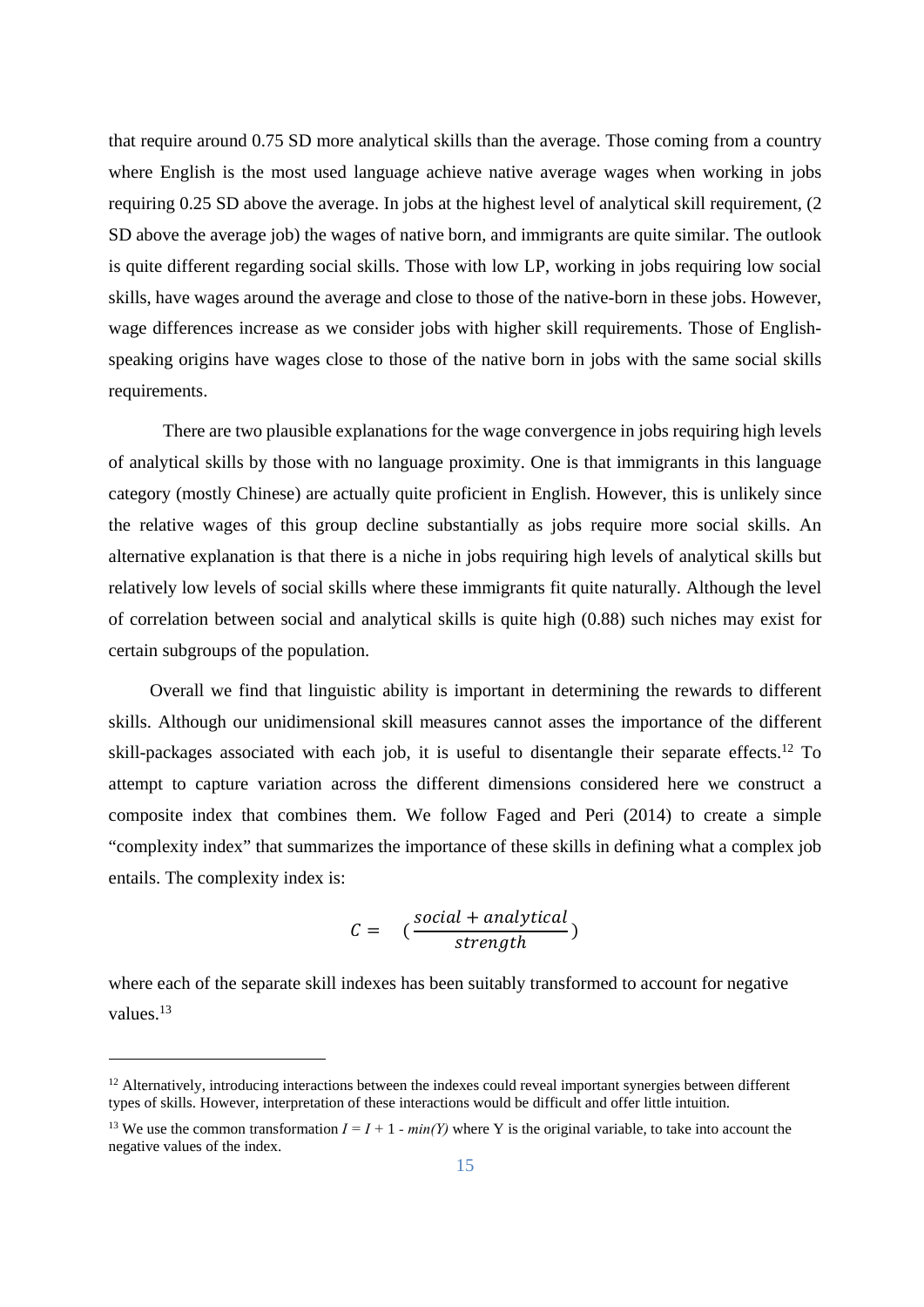Results for the complexity index are in line with those described above. Immigrants with the same language (*any/major* metric) are penalized, with respect to native born workers in jobs that require the same-skill (around 7% less wages). Note that the penalty is very similar for those speaking languages that are closely related linguistically (level 4). The penalty is lower under the stricter metric of *most used* language.

Overall these results confirm that differences in returns between immigrants and the native born are mostly driven by penalties associated with the returns to social skills. Even those coming from English speaking countries suffer such penalty. These immigrants do not see lower returns to their other skills, but the skill combination of their jobs is such that it results in lower wages when combined in the composite index. The difference in the penalty associated to those from English speaking countries under the two metrics employed suggests that half of that penalty is due to linguistic related differences (hence, they exist even for those for whom the most used language is English). The remaining difference could be associated with real exposure to English among immigrants or to some other characteristic correlated with their place of birth not picked up by our control variables.

#### *Section 3.3. Does LP affect the rate of wage assimilation?*

As mentioned, our estimates so far capture the average effect of LP on immigrants with different lengths of stay in the country. A relevant question is whether or not LP is related to the rate of wage assimilation over time in Canada. It is plausible that closer linguistic proximity allows for faster learning and that this translates into a more rapid progression and labour market success. Conversely, the initial disadvantage of linguistic distance could close over time as people become proficient in the local language and that should imply catch-up by those starting further away. To unveil what pattern better fits the data, we extend the basic model to consider a fully flexible specification of the arrival-cohort movements through the four census years in the sample. We follow immigrants with (potentially) different levels of linguistic proficiency by their entry cohort over time á la Borjas (1985) to examine the role of language fluency in labor market outcomes with time in Canada.

$$
log(w_i) = X_i \beta_1 + \beta_2 \sum_{s=1} skill_s + \beta_3 \sum_{l=0}^5 L_l + \beta_4 \sum_l \sum_t \sum_{j=1}^4 Coh_j * year_t * L_l +
$$
  

$$
\beta_5 \sum_{t=90}^{90} year_t + \epsilon_t \quad (4)
$$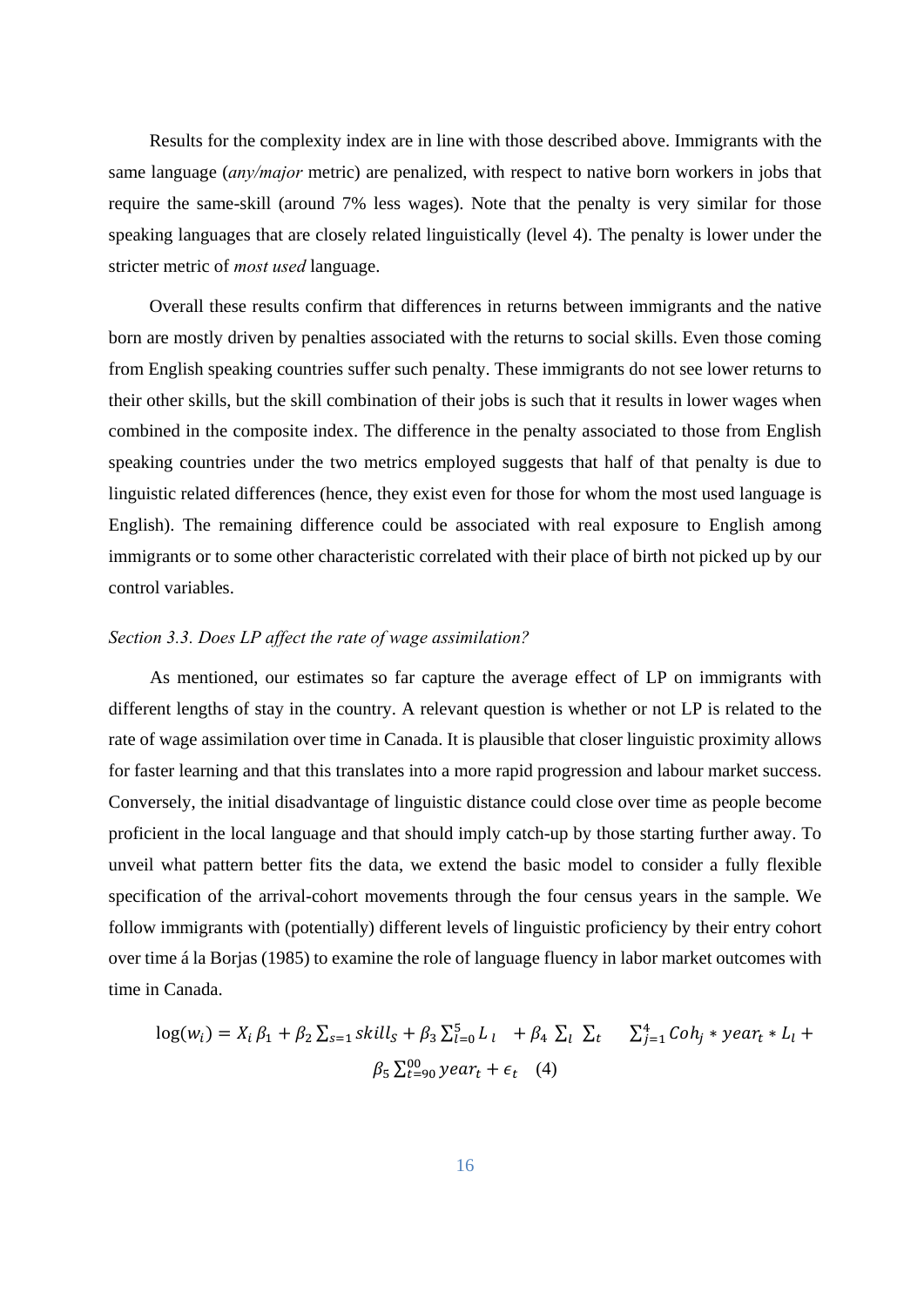where *Coh<sub>j</sub>* are indicators designating *j* five-year immigrant arrival cohorts, that are interacted with the indicators for survey year ( $\gamma$ ear<sub>t</sub>) and the six linguistic proximity indicators (*L<sub>i</sub>*). Cohorts are defined over five years (i.e. the 86-90 cohort includes individuals arriving between 1986 and 1990). Equation (2) includes 60 relevant interactions (10 *cohort\*time* indicators times 6 indicators of linguistic proximity).  $\beta_4$  is the vector of coefficients that tracks the assimilation of immigrant cohorts by linguistic distance.14 Note that this is a more flexible approach than that achieved if using *ysm*, since the rates of change are not constrained to be the same for a given cohort.

Figure 3 shows estimated weekly wages by time in Canada for each arrival cohort of immigrant men relative to similar natives, separately for the *any official/major* and the *most used*  metrics. For simplicity, we only include results for immigrant men whose languages share no branches with English (and French when *any official/major* metric is employed) (denoted by LP=None and represented with the dotted line) and for those with the same language (denoted by LP=Same and represented with the continuous line). Weekly wages for other levels of LP lie in between those lines.

The weekly wages of those with no connection to the host country language are either between 35 and 25 percent lower or 40 to 30 percent lower at arrival than those of the native born when employing *any/major* and *most used* metrics respectively. All arrival cohorts experience some wage improvement, around a 10% increase, during the first five-ten years in the country, but very little after that. Their wages remain between 20 and 25 percent – depending on the metric used - below those of the Canadian born after 15 years in Canada.

For immigrants with the closest linguistic proximity, even though they always perform better than immigrants with no linguistic connection, the evolution of relative wages depends on the particular metric employed. The *most used* language metric generates flat estimates of wages that are indistinguishable, for the most part, from those of the native born. As a result there is little need of assimilation after 10 years in Canada (none for the later cohort) In contrast, when *any official/major* is employed, estimated wages increase with time in the country but start 25 to 15 percent lower than those of the native born. The fact that wage assimilation takes longer when we broaden our measure suggests that exposure to English in the country of origin is imperfect among those who migrated and learning takes place while in Canada. Alternatively, it can signal other

<sup>&</sup>lt;sup>14</sup> The model also includes a single indicator for all cohorts arriving before 1986, so that coefficients are relative to the native born.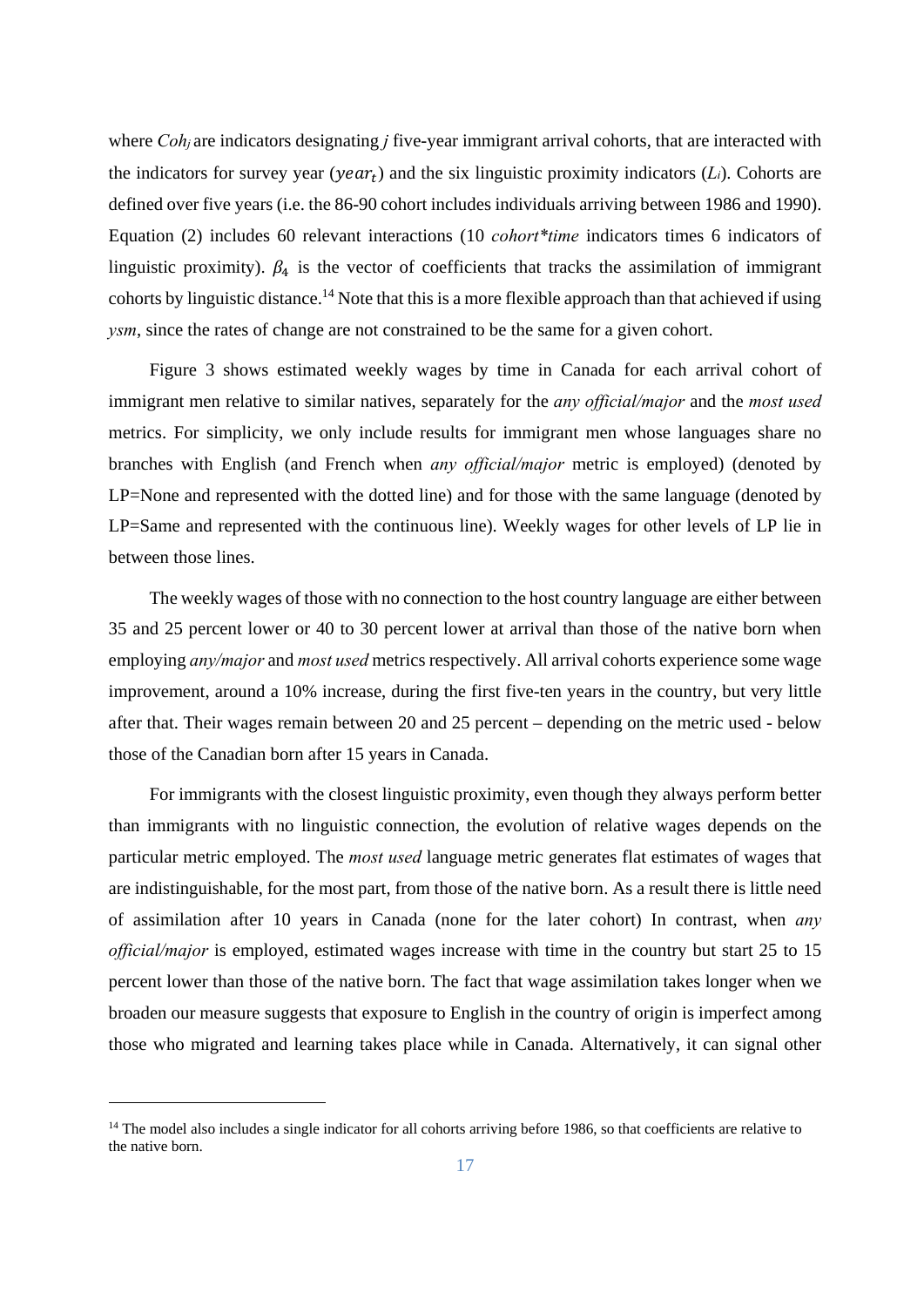types of barriers, such as lack of networks, which migrants overcome with time in the country. Either explanation is supported by the fact that wage assimilation still takes place at a faster rate for these immigrants – with only potentially imperfect exposure to English - than for those with no English among official/major languages in their country (Figure 3(a)). Unfortunately, we cannot rule out other influences - such as ethnicity - in our estimates even though we control for place of birth. But to the extent that the *any official/major* metric picks up imperfect exposure to English, these results suggest that language ability plays a role in the rate of wage assimilation.

#### **4. Is linguistic proximity associated with better jobs for immigrants?**

In this part of the analysis, we use skill indices as dependent variables in our basic regression to analyze the relation between LP and the characteristics of the jobs immigrants hold. Our preliminary assessment looks at the correlation between LP and skills in a regression similar in spirit to (1). After controlling for different measures of human capital, immigrant men with more distant languages typically hold jobs requiring more strength skills and less analytical or social skills than the native born (Table 3A in the Appendix). Consistent with the findings for wages, these differences are more muted when employing the *any official/major* instead of the *most-used* metric.

 To study whether the Canadian immigration policy that focuses on high-educated immigrants is successful in selecting immigrants that move into "good" jobs, we assess whether the previous results vary by the level of educational attainment. We include an interaction between an indicator for university-education *univ* and linguistic proximity in the model

$$
S_i = X_i \beta_1 + \beta_2 \sum_{l=0}^{5} L_l + \beta_3 \sum_l \text{ univ} * L_l + \beta_4 \sum_{t=90}^{90} \text{year}_t + \epsilon_t \quad (5)
$$

where *S*i denotes the level of a particular skill required by the job held by worker *i*.

 Results from this regression are presented in Table 6. In panel A we show estimates of skills required in jobs held by immigrants with varying degrees of LP relative to non-university educated native born workers. For instance, in the last column, university-educated immigrants, from English-speaking countries, work in jobs requiring 1.28 SD more analytical skills than nonuniversity educated native born workers. In panel B we show the differences with respect to university educated native born. University educated immigrants from English speaking countries work in jobs that require 0.14 SD less analytical skills than university-educated native born (1.28- 1.42 = -0.14), similar social skills and 0.10 SD higher strength skills. A similar finding for all immigrant women to Canada with respect to natives is reported in Adserà and Ferrer (2014).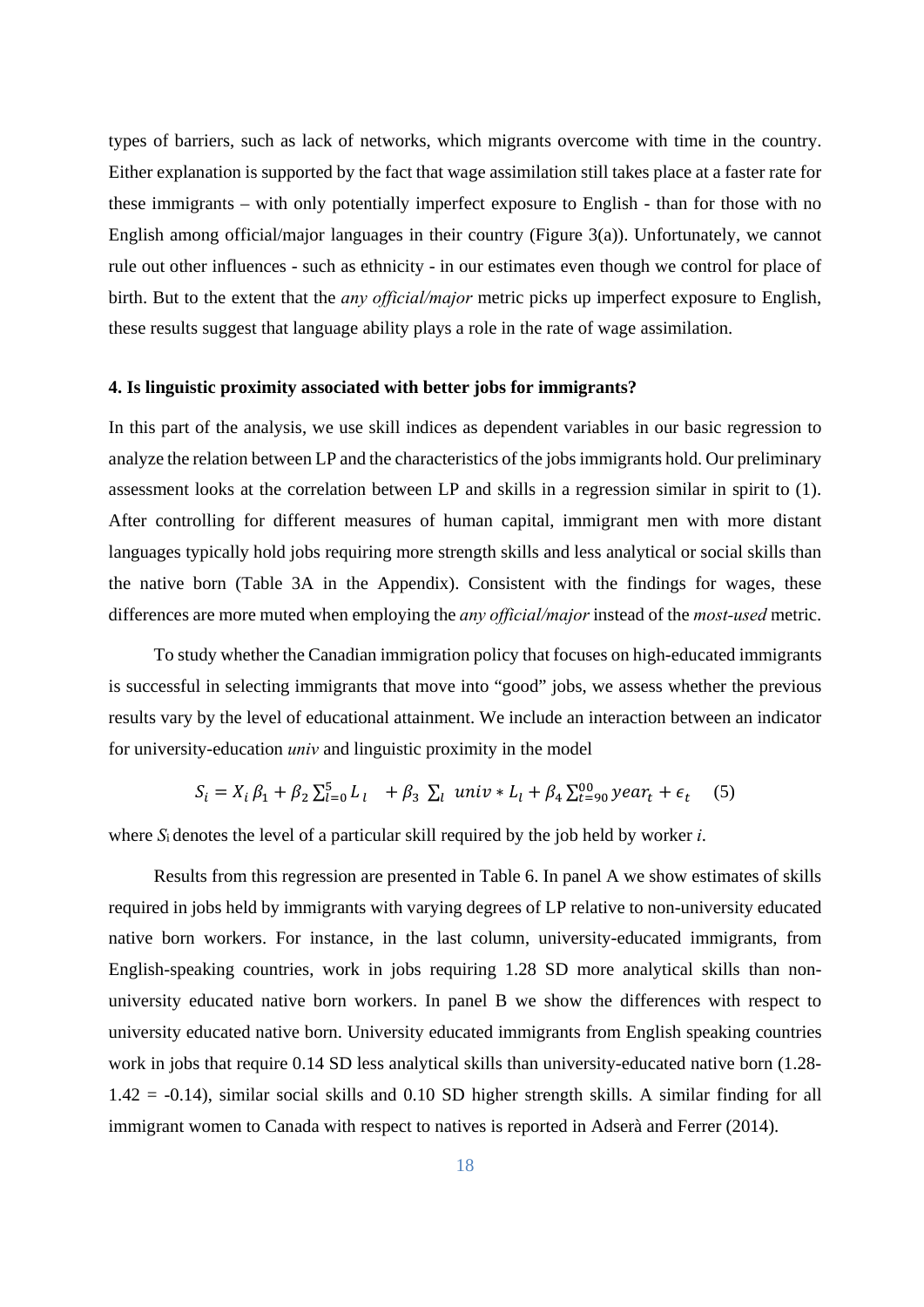Closer linguistic proximity is associated with better jobs among non-university educated immigrants to a similar extent than it is among the educated ones. In general, university-educated immigrants whose languages share at least two levels or more with English work in jobs requiring slightly lower social skills – some times more analytical skills - and more strength skills than university-educated natives. Even though the pattern is similar across metrics, the *any official/major* metric implies less variation across levels of linguistic proximity.15 Interestingly, when using *any/major* metric, immigrants with no LP (such as the large share of Chinese) access jobs with high levels of social and analytical skills, even relative to those who speak the same language (a group that includes here Philippine and Indian immigrants).

 If LP facilitates the acquisition of the local language, the job standing of immigrants with less distant languages, as measured by the use of "high-status" skills (more social and analytical skills and less physical strength), should be higher, or improve faster than those of other migrants. To examine this, we estimate the relationship between the skills required by jobs and an interaction of both LP and arrival-cohort interactions over time.

$$
S_i = X_i \beta_1 + \beta_2 \sum_{l=0}^{5} L_l + \beta_3 \sum_l \sum_t \sum_{j=1}^{4} Coh_j * year_t * L_l + \beta_4 \sum_{t=90}^{10} year_t + \epsilon_t \quad (5)
$$

where *S*i denotes the level of a particular skill required by the job held by worker *i* and all other variables are defined as before.

 Figure 4 displays how the skill requirements of the jobs that immigrants hold (relative to similar natives) change with years in Canada for different levels of LP to English *(most-used*  metric). Overall, there is little evidence that skills improve (or change much) with years since arrival. Immigrants, for whom English is the *most used* language in their country of origin (continuous line), work in jobs that are very similar to those of the native born in terms of strength and social skills and slightly better in terms of analytical skills. Further, their relative position remains stable or converges toward natives over time. Immigrants with no linguistic proximity to English work in jobs requiring around 0.2 SD of strength above those required to the average worker, between 0.3 to 0.4 SD lower social skills, and around 0.25 lower analytical skills. The

<sup>&</sup>lt;sup>15</sup> The difference between those with a Canadian language and those with no linguistic proximity, among educated immigrants, social skills 0.37 = 1.54 - 1.17; analytical skills -0.01=1.28-1.29. Among the non-university educated immigrants, social skills  $0.30 = 0.11 - (-0.19)$ ; analytical skills  $0.27 = 0.17 - (-0.10)$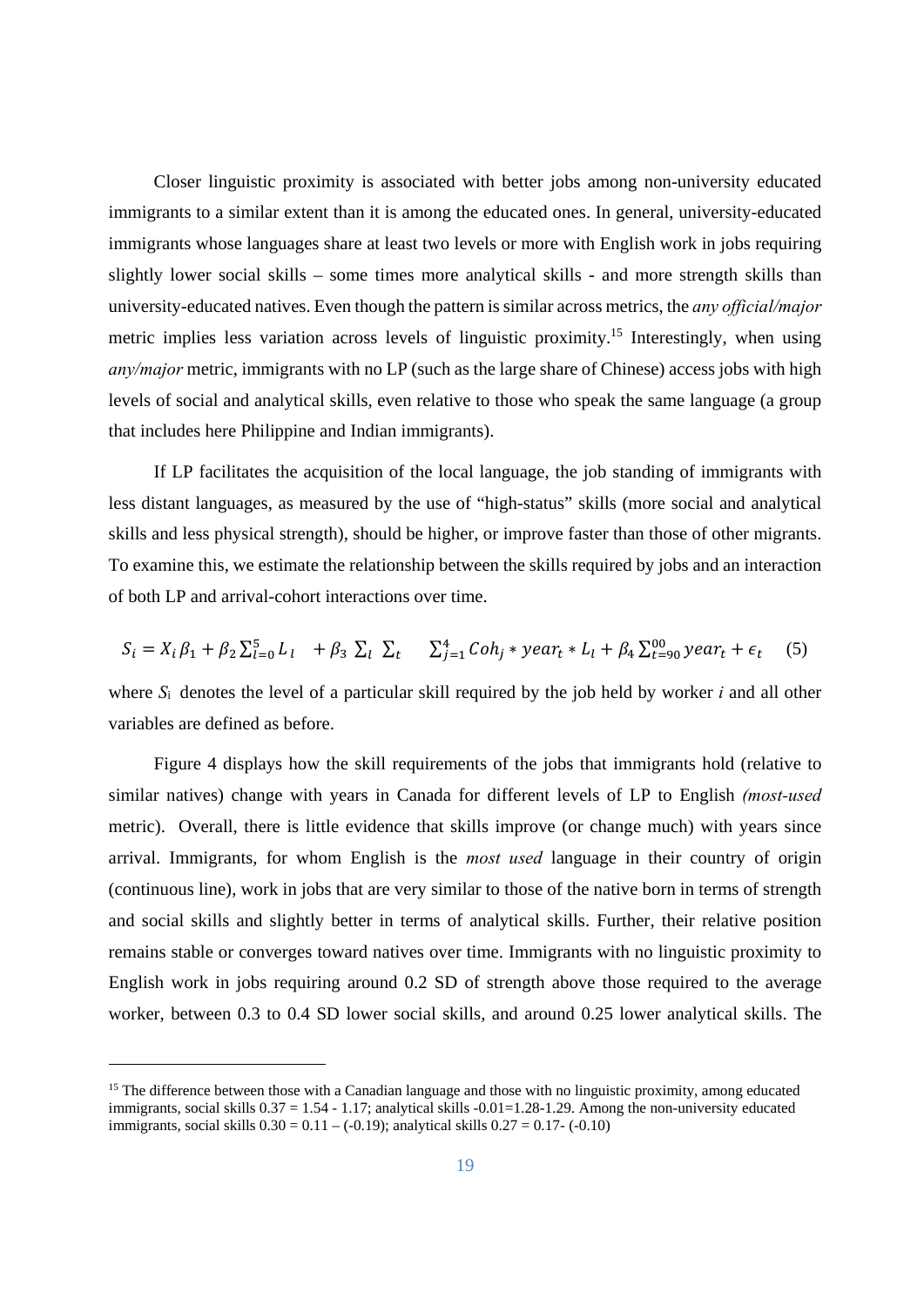levels of strength required in their jobs rise slightly with time in Canada and for successive cohorts, whereas social and analytical skills remain relatively stagnant (or even decline) over time for all cohorts. 16

 The above result is puzzling considering the relatively high level of education of Canadian immigrants. One would expect higher levels of education to enable immigrants to gain job-status even if they are initially under-placed. We present in Figure 5 estimates of skill progression only for university educated immigrants with respect to similar natives. These show a modest reduction in strength (increase in social) skills requirements with time in the country, even for those without any connexion to English. However, there is a substantial increase in analytical job-required skills for these immigrants.17 Hence, linguistic proximity seems to affect the type of jobs immigrant hold over time. The fact that it does not appear to influence the change in the skill content of jobs held by immigrants over time in Figure 4, only masks the differential effect that it has for university versus non-university educated immigrants

 Migration studies are typically compelled to trade off the advantages of large samples that allow detailed analysis of immigrant characteristics with other essential information such as longitudinal records usually available in much smaller samples. With our data we cannot address whether the correlation between language fluency and performance over time is due to unobserved innate characteristics of immigrants rants. As result, we can only interpret our results – particularly those of changes over time - as associations between LP and the aggregated performance of immigrants. Nevertheless, our results agree with those of previous longitudinal studies that show language proficiency complements occupational skills (Berman et al. 2008) and that affects the set of jobs accessible to immigrants at arrival (Imai et al. 2014).

#### **5. Are Immigrants better off in Quebec than elsewhere in Canada?**

One of the most interesting aspects of studying the impact of language on the assimilation of immigrants in Canada relates to this country's bilingualism. The official languages of Canada are English and French, which "have equality of status and equal rights and privileges as to their use in all institutions of the Parliament and Government of Canada," (Subsection 16(1) of the *Constitution* 

1

<sup>16</sup> Results using *any official/major* language metric are qualitatively similar to those in figure 4, and are available upon request.

<sup>&</sup>lt;sup>17</sup> Similar results are reported for immigrant women in Adsera and Ferrer (2014).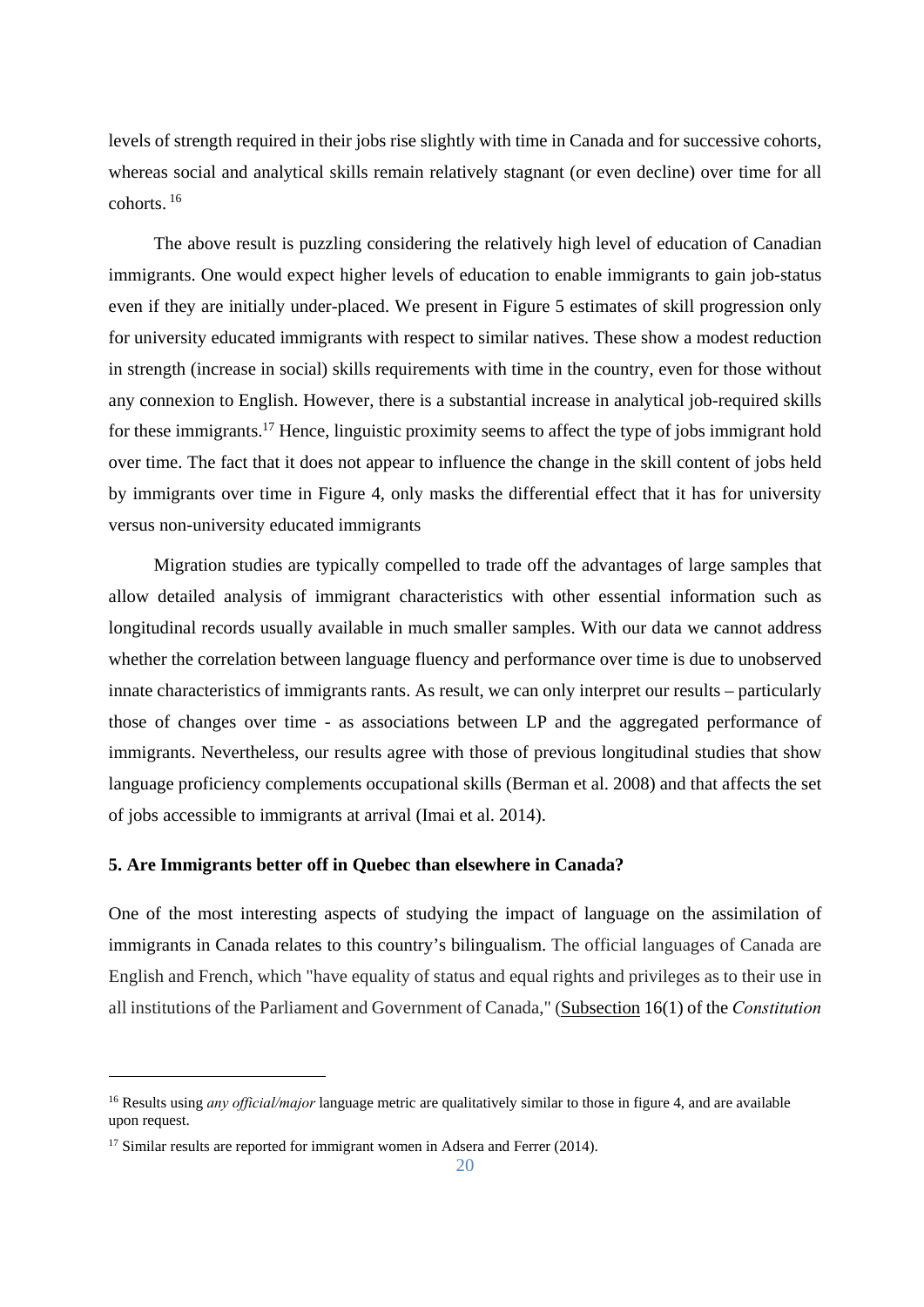*Act, 1982*). In this spirit, we employed the linguistic proximity to either French or English for the "*Any official/Major"* metric in our analysis so far.

 In practice, however, Canadian bilingualism is clearly distributed geographically, with most of the French speakers (only) concentrating in Quebec  $(86\%)$ .<sup>18</sup> This is partly due to the fact that Quebec has a completely separated immigrant application process. The Federal government controls the number of admission to Canada, but Quebec retains ownership over the right to select immigrants to settle within the province. Immigrants to Quebec must first obtain a *Cértificat du Sélection du Québec* (Quebec Selection Certificate, commonly known as a CSQ), which are assessed at the provincial level by a different selection mechanism than that used by the Federal government (see table 5 in the appendix). Similarly, Quebec and the rest of Canada (ROC) receive a different mix of immigrants across entry gates. Over the period 1980–2001, Quebec had a greater percentage of its entrants in the economic class (43% vs. 35%) than RoC.19 However, the fraction of economic immigrants across provinces has equalized between 2001 and 2006 (Quebec received 60% of immigrants in the economic category and RoC received around 59%).

 This setting of immigration offers the opportunity to check whether results follow the same pattern in Quebec as elsewhere and to ponder whether the fact that English is heavily studied as a second language in many countries and is present in most media may somewhat dampen the relevance of the linguistic distance to English compared to other languages (Adserà an Pytlikova 2015).

To conduct this exercise, we compare the effect of linguistic proximity to either French (only) or English (only) on the labour market outcomes of immigrants residing in Quebec versus those in the Rest of Canada (RoC). Table 2 shows the major immigrant source countries associated to each level of linguistic proximity to French (only) or English (only) indexes. Overall, we expect that French (English) speaking immigrants in Quebec (RoC) experience minimal wage penalty, but a larger one if residing outside Quebec (outside RoC). Similarly, the performance of immigrants with only limited (first level) proximity to English but close proximity to French (such as those from South and Central American countries, Spain, Italy, or Portugal) should be better when residing in Quebec

<sup>&</sup>lt;sup>18</sup> Statistics Canada Catalogue no. 97-555-XWE2006002. Note that a large fraction of bilingual speakers (French and English) – 44% - and of immigrants who are bilingual in French and other non-official language – 72% - also reside in Quebec.

<sup>&</sup>lt;sup>19</sup> Citizenship and Immigration Canada 2010 and DeVoretz and Pivnenko (2008))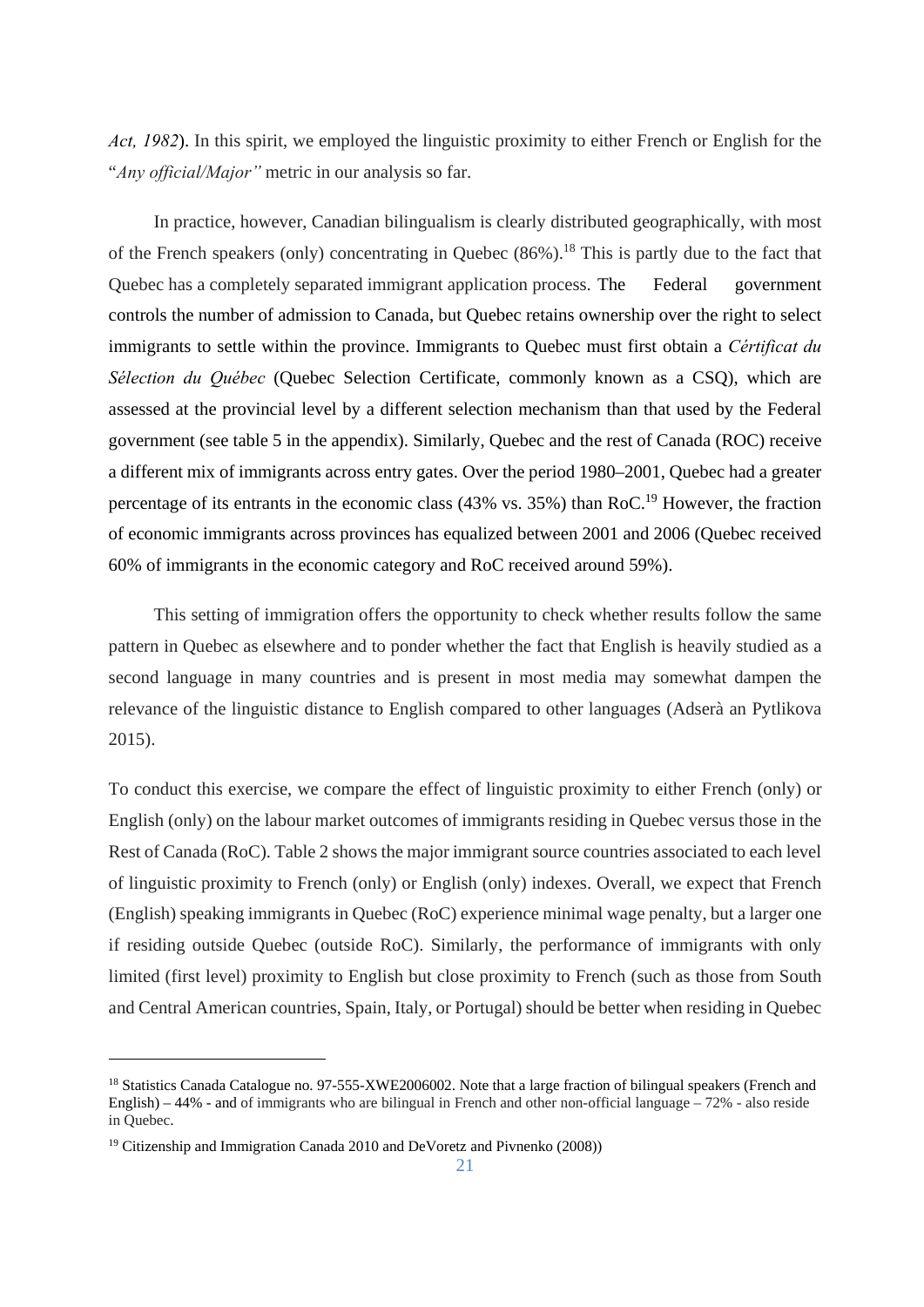rather than in RoC. Conversely, those with limited (first level) linguistic affinity to French but close to English (Germany, the Netherlands) should experience larger penalties when living in Quebec. Panel A in Table 7 shows the coefficients from a basic model that includes an interaction of the immigrant and Quebec residence indicators. The models in Panel B include a full set of linguistic proximity indicators to either English (first column) or French (second column). For sake of brevity only results using the "*Most used*" metric are presented.

 In Panel A, wages of Canadian-born residents in Quebec are 12.4% lower than those of Canadian born residing in Ontario, and wages of immigrants outside of Quebec are 18.2% lower than those of their co-resident natives. Immigrants in Quebec receive wages around 5.3% lower than native-born residents in Quebec and overall 17.7% (12.4+5.3) below non-Quebecois immigrants. Panel B reports immigrant weekly wages by LP to either French (column I) or English (Column II) relative to the natives in RoC. By this measure, immigrants perform better outside Quebec than in Quebec – regardless their level of LP to French.

 To better grasp the effect of province of residence, Panel A in Table 8 computes the wage difference between immigrants in Quebec with a given linguistic proximity to French and those residing elsewhere in Canada. Weekly wages for those who share no common branch with French (i.e., China) are 5% lower in Quebec. That difference grows to 8% for immigrants with a first level of linguistic proximity (mainly Indians but also those from Germany, the US and the UK). Despite the relative closeness of languages, wages for immigrants with three branches in common with French (Romania) are 15% lower in Quebec than in RoC. Immigrants sharing four branches in common with French (Italy and Portugal) still experience large wage penalties - a 10% reduction in wages when settling in Quebec instead of RoC. Finally, there are not significant penalties for French speaking immigrants who earn similar wages anywhere in Canada.

 Column 2 in Table 8, reports the difference between immigrants in Quebec with a given distance to English versus those in RoC. As with distance to French, immigrants sharing no common branch with English (such as Chinese) experience an additional 5% reduction in wages if settling in Quebec. However this difference is small (only 1.6%) for immigrants who share one branch with English (a group which now includes, besides India and Greece, all the Romance languages). Immigrants from places where the most used language shares two branches in common with English (Nordic countries) make 10% more in Quebec than in RoC. We attribute these non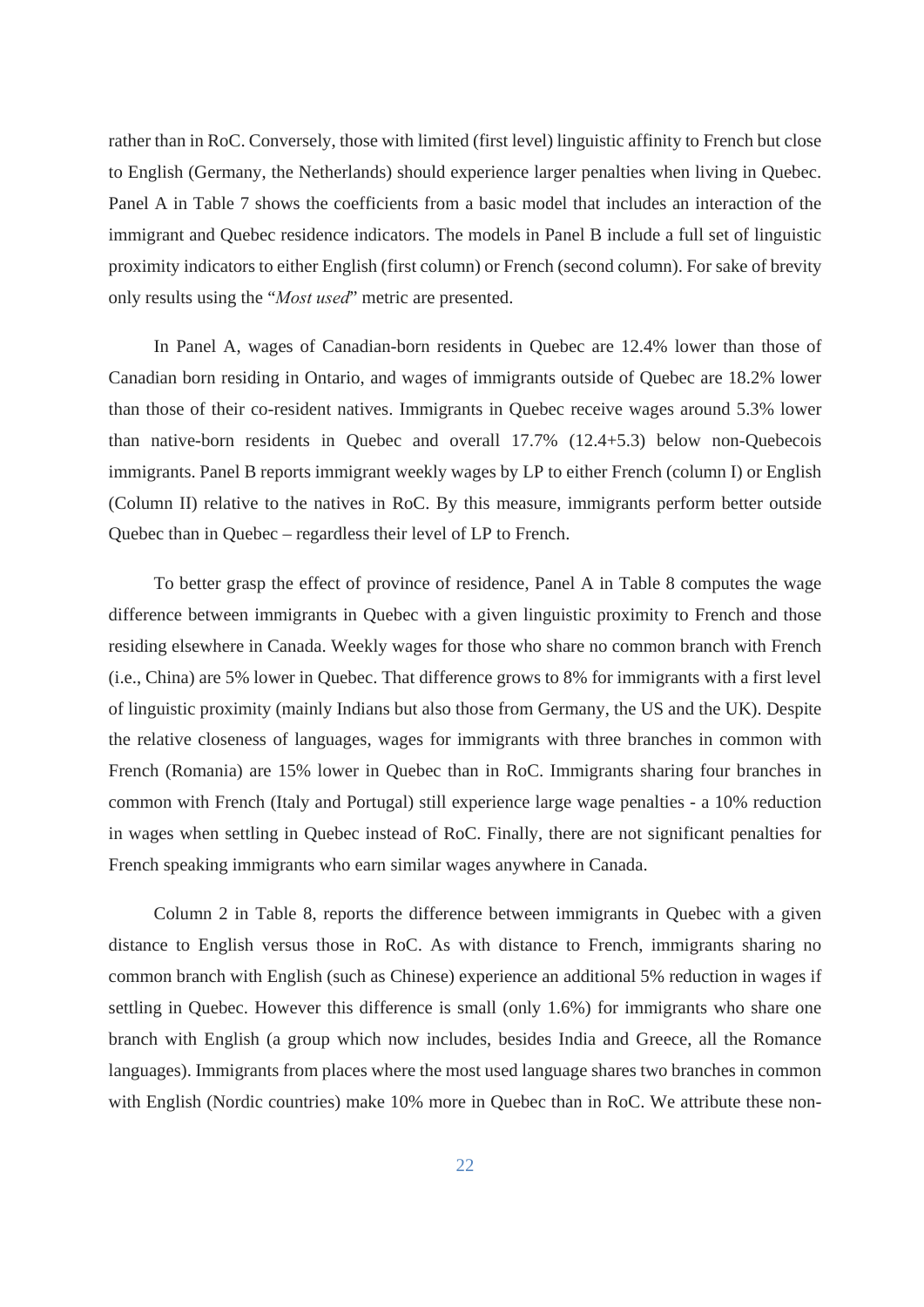linear effects to the sharp differences in exposure to second languages in Europe,  $^{20}$  Finally, among immigrants with close proximity to English (sharing 3 branches or more) there is no significant difference in earnings across Canada.

To study whether the characteristics of migrants' jobs vary by location, Table 9 shows the difference in job-required skills of immigrants compared to natives in their province by distance to either French or English. As expected, jobs held by immigrants with no LP to English tend to require *more* strength skills and *substantially lower* analytical and social skills than those held by the native born (as in Figure 3). Surprisingly, jobs of immigrants with no affinity to French require lower levels of all skills than the native-born in their province regardless of where they settle. Immigrants with no French who settle in Quebec work higher status jobs in their province of residence than immigrants with no English that settle in RoC, Their jobs require less strength (-0.083 SD of strength) and only slightly lower analytical and social skills (-0.029 SD and -0.056 SD respectively) than jobs of native-born Quebecoise. However, immigrants with no English settling in RoC work in jobs requiring more strength (0.071 SD of strength) and much lower analytical and social skills (-0.178 SD and -0.277 SD respectively) than jobs of native-born in RoC. Similarly, differences in skills with respect to the native born are smaller for immigrants who share only one linguistic branch with French (for example, 0.102 SD lower analytical skills than natives in Quebec) than one branch with English (0.275 SD lower analytical skills than natives in RoC). However, those linguistically closer to French (sharing 4 branches or more) perform relatively poorly in terms of job skills if residing in Quebec (requiring 0.081 SD higher strength and 0.208 and 0.272 SD lower analytical and social skills than natives), compared to immigrants relatively close to English (3 branches or higher) residing outside Quebec (whose jobs require 0.002 SD higher strength and 0.021 (0.104) SD lower analytical (social) skills than natives).

Panel B of Table 8, shows the difference in required job skills between immigrants residing in Quebec and those in RoC. In general, most immigrants residing in Quebec have jobs with lower levels of strength (negative) and higher levels of social and analytical skills (positive) than immigrants of similar LP proximity (to either French or English) residing outside Quebec. The only exception to this pattern happens among those with  $3<sup>rd</sup>$  level LP to English - Germans and Dutch. These immigrants generally work in jobs requiring less analytical or social skills, and similar

<sup>&</sup>lt;sup>20</sup> For instance, until recently, the prevalence of English as a second language was very large in Northern Europe, but much lower in Southern Europe. More than 80% of the population in Scandinavian countries speaks fluent English  $(\text{http://www.vox.com/2014/11/17/7082317/language-maps-charts; item 11}).$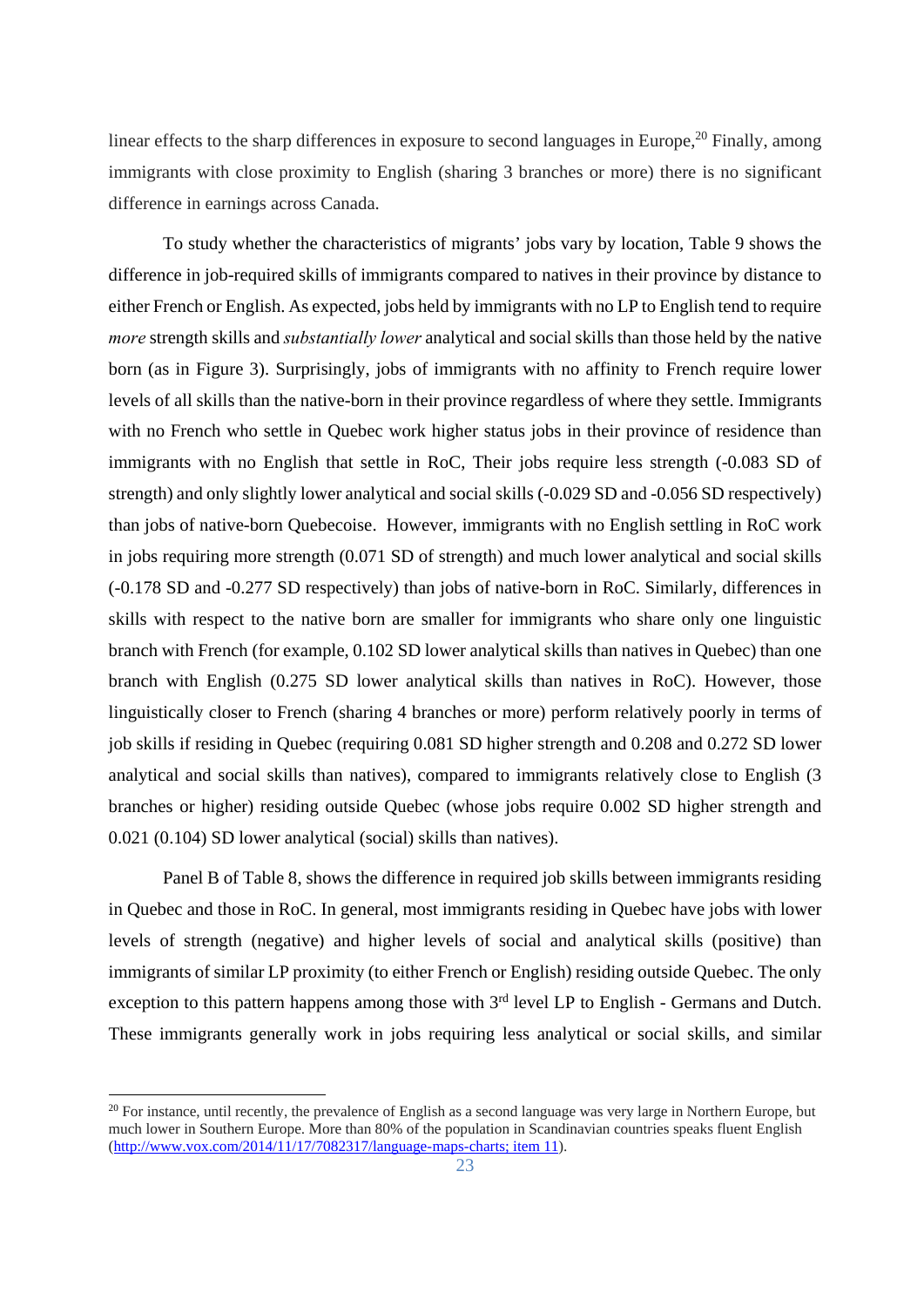strength skills, when working in Quebec compared to RoC. One explanation for this finding could lie in structural differences between the Quebecois economy and the RoC. However, this is not supported by results from Table 8 showing that natives in Quebec work in positions with more strength and less analytical and social requirements than in the rest of Canada. Alternatively, it might follow from the urban nature of Canadian migration: most immigrants to Quebec settle in Montreal, where English is commonly used in the service sector, and immigrants with close LP to English are able to perform quite well.

#### **Conclusion**

We combine the large samples of the restricted version of the Canadian Census (1991-2006) with both a new measure of linguistic proximity of the immigrant's mother tongue to that of the destination country and with information on the occupational skills embodied in the jobs immigrants hold. This allows us to assess the role that language plays in the labour market performance of immigrants and to better study their progression in a variety of labour market dimensions relative to the native born.

 Our results show that linguistic proximity affects the returns to human capital and skills of immigrant men. Though it crucially matters in determining the level of such returns, it does not seem to influence how fast wage-parity is attained between immigrants and the native born. Linguistic proximity also influences the skills required in the jobs immigrants hold; however, we do not find evidence that it affects the speed of assimilation into better jobs. A larger linguistic distance imposes larger wage penalties to the university-educated than to those with lower educational attainment, and it significantly affects the status of the jobs they hold. To the extent that immigrants might be selected on the basis of their language ability, these results may underestimate the importance of linguistic proximity on the outcomes of immigrants.

 The cross-sectional nature of our data does not allow us to properly assess the mechanisms through which language correlates with performance. Human capital theory suggests that LP will be correlated with higher wages, as well as faster rates of wage progression and job-status advancement over time. Moreover, LP is likely to be complementary to education. Our results generally agree with these predictions, but with our cross-sectional data we are unable to assess the causal pathways behind these findings. Our results are close to those found by previous longitudinal studies that employed limited samples. Thus, we believe that they should be robust to addressing biases due to variation in individual ability.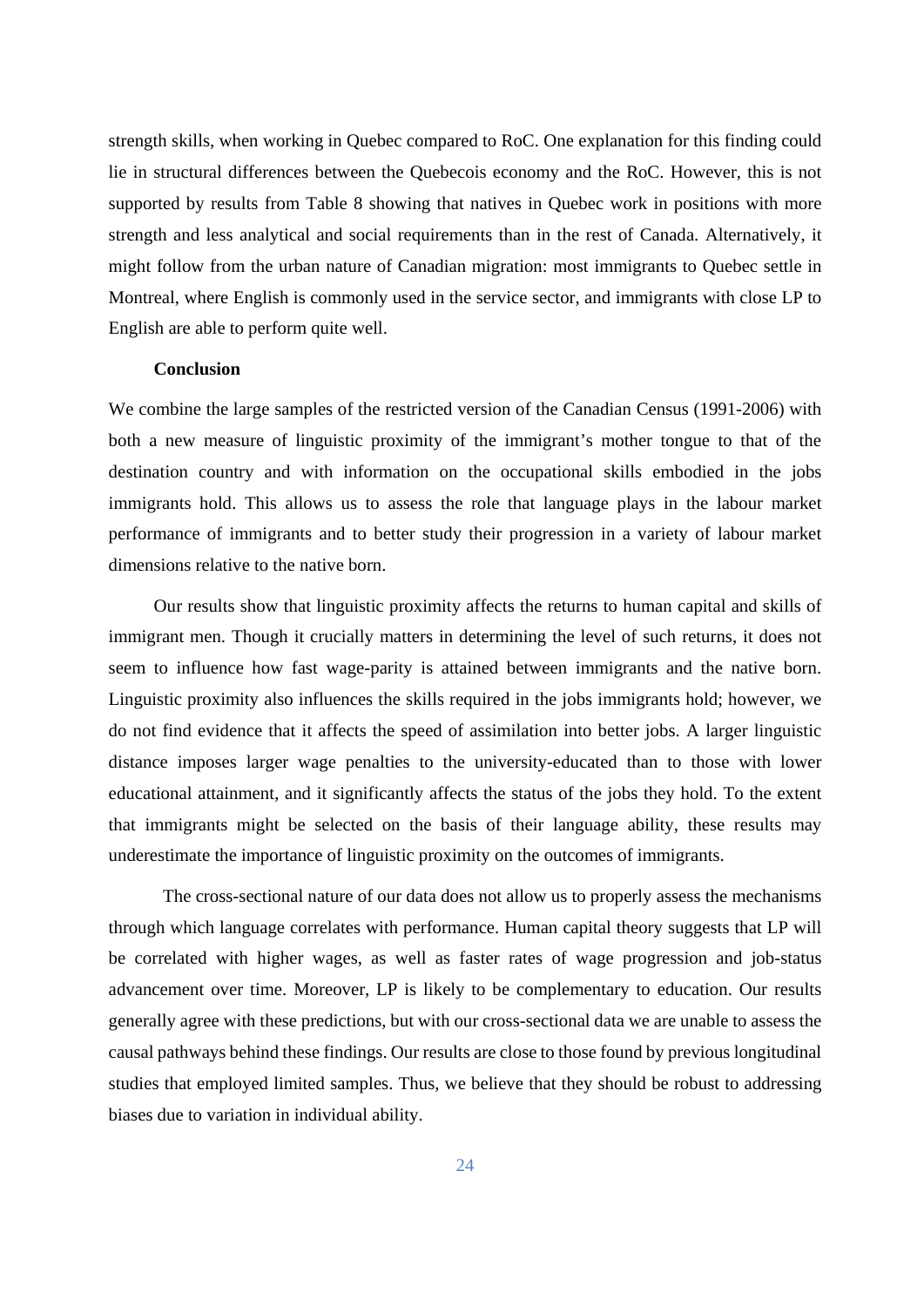Another surprising finding concerns the lack of wage convergence and indeed the small rate of job status mobility experienced over time by individuals with no linguistic proximity to Canadian languages. According to the human capital model, these results could arise from a lack of improvement in language skills – for instance if ethnic enclaves exist that limit economic opportunities. However, it is possible that there are systematic barriers that limit integration and that can be (or not) related to language proficiency. This could be the case if, as noted in related research, immigrants arriving as adults may never reach the level of proficiency required to access certain types of high level jobs.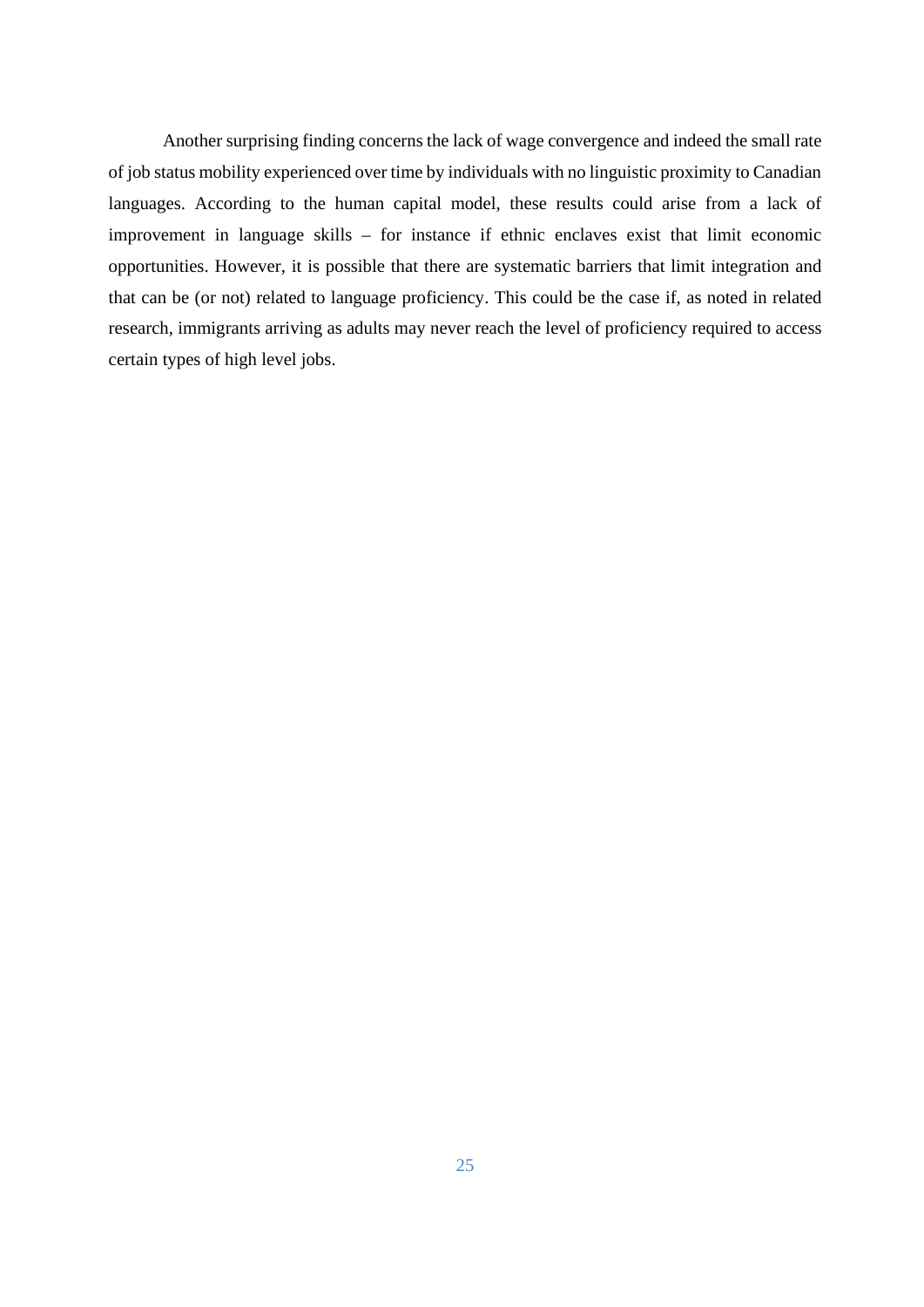#### **References**

- Adserà and Ferrer, (2014) "The Myth of Immigrant Women as Secondary Workers: Evidence from Canada" *AER papers and proceedings*, 104(3), pp.360-364
- Adserà, A. and Pytliková, M. (2015) "The Role of Languages in shaping International Migration", *Economic Journal* Vol. 125, Issue 586, pp. F49-F81.
- Antecol H, Kuhn P and Trejo S (2006) Assimilation via Prices or Quantities? Sources of Immigrant Earnings Growth in Australia, Canada and the United States. *Journal of Human Resources* 41: 821-840
- Autor, D. (2013) "The "Task Approach" to Labor Markets: An Overview" NBER Working Papers 18711.
- Autor, D. and D. Dorn (2013) The Growth of Low-Skill Service Jobs and the Polarization of the U.S. Labor Market, *American Economic Review*, 103(5), 1533-1597, 2013.
- Autor, D. and M. J. Handel, 2013. "Putting Tasks to the Test: Human Capital, Job Tasks, and Wages," *Journal of Labor Economics*, University of Chicago Press, vol. 31(S1), pages S59 - S96.
- Aydemir, A. and Skuterud, M. (2005) "Explaining the Deteriorating Entry Earnings of Canadian Immigrant Cohorts: 1966-2000", *Canadian Journal of Economics*, Vol. 38(2), pp. 641-72.
- Begin, K., C. Goyette and W. C. Riddell (2010). "Revising Canada's Immigrant Selection System: An Assessment of Recent Changes" Background paper prepared for Citizenship and Immigration Canada.
- Berman, E., K. Lang, E. Siniver (2003) "Language-skill complementarity: returns to immigrant language acquisition", *Labour Economics* 10 (1): 265-90
- Bleakley H. and A. Chin (2004) "Language Skills and Earnings: Evidence from Childhood Immigrants." *Review of Economics and Statistics* 84 (2): 481-496.
- Borjas,G. (2013) "The Slowdown in the Economic Assimilation of Immigrants: Aging and Cohort Effects Revisited Again" , *NBER Working Papers* 19116,
- Borjas, G. (1985) "Assimilation and Changes in Cohort Quality Revisited: What Happened to Immigrant Earnings in the 1980's?" *Journal of Labor Economics* 3, pp. 463-89.
- Bratsberg, B. and O. Raaum (2004) Identifying Earnings Assimilation of Immigrants under Changing Macroeconomic Conditions. *Scandinavian Journal of Economics* 106: 1-22
- Chiswick, B. R. 1978 "The Effect of Americanization on the Earnings of Foreign-Born Men". *Journal of Political Economy* 86(5): 897-922.
- \_\_\_\_\_\_\_\_ 1986, "Ìs the New Immigration Less Skilled Than the Old?" *Journal of Labor Economics*, 4(2):168-192
- Chiswick, B. and P. Miller (2002) "Immigrant Earnings: Language Skills, Linguistic Concentrations and the Business Cycle." *Journal of Population Economics* 15(1): 31-57.
- Chiswick, B., and P.W. Miller. (2003) "The complementarity of language and other human capital: immigrant earnings in Canada" *Economics of Education Review* Vol. 22. No.5. p. 469–80.
- Chiswick, B. and P. Miller (2007) "Computer Usage, Destination Language Proficiency and the Earnings of Natives and Immigrants." *Review of the Economics of the Household* 5 (2): 129-157.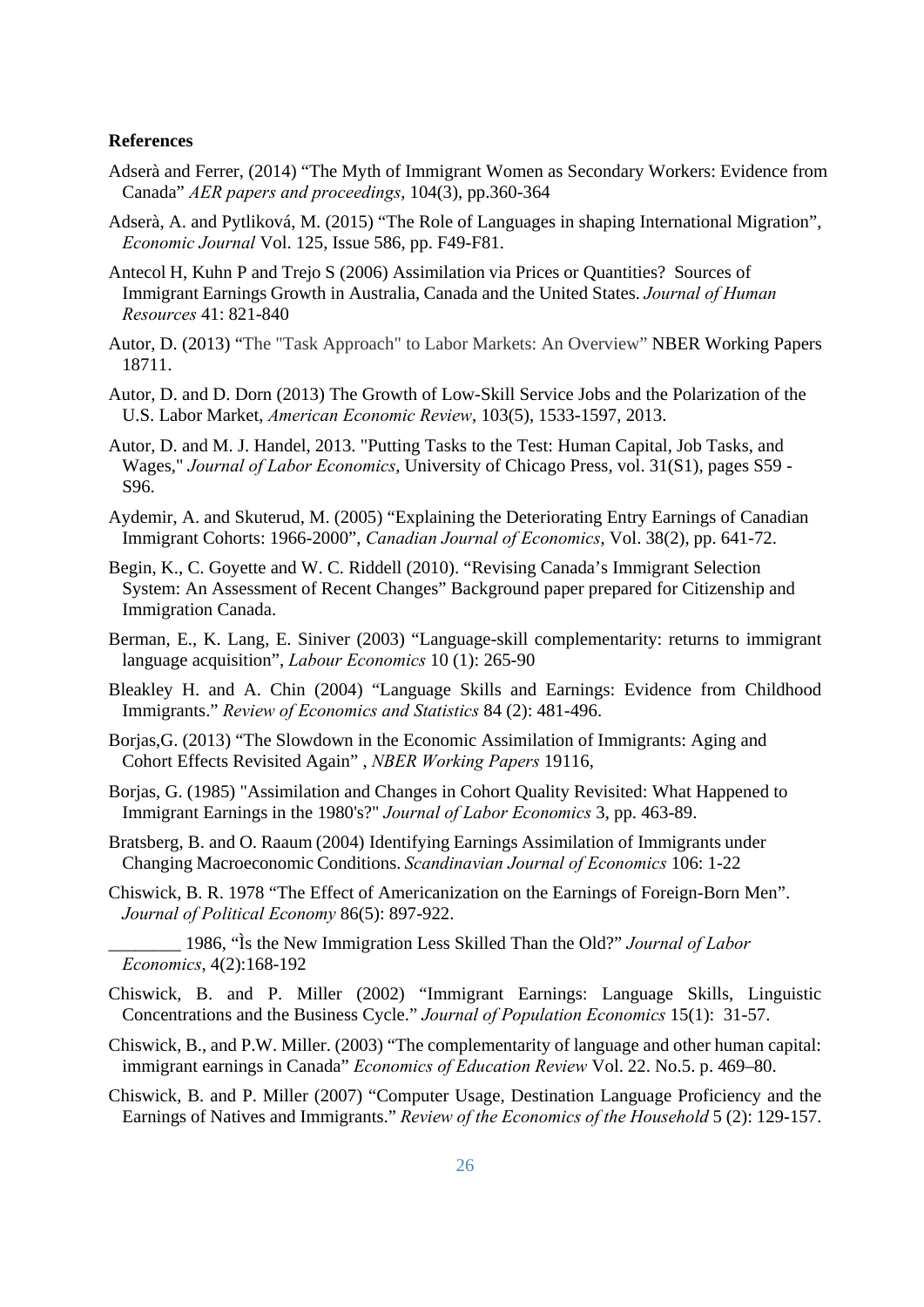- Chiswick, B. and P. Miller (2010) "Occupational Language Requirements and the Value of English in the US Labor Market." *Journal of Population Economics* 23(1): 353–372.
- DeVoretz, D. and S. Pivnenko (2008) "The Immigration Triangle: Quebec, Canada and the rest of the World" *Journal of International Immigration and Integration*, vol.9(1) pp: 363-381
- Dustmann, C. (1994) "Speaking Fluency, Writing Fluency and Earnings of Migrants." *Journal of Population Economics* 7: 133–56.
- Dustmann, C. and A. van Soest (2001) "Language Fluency and Earnings: Estimation with Misclassified Language Indicators." *The Review of Economics and Statistics* 83 (4): 663-674.
- ----------------- (2002) "Language and the Earnings of Immigrants." *Industrial and Labor Relations Review* 55 (3): 473–492.
- Dustmann C and Fabbri F (2003) Language Proficiency and Labour Market Performance of Immigrants in the UK. *Economic Journal* 113: 695-717
- Faged and Peri, G. (2014) "Immigrants' effect on native workers: New analysis on Longitudinal Data" CReAM CPD 07/15
- Ferrer, A., G. Picott and C. Riddell (2014), "New Directions in Immigration Policy: Canada's Evolving Approach to Immigration Selection", *forthcoming International Migration Review*, *CLSRN* working paper #107
- Ferrer, A.M., and C. Riddell (2008), "Education, credentials and immigrant earnings", *Canadian Journal of Economics*, vol. 4(1), pp. 186-216
- Ferrer, A.M., D. Green, C. Riddell (2006), "The Effect of Literacy on Immigrant Earnings", *The Journal of Human Resources* vol. 41(2) p. 380-410
- Friedberg R (2000) You Can't Take it With You: Immigrant Assimilation and the Portability of Human Capital. *Journal of Labor Economics* 18: 221-51
- Houle, F. (2014) "Implementing Québec Intercultural Policy Through the Selection of Immigrants" in Immigration regulation in federal states: challenges and responses in comparative perspective, *International Perspectives in Immigration*, vol (9) Baglay, Sasha ; Nakache, Delphine eds. Springer, New York
- Imai, S., D. Stacey and C. Warman (2011) "From Engineer to Taxi Driver? Occupational Skills and the Economic Outcomes of Immigrants," *Working Papers 1275*, Queen's University,
- Ingram, B. and G. Neumann (2006) "The returns to skill." *Labour Economics* 13 (1):35–59
- Kossoudji, S. (1988). "The Impact of English Language Ability on the Labor Market Opportunities of Asian and Hispanic Immigrant Men." *Journal of Labor Economics* 6 (3): 205-228.
- Lewis, P. (ed.) (2009) *Ethnologue: Languages of the World*, Sixteenth edition. Dallas, Tex.: SIL International. Online version: http://www.ethnologue.com/.
- Qing Li & Arthur Sweetman, 2013. "The Quality of Immigrant Source Country Educational Outcomes: Do they Matter in the Receiving Country?,", CReAM Discussion Paper Series 1332.
- OECD, 2014. "Who should be admitted as a labour migrant?", *Migration Policy Debates* 4, http://www.oecd.org/els/mig/OECD%20Migration%20Policy%20Debates%20Numero%202.pdf
- Canada Facts and Figures 2010, Citizenship and Immigration Canada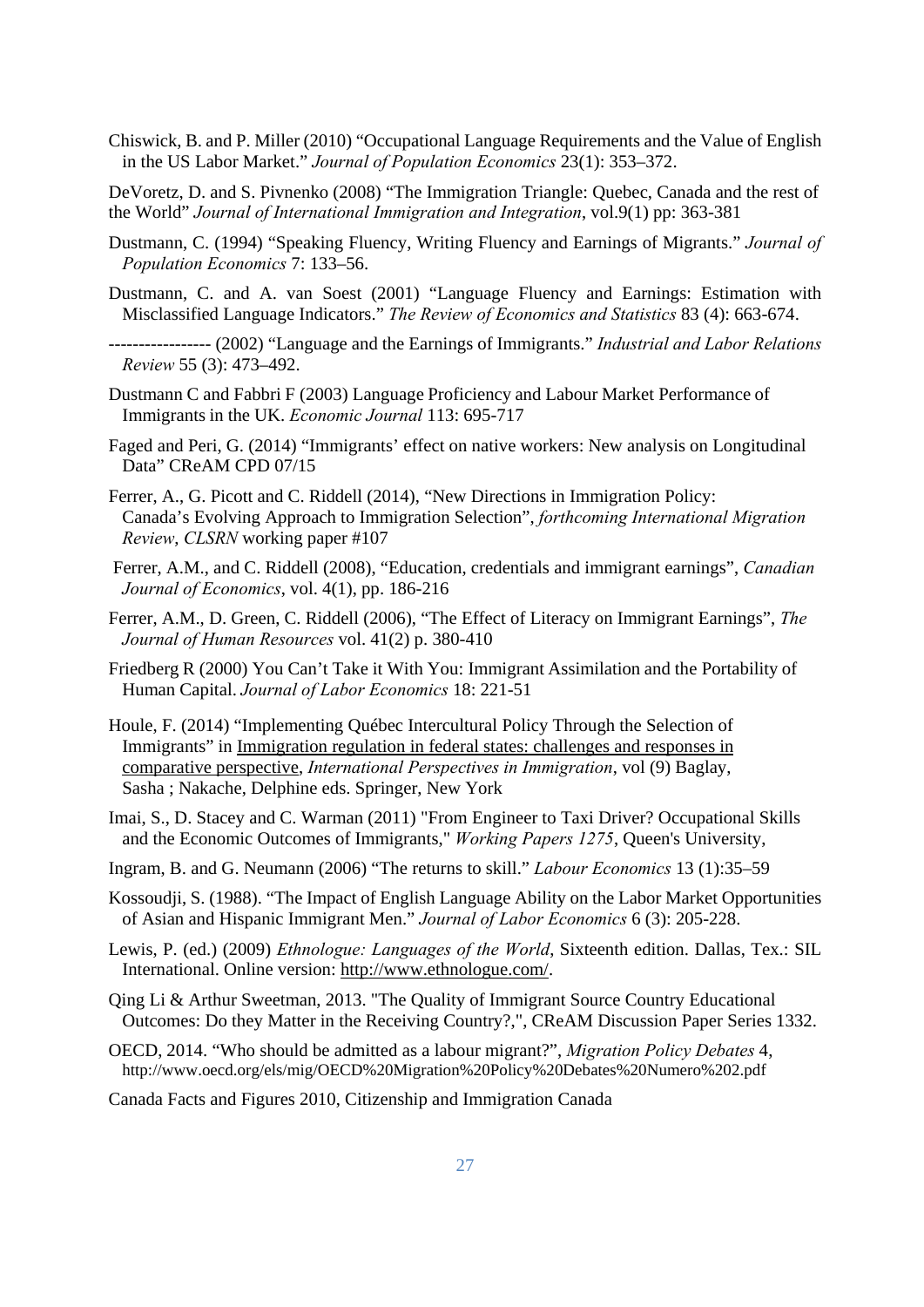Schaafsma, J. and A Sweetman (2001). "Immigrant earnings: age at immigration matters", *Canadian journal of Economics*, vol. 34(4), pp. 1066-1099

- Sweetman, Arthur & Warman, Casey, 2009. "Temporary Foreign Workers and Former International Students as a Source of Permanent Immigration," *CLSRN WP #*2009-34.
- Warman, C. and C. Worswick (2015) "Technological Change, Occupational Tasks and Declining Immigrant Outcomes: Implications for Earnings and Income Inequality in Canada," NBER Working Papers 21307,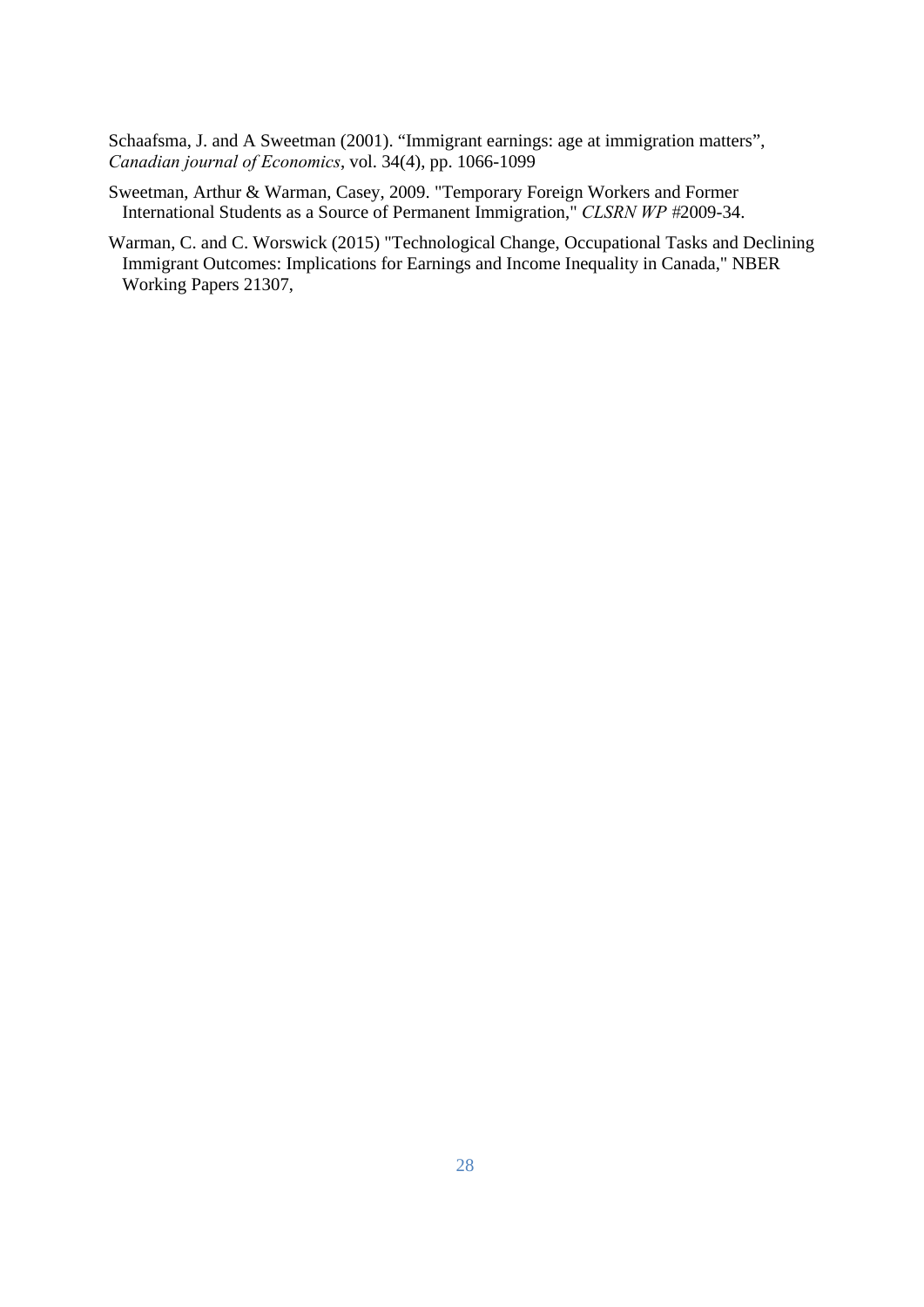|                                   |            | <b>Canadian born</b>   | Immigrant |           |                  |
|-----------------------------------|------------|------------------------|-----------|-----------|------------------|
| Age                               |            |                        | 39        | 45        |                  |
| <b>Marital Status</b>             |            |                        |           |           |                  |
|                                   | HS or less |                        | 0.52      | 0.42      |                  |
| <b>Education</b>                  |            | Post-secondary (other) | 0.33      | 0.32      |                  |
|                                   | Bachelor   |                        | 0.12      | 0.17      |                  |
|                                   | Graduate   |                        | 0.04      | 0.11      |                  |
| <b>Labour Force Participation</b> |            | 0.86                   | 0.84      |           |                  |
|                                   |            | Social                 | $-0.09$   | $-0.09$   |                  |
| Job skill index <sup>1</sup>      |            | Strength               | 0.29      | 0.16      |                  |
|                                   |            | Quantitative           | 0.04      | 0.12      |                  |
|                                   |            |                        |           | Any/Major | <b>Most used</b> |
|                                   |            | None                   |           | 0.18      | 0.44             |
|                                   |            | 1st Level              |           | 0.16      | 0.37             |
| <b>Linguistic proximity</b>       |            | 2nd Level              |           | 0.01      | 0.00             |
| to English $2$                    |            | 3rd Level              |           | 0.05      | 0.04             |
|                                   |            | 4th Level              |           | 0.18      | $- -$            |
|                                   |            | Same Language          | 1.00      | 0.43      | 0.14             |
| Levenshtein <sup>3</sup>          |            |                        |           | 50.16     | 80.40            |
| # Observations                    |            | 1,218,305              | 850,870   |           |                  |

| Table 1. Sample Summary Statistics. Census 1991-2006 |  |  |  |
|------------------------------------------------------|--|--|--|
|------------------------------------------------------|--|--|--|

(1) The skill index is calibrated and normalized to the Canadian native born population (men and women) in 2001, so that 0 corresponds to the average Canadian worker in 2001.

(2) Linguistic Proximity for the "Any/Major" metric corresponds to the highest common branch in the linguistic tree between any official and the two most widely spoken languages at origin and English or French (official languages in Canada). For the "Major" metric it corresponds to of the highest common branch in the linguistic tree between the most used language at origin and English (most commonly used language in Canada)

(3) Levenshtein measures linguistic distance from 0 (same language) to around 106.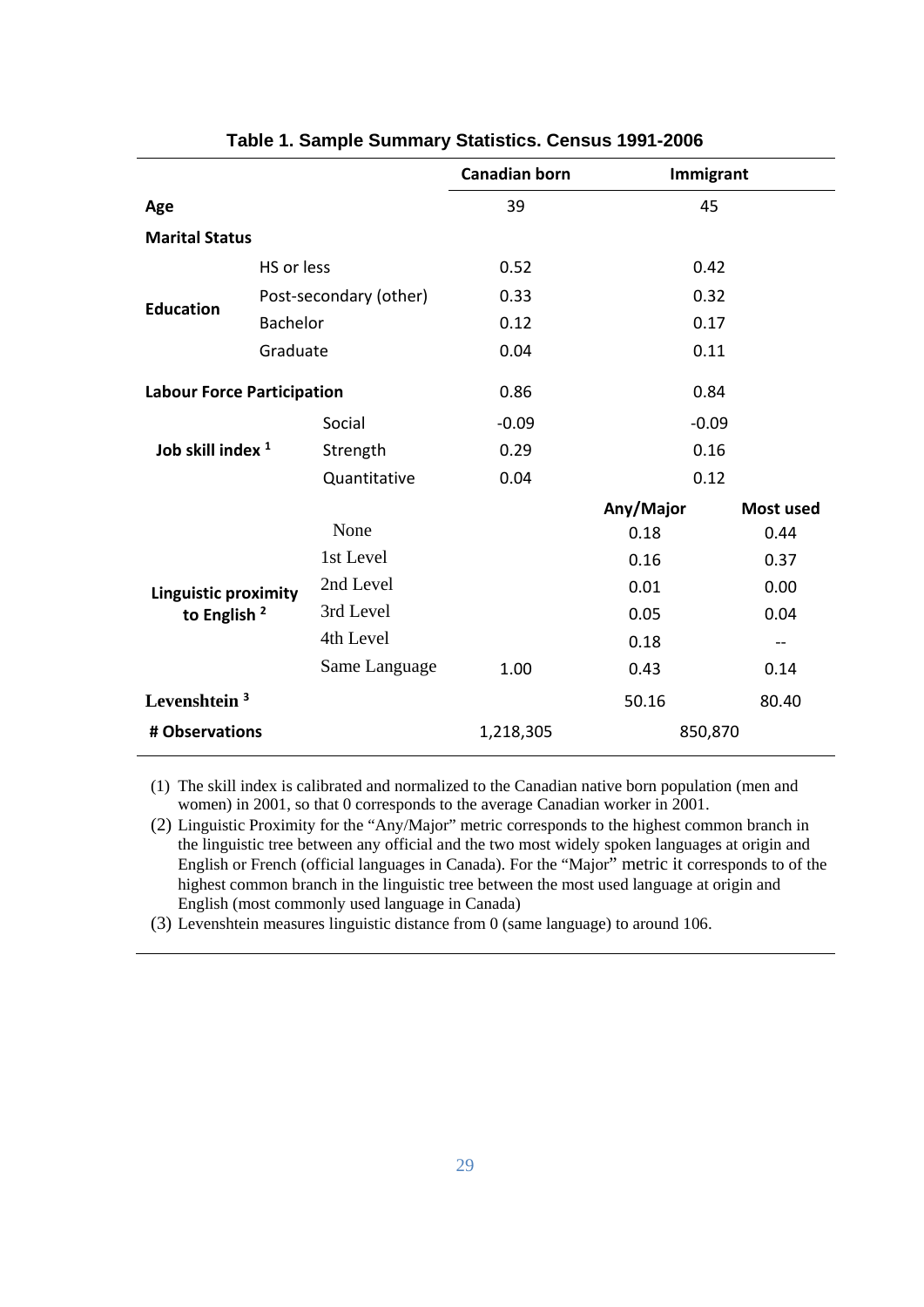|                      | Any official/Major language                                            |                                                                                                                                                                  | Most used language                                                                                                             |  |  |  |
|----------------------|------------------------------------------------------------------------|------------------------------------------------------------------------------------------------------------------------------------------------------------------|--------------------------------------------------------------------------------------------------------------------------------|--|--|--|
|                      | LP to English or French                                                | LP to English                                                                                                                                                    | LP to French                                                                                                                   |  |  |  |
| <b>None</b>          | China (37%), Korea, Vietnam (19%)<br>(most African and Arab countries) | China $(26\%)$ , Jamaica $(5\%)$ , Philippines<br>(10%), Pakistan (4%), Vietnam (8%), (most<br>African and Arab countries)                                       | China (26%), Jamaica (5%), Pakistan<br>$(4\%)$ , Philippines $(10\%)$ , Vietnam $(8\%)$ ,<br>(most African and Arab countries) |  |  |  |
| 1st Level            | Yugoslavia (6%), Poland (20%), Sri<br>Lanka $(13\%)$ , Iran $(10\%)$ , | India (21%), Yugoslavia, (4%), Poland<br>(9%), Sri Lanka (6%), France (9%), Italy<br>$(13\%)$ , Portugal $(8\%)$ , Rumania $(4\%)$ ,<br>Central and SA countries | India (19%), Yugoslavia (4%), Poland<br>(7), Sri Lanka (5%), Germany (5%),<br>India $(7\%)$ , UK $(21\%)$ , US $(7\%)$         |  |  |  |
| 2nd Level            | Denmark (Scandinavian countries)                                       | Denmark (Scandinavian countries)                                                                                                                                 | $- NA -$                                                                                                                       |  |  |  |
| 3rd Level            | Netherlands (25%), Germany<br>(42%), Romania (25%)                     | Netherlands $(26\%)$ , Germany $(46\%)$                                                                                                                          | Romania (96%)                                                                                                                  |  |  |  |
| 4th Level            | Italy $(27\%)$ , Poland $(18\%)$                                       | $- NA -$                                                                                                                                                         | Central and South American countries<br>$(29\%)$ , Italy and Portugal $(66\%)$                                                 |  |  |  |
| <b>Same Language</b> | US (6%), UK (20%), India(18%),<br>Philippines (10%), France            | US (21%), UK (62%), Trinidad (10%)                                                                                                                               | France (99%)                                                                                                                   |  |  |  |

**Table 2. Main immigrant source countries in Canada by Linguistic Proximity (LP)** 

Note: (1) Jamaica and Guyana's official language is English, although the most used language is an English based-Creole language, which is the reason they are classified as having LP = 0 to both English and French under the "most used" category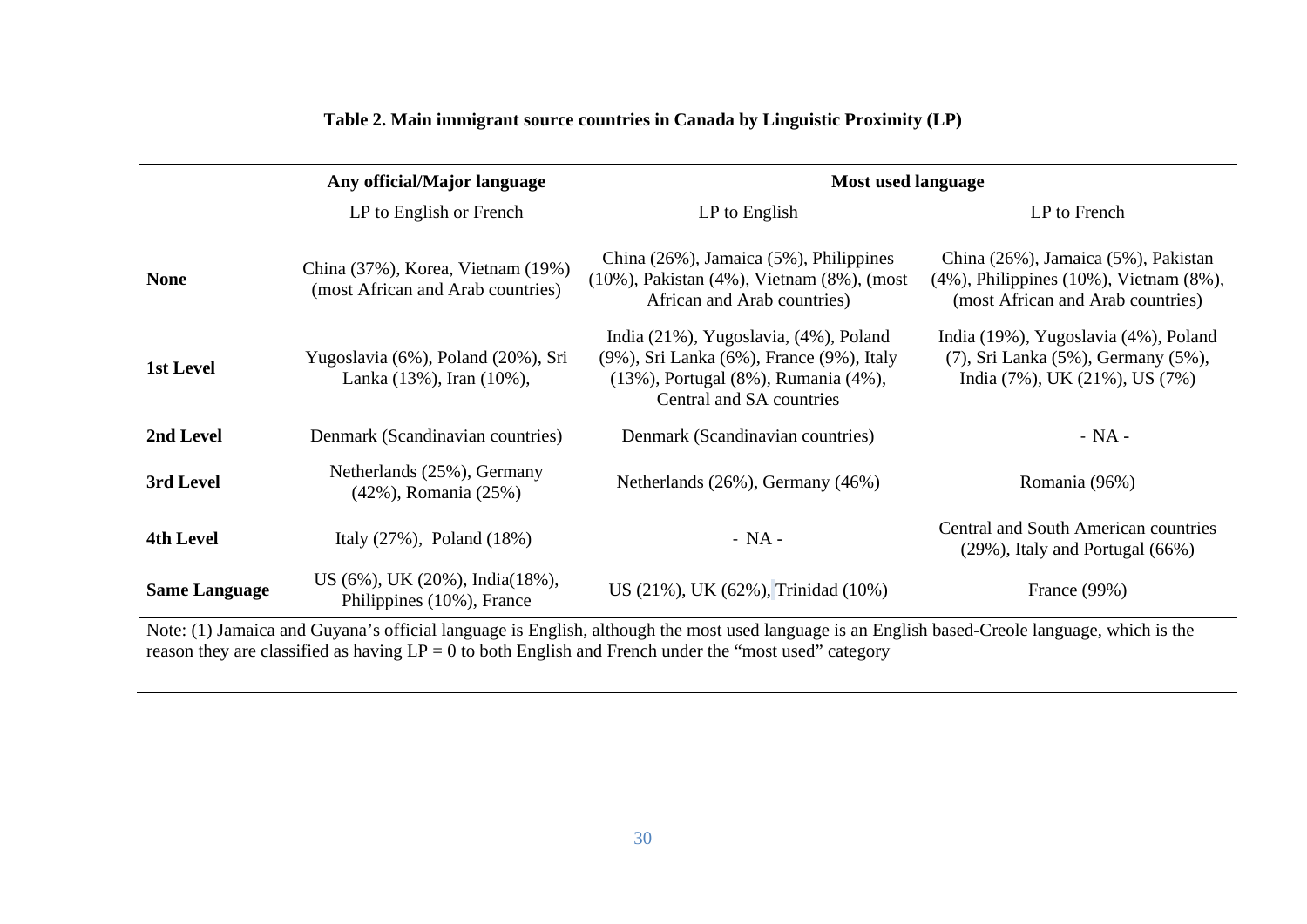|                            | Any official/ Major language |            |                |                | <b>Most used language</b> |                |  |  |
|----------------------------|------------------------------|------------|----------------|----------------|---------------------------|----------------|--|--|
|                            | (1)                          | (2)        | (3)            | (4)            | (5)                       | (6)            |  |  |
| <b>Skill index of Jobs</b> |                              |            |                |                |                           |                |  |  |
| Social                     | $0.01***$                    | $0.01***$  | $0.01**$       | $0.01**$       | $0.01***$                 | $0.004$ **     |  |  |
| Strength                   | $-0.08***$                   | $-0.08***$ | $-0.08***$     | $-0.08***$     | $-0.08***$                | $-0.08***$     |  |  |
| Analytical                 | $0.16***$                    | $0.16***$  | $0.17***$      | $0.16***$      | $0.16***$                 | $0.17***$      |  |  |
| <b>LP</b> indicators       |                              |            |                |                |                           |                |  |  |
| None                       | $-0.32***$                   | $-0.16***$ |                | $-0.34***$     | $-0.19***$                |                |  |  |
| 1st Level                  | $-0.28***$                   | $-0.29***$ |                | $-0.24***$     | $-0.20***$                |                |  |  |
| 2nd Level                  | $-0.09***$                   | $-0.01$    |                | $-0.07***$     | $-0.03$                   |                |  |  |
| 3rd Level                  | $-0.21***$                   | $-0.27***$ |                | $-0.21***$     | $-0.18***$                |                |  |  |
| 4th Level                  | $-0.17***$                   | $-0.05***$ |                |                |                           |                |  |  |
| Same Language              | $-0.18***$                   | $-0.06***$ |                | $-0.06***$     | $-0.03***$                |                |  |  |
| Immigrant                  |                              |            | $-0.16***$     |                |                           | $-0.05***$     |  |  |
| <b>Levenshtein Index</b>   |                              |            | $-0.001***$    |                |                           | $-0.003***$    |  |  |
| POB control <sup>1</sup>   | N <sub>0</sub>               | Yes        | N <sub>o</sub> | N <sub>o</sub> | Yes                       | N <sub>o</sub> |  |  |
| # Observations             | 1,353,560                    | 1,353,560  | 1,353,560      | 1,353,560      | 1,353,560                 | 1,353,560      |  |  |

#### **Table 3. Weekly wages of Immigrant men relative to natives**

All regressions include, in addition, controls for marital status, experience, experience squared, education, visual and motor job-skills, location, GDP per capita at country of origin and survey year. Individuals are 18 to 60 years old. Immigrants are adults at arrival.

*Any official/Major* language indicates that linguistic proximity is measured between either any official language or the two most widely-spoken languages at origin and the two official languages at destination (English or French). *Most used* language indicates that distance is measured between the most commonly used language at origin and the most commonly used language at destination (English). The Levenshtein index increases with linguistic distance.

(\*\*\*, \*\*) indicates the coefficient is significant at 1% or 5% respectively

 $1$ <sup>1</sup> The omitted POB (place of birth) group is US/Europe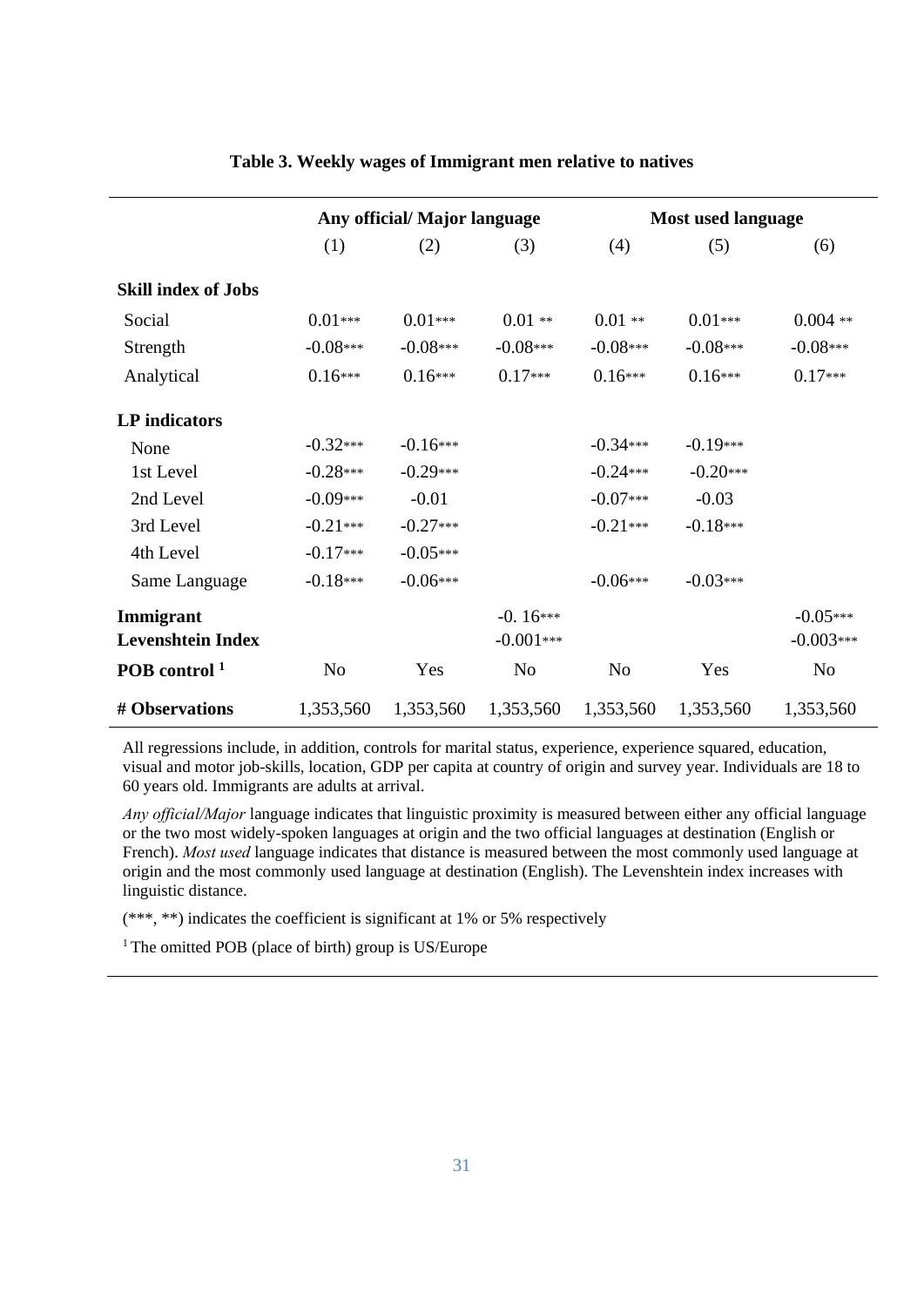#### **Table 4. Effect of Linguistic Proximity and University education on immigrant weekly wages**

|                                                         | <b>Native</b><br><b>Born</b> | Same Lg    | 4 <sup>th</sup> level | 3rd level  | $2nd$ level | 1 <sup>st</sup> level | <b>None</b> |  |
|---------------------------------------------------------|------------------------------|------------|-----------------------|------------|-------------|-----------------------|-------------|--|
| Panel A. LP (Any official/Major language) and Education |                              |            |                       |            |             |                       |             |  |
|                                                         |                              |            |                       |            |             |                       |             |  |
| Non university                                          | Ref                          | $-0.03***$ | $-0.06$ ***           | $-0.21***$ | 0.01        | $-0.28***$            | $-0.10***$  |  |
| <b>University</b>                                       | $0.65***$                    | $0.54***$  | $0.61***$             | $0.33***$  | $0.68***$   | $0.25***$             | $0.45***$   |  |
| Panel B. LP (Most used language) and Education          |                              |            |                       |            |             |                       |             |  |
|                                                         |                              |            |                       |            |             |                       |             |  |
| <b>Non university</b>                                   | Ref.                         | 0.00       |                       | $-0.18***$ | $-0.02$     | $-0.19***$            | $-0.18***$  |  |
| <b>University</b>                                       | $0.65***$                    | $0.64***$  |                       | $0.53***$  | $0.71***$   | $0.31***$             | $0.40***$   |  |

The first column shows the effect of university education on the native born. The other columns show the effect of linguistic proximity for immigrants with and without university education relative to non-university educated native born. Calculations based on the coefficients from estimating equation 3.

Panel A shows the effect when measuring linguistic proximity by proximity between any official or major languages at origin and English/French. Panel B shows the effect when measuring linguistic proximity by proximity between the most commonly used language at origin and English.

Both regressions include controls for marital status, experience, experience squared, education, motor and visual job skills and their interactions with university education, location, GDP per capita at country of origin, place of origin (US/Europe is the omitted group) and survey year. Individuals are 18 to 60 years old. Immigrants are adults at arrival. Regressions have 1,353,560 observations

(\*\*\*) indicates that coefficient (or combined coefficients) is significant at 1%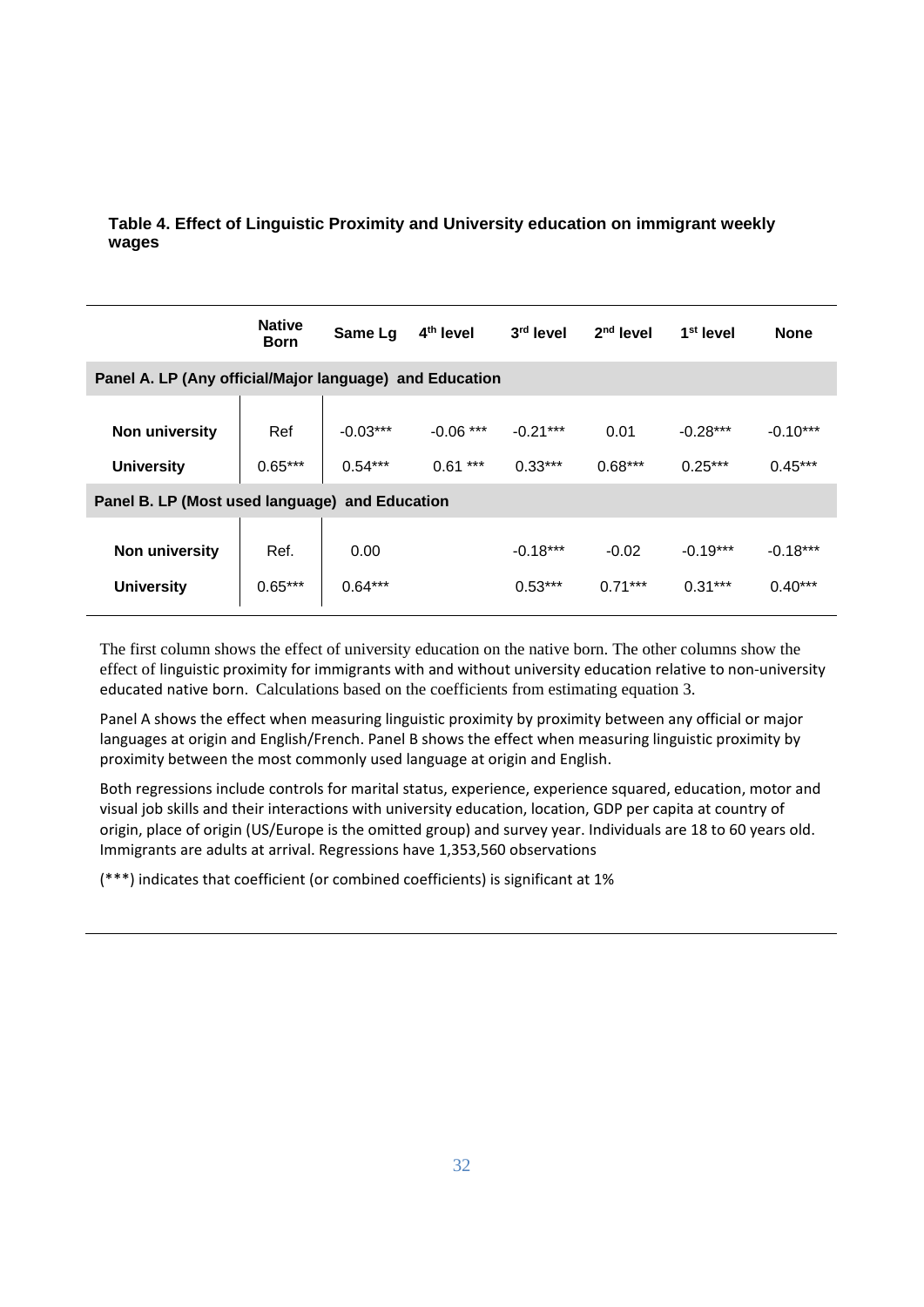| $NB$ <sup>(1)</sup>                                      |            |            | Immigrants $(2)$      |            |             |                       |             |
|----------------------------------------------------------|------------|------------|-----------------------|------------|-------------|-----------------------|-------------|
|                                                          |            | Same Lg    | 4 <sup>th</sup> level | 3rd level  | $2nd$ level | 1 <sup>st</sup> level | <b>None</b> |
| Panel A. LP (Any official/Major language) and Job Skills |            |            |                       |            |             |                       |             |
| Social                                                   | $0.02***$  | $-0.09***$ | $-0.22***$            | $-0.15***$ | $-0.04$     | $-0.37***$            | $-0.31***$  |
| Strength                                                 | $-0.09***$ | 0.01       | $-0.04*$              | $-0.21***$ | $-0.03$     | $-0.29***$            | $-0.20***$  |
| Analytical                                               | $0.16***$  | $-0.02$    | 0.00                  | $-0.29***$ | 0.00        | $-0.27***$            | $-0.11***$  |
| Complexity                                               | $0.002**$  | $-0.07***$ | $-0.06***$            | $-0.26***$ | 0.00        | $-0.32***$            | $-0.16***$  |
| Panel B. LP (Most used language) and Job Skills          |            |            |                       |            |             |                       |             |
| Social                                                   | $0.02***$  | $-0.06***$ |                       | $-0.03$    | $-0.04$     | $-0.30***$            | $-0.28***$  |
| Strength                                                 | $-0.09***$ | $-0.02$    |                       | $-0.09***$ | $-0.07***$  | $-0.14***$            | $-0.16***$  |
| Analytical                                               | $0.16***$  | 0.00       |                       | $-0.22**$  | $-0.01$     | $-0.17***$            | $-0.12***$  |
| Complexity                                               | $0.002**$  | $-0.03***$ |                       | $-0.18***$ | $-0.02$     | $0.24***$             | $-0.21***$  |

#### **Table 5. Effect of Linguistic Proximity and Skills on the Wages of immigrant Men**  (relative to native born in jobs using similar amount of skills)

(1) The first column shows the effect of an increase of one additional SD of skill on the weekly wages of the native born relative to the average worker

(2) Columns 2 to 6 show the difference in weekly wages of immigrants with different levels of linguistic proximity, relative to a native born working in a job with similar skills. Calculations based on coefficients from estimating equation (4) shown in appendix table 2A.

Panel A uses proximity between any official languages at origin and English/French. Panel B uses proximity between the most commonly used language at origin and English.

Both regressions include controls for marital status, experience, experience squared, education, motor and visual jobskills and their interaction with linguistic proximity, location, area of origin indicators (the omitted group is US/Europe), GDP per capita at country of origin and survey year. Individuals are 18 to 60 years old. Immigrants are adults at arrival. Regressions have 1,353,560 observations

(\*\*\*, \*\*, \*) indicates the effect is significantly different from 0 at 1, 5 and 10%, respectively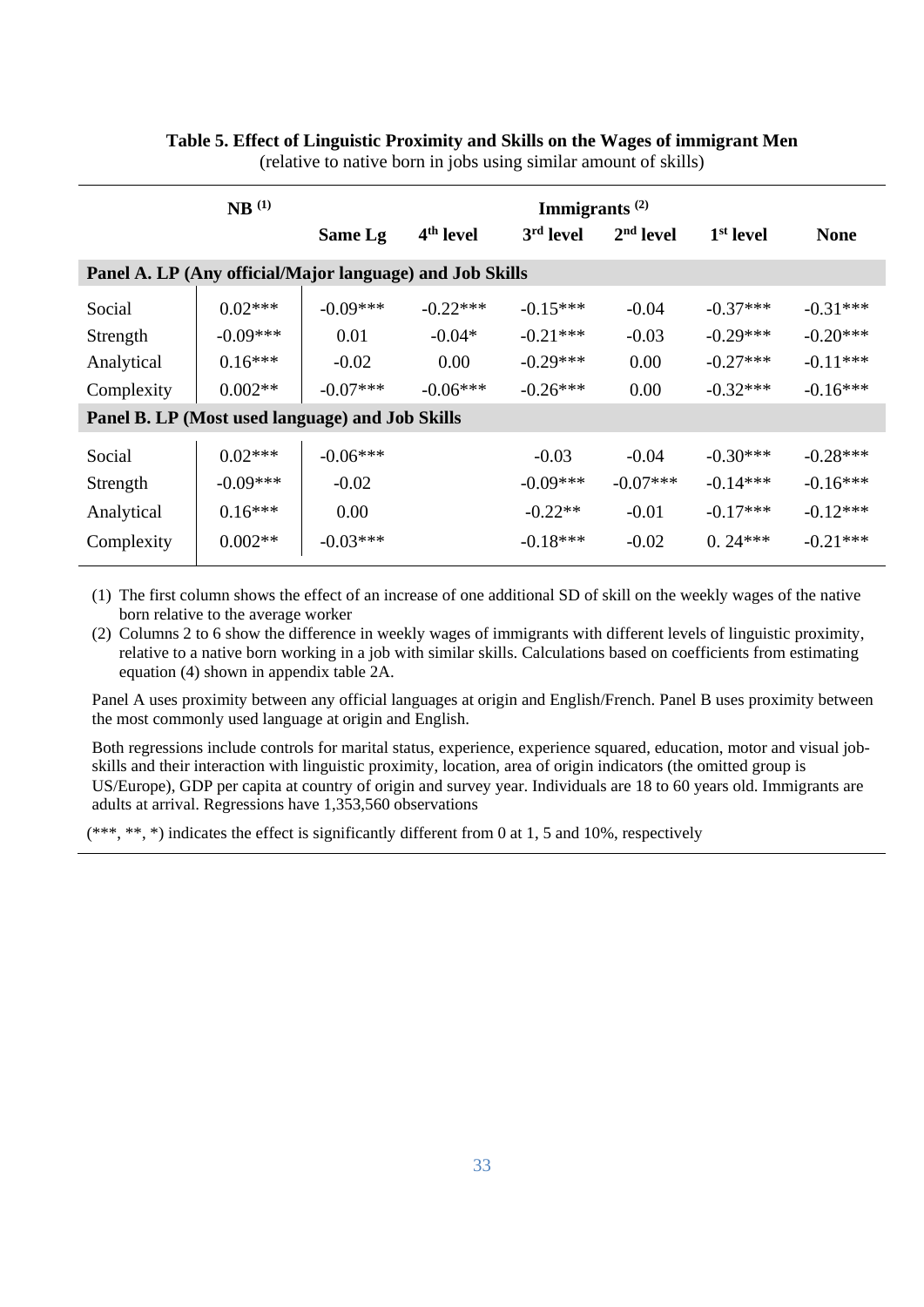|                                                                | (Any Official/Major Language) |             |                   | (Most used Language) |               |                          |  |  |  |
|----------------------------------------------------------------|-------------------------------|-------------|-------------------|----------------------|---------------|--------------------------|--|--|--|
| Skills in jobs                                                 | <b>Strength</b>               | Social      | <b>Analytical</b> | <b>Strength</b>      | <b>Social</b> | <b>Analytical</b>        |  |  |  |
| <b>PANEL A. Estimates relative to non-educated native born</b> |                               |             |                   |                      |               |                          |  |  |  |
| <b>Non-University (NB)</b>                                     | Ref                           | Ref         | Ref               | Ref.                 | Ref           | Ref                      |  |  |  |
| Imm - Same Language                                            | $-0.01*$                      | $-0.02***$  | $0.02***$         | $-0.12***$           | $0.11***$     | $0.17***$                |  |  |  |
| $Imm - 4th Level$                                              | $0.07$ ***                    | $-0.14$ *** | $-0.07$ ***       | $-1$                 | $-$           |                          |  |  |  |
| $Imm - 3rd Level$                                              | $-0.01*$                      | $-0.06***$  | $0.02**$          | $-0.04***$           | $-0.04***$    | $0.05***$                |  |  |  |
| $Imm - 2nd Level$                                              | $0.06**$                      | $-0.06***$  | $0.06**$          | 0.00                 | 0.01          | $0.10***$                |  |  |  |
| Imm - 1 <sup>st</sup> Level                                    | $0.09***$                     | $-0.20***$  | $-0.16***$        | $0.20***$            | $-0.31***$    | $-0.22***$               |  |  |  |
| Imm - None                                                     | $-0.03***$                    | $0.03***$   | $0.08***$         | $0.09***$            | $-0.19***$    | $-0.10***$               |  |  |  |
| <b>University (NB)</b>                                         | $-1.35***$                    | $1.57***$   | $1.44***$         | $-1.33***$           | $1.55***$     | $1.42***$                |  |  |  |
| Imm - Same Language                                            | $-1.18***$                    | $1.39***$   | $1.34***$         | $-1.24***$           | $1.54***$     | $1.28***$                |  |  |  |
| $Imm - 4th Level$                                              | $-1.35***$                    | $1.51***$   | $1.58***$         | $\sim$ $-$           | $-\,-$        | $\overline{\phantom{m}}$ |  |  |  |
| $Imm - 3rd Level$                                              | $-1.30***$                    | $1.37***$   | $1.48***$         | $-1.25***$           | $1.43***$     | $1.37***$                |  |  |  |
| $Imm - 2nd Level$                                              | $-1.33***$                    | $1.44***$   | $1.45***$         | $-1.40***$           | $1.49***$     | 1.49***                  |  |  |  |
| $Imm - 1st Level$                                              | $-1.15***$                    | $1.22***$   | $1.31***$         | $-1.08***$           | $1.14***$     | $1.23***$                |  |  |  |
| Imm - None                                                     | $-1.23***$                    | $1.45***$   | $1.50***$         | $-1.06***$           | $1.17***$     | $1.29***$                |  |  |  |

#### **Table 6. Effect of linguistic proximity and university education on required job skills**  (relative to non-university educated natives)

#### **PANEL B. Skill Differences between educated immigrants and native born with varying degrees of LP**

| Imm - Same Language | $0.17***$ | $-0.18***$ | $-0.10***$ | $0.10***$ | $-0.01$    | $-0.14***$ |
|---------------------|-----------|------------|------------|-----------|------------|------------|
| $Imm - 4th Level$   | 0.00      | $-0.05**$  | $0.14***$  |           |            |            |
| $Imm - 3rd Level$   | $0.05***$ | $-0.20**$  | $0.04*$    | $0.08***$ | $-0.11***$ | $-0.05**$  |
| $Imm - 2nd Level$   | 0.02      | $-0.12*$   | 0.02       | $-0.06*$  | $-0.06*$   | $0.07*$    |
| $Imm - 1st$ Level   | $0.20***$ | $-0.34***$ | $-0.13***$ | $0.26***$ | $-0.41***$ | $-0.19***$ |
| Imm - None          | $0.12***$ | $-0.11***$ | $0.06***$  | $0.27***$ | $-0.37***$ | $-0.14***$ |

Each column in panel A shows the effect of linguistic proximity and university education on job-required levels of strength, social and analytical skills in jobs, relative to those of less-educated native born. Panel B computes the difference between educated native born and immigrants with varying degrees of LP

The first three columns measure linguistic proximity by proximity between any official and major languages at origin and English/French. The last three columns measure linguistic proximity by proximity between the most commonly used language at origin and English.

All regressions include controls for marital status, experience, experience squared, location, GDP per capita at country of origin, place of origin (US/Europe is the omitted group) and survey year. Individuals are 18 to 60 years old. Immigrants are adults at arrival. Observations are 1,558,170

(\*\*\*, \*\*, \*) indicates the coefficient is significantly different from 0 at 1, 5 and 10% respectively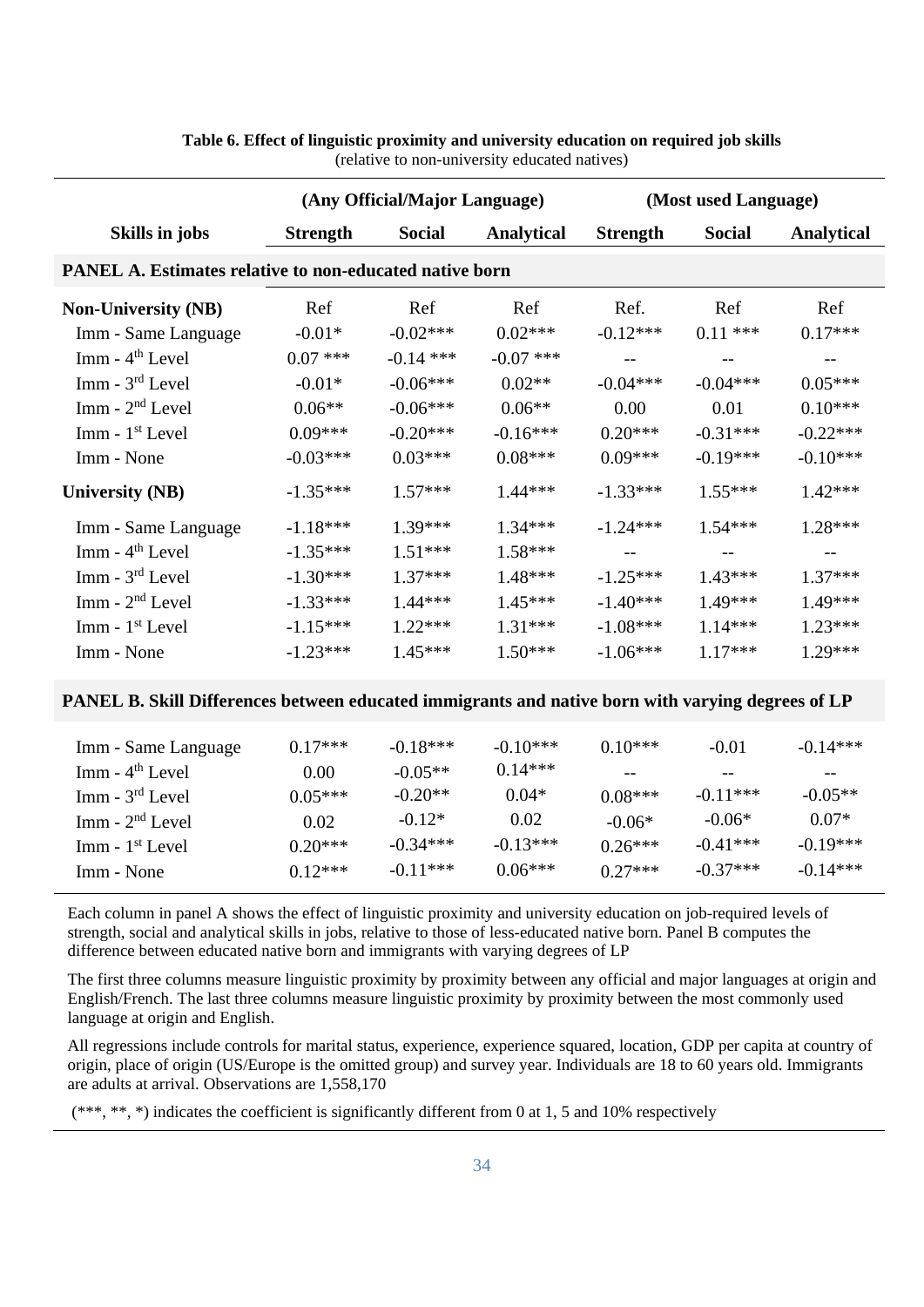| <b>Panel A. Benchmark</b>            |             |                             |             |
|--------------------------------------|-------------|-----------------------------|-------------|
| Immigrant                            |             | $-0.182***$                 |             |
| Quebec                               |             | $-0.124***$                 |             |
| Quebec*Immigrant                     |             | $-0.053***$                 |             |
| <b>Panel B. Linguistic Proximity</b> |             |                             |             |
|                                      | $\rm (I)$   |                             | (II)        |
| Quebec                               | $-0.123***$ | Quebec                      | $-0.123***$ |
| <b>Immigrants in Quebec</b>          |             | <b>Immigrants in Quebec</b> |             |
| LP French - None                     | $-0.320***$ | LP English - None           | $-0.380***$ |
| LP French - $1st$ level              | $-0.251***$ | LP English - $1st$ level    | $-0.255***$ |
| LP French - $3rd$ level              | $-0.357***$ | LP English - $2nd$ level    | $-0.188***$ |
| LP French $-4$ <sup>th</sup> level   | $-0.150***$ | LP English - $3rd$ level    | $-0.234***$ |
| LP French - French                   | $-0.124***$ | LP English - English        | $-0.050***$ |
| <b>Immigrants in RoC</b>             |             | <b>Immigrants in RoC</b>    |             |
| LP French - None                     | $-0.271***$ | LP English - None           | $-0.327***$ |
| LP French - $1st$ level              | $-0.173***$ | LP English - $1st$ level    | $-0.239***$ |
| LP French - $3rd$ level              | $-0.204***$ | LP English - $2nd$ level    | $-0.084***$ |
| LP French $-4th$ level               | $-0.046***$ | LP English - $3rd$ level    | $-0.204***$ |
| LP French - French                   | $-0.090***$ | LP English - English        | $-0.056***$ |
| Observations                         | 1,354,340   |                             | 1,354,340   |

**Table 7. Estimates of LP on weekly wages by province of residence -** Relative to native born in RoC (Most used" language)

All regressions include controls for marital status, experience, experience squared, education, job-skills, location, area of origin, GDP per capita at country of origin, and survey year. Individuals are 18 to 60 years old. Immigrants are adults at arrival.

Panel B shows estimates of the interaction between linguistic proximity and province of residence. The effect shown is relative to natives of RoC. Column (I) uses LP between the most common used language at origin and French and column (II) uses LP between the most common used language at origin and English. RoC stands for Rest of Country.

(\*\*\*, \*\*, \*) indicates the coefficient is significantly different from 0 at 1, 5 and 10% respectively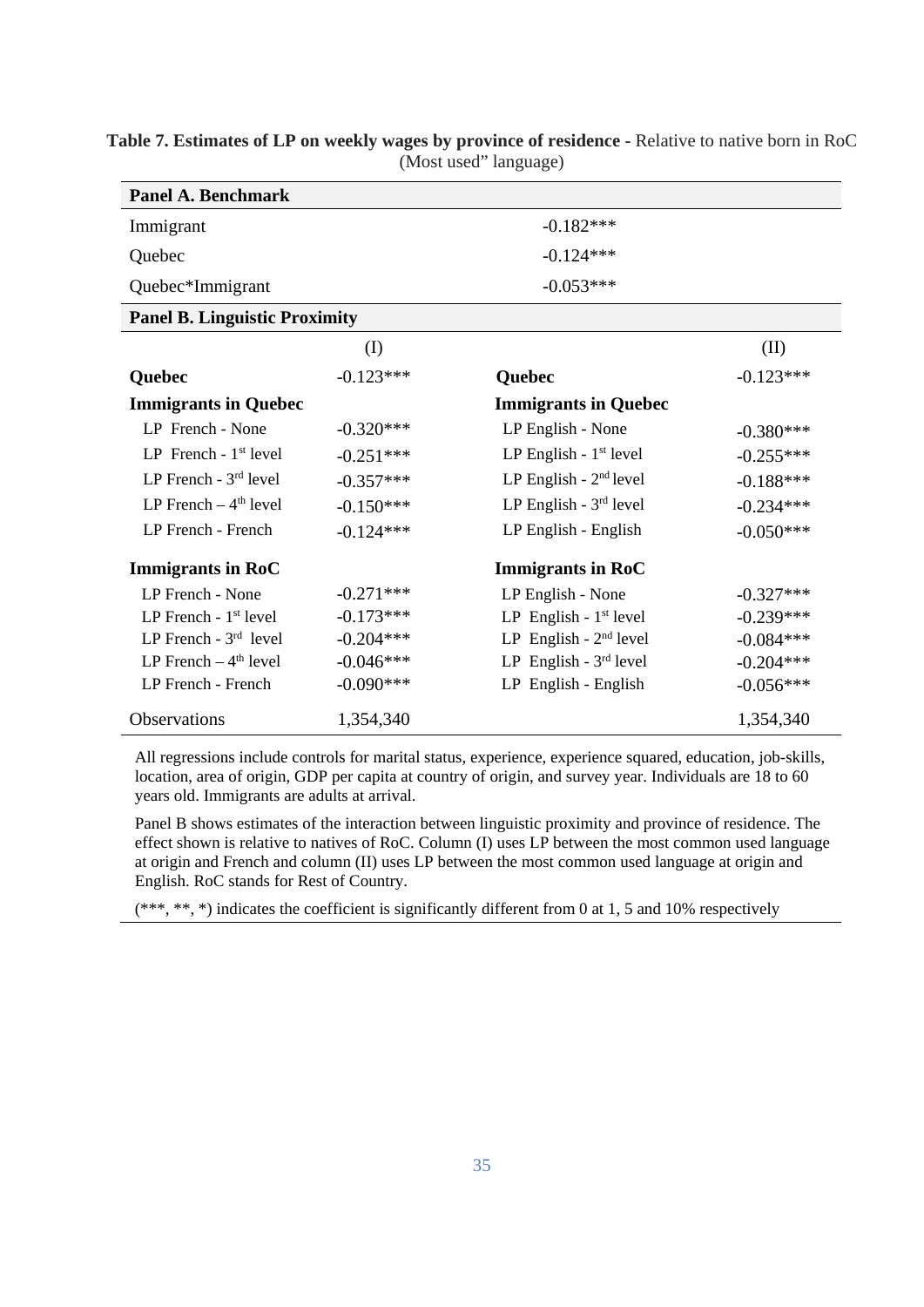| <b>Weekly wages</b><br>(using LP to French) |              |                                     | <b>Weekly wages</b><br>(using LP to English) |  |  |
|---------------------------------------------|--------------|-------------------------------------|----------------------------------------------|--|--|
| <b>LP</b> None                              | $-0.049$ *** | <b>LP</b> None                      | $-0.053***$                                  |  |  |
| LP <sub>1</sub> <sup>st</sup> level         | $-0.078$ *** | LP <sub>1</sub> <sup>st</sup> level | $-0.016**$                                   |  |  |
| $LP 3rd$ level                              | $-0.153$ *** | $LP 2nd$ level                      | $0.104***$                                   |  |  |
| $LP$ 4 <sup>th</sup> level                  | $-0.104***$  | $LP 3rd$ level                      | $-0.030$                                     |  |  |
| <b>LP</b> French                            | $-0.034$     | <b>LP</b> English                   | 0.006                                        |  |  |

**Table 8 Differences in labour outcomes between immigrants residing in Quebec versus RoC (\*)** 

**Panel A. Differences in wages of immigrants - Quebec vs. RoC.** 

**Panel B. Differences in job skills of immigrants - Quebec vs. RoC.**

|                                     | <b>Skills</b><br>(using LP to French) |                   |               |                                     | <b>Skills</b><br>(using LP to English) |            |               |  |
|-------------------------------------|---------------------------------------|-------------------|---------------|-------------------------------------|----------------------------------------|------------|---------------|--|
|                                     | <b>Strength</b>                       | <b>Analytical</b> | <b>Social</b> |                                     | <b>Strength</b>                        | Analytical | <b>Social</b> |  |
| <b>LP</b> None                      | $-0.05$ ***                           | $0.04***$         | $0.09***$     | <b>LP</b> None                      | $-0.05***$                             | $0.03***$  | $0.08***$     |  |
| LP <sub>1</sub> <sup>st</sup> level | $-0.07***$                            | $-0.02**$         | 0.00          | LP <sub>1</sub> <sup>st</sup> level | $-0.17***$                             | $0.07***$  | $0.12***$     |  |
| $LP 3rd$ level                      | $-0.03$                               | $-0.06**$         | $0.06***$     | $LP 2nd$ level                      | $-0.11$                                | $-0.01$    | 0.10          |  |
| $LP$ 4 <sup>th</sup> level          | $-0.15***$                            | $-0.02$           | $0.06***$     | $LP 3nd$ level                      | $-0.01$                                | $-0.10***$ | $-0.03*$      |  |
| <b>LP</b> French                    | $-0.11***$                            | $0.06**$          | $0.07***$     | <b>LP English</b>                   | $-0.04***$                             | 0.01       | $0.08***$     |  |

(\*\*\*, \*\*, \*) indicates the coefficient is significantly different from 0 at 1, 5 and 10% level respectively. Significance is calculated using an F-test of the differences in coefficients from the regressions in Table 7 (Panel A) and 8 (panel B)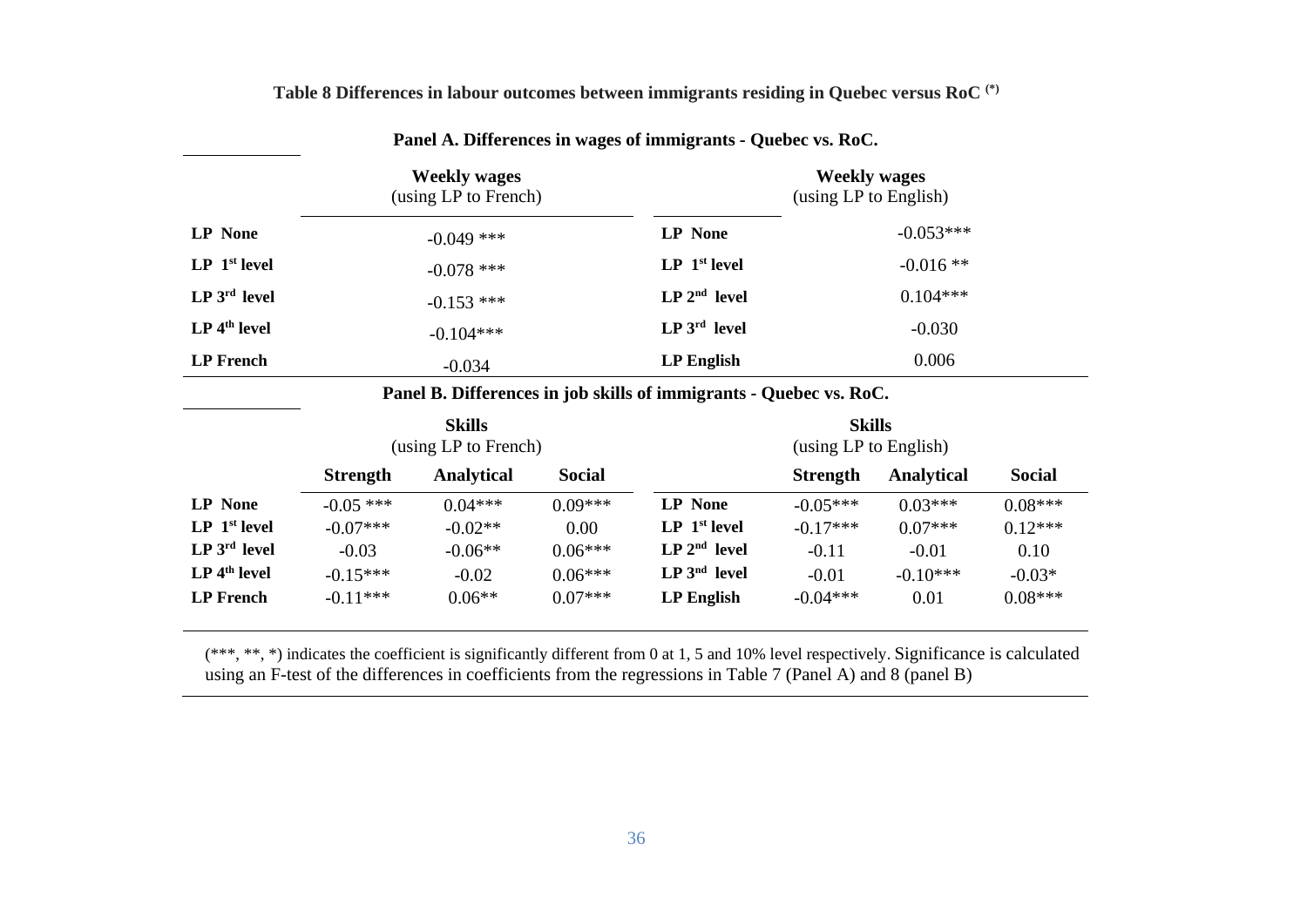#### **Table 9. Effect of language on job skills of male immigrant, by linguistic proximity**

(Quebec relative to RoC, Immigrants relative to similar natives in their province of residence)

#### Using LP to French Using LP to English

|                                    | <b>Strength</b> | <b>Analytical</b> | <b>Social</b> |                            | <b>Strength</b> | <b>Analytical</b> | <b>Social</b> |
|------------------------------------|-----------------|-------------------|---------------|----------------------------|-----------------|-------------------|---------------|
| Quebec                             | $0.013***$      | $-0.077***$       | $-0.064***$   | <b>Quebec</b>              | $0.011***$      | $-0.076***$       | $-0.062***$   |
| <b>Immigrant in Quebec</b>         |                 |                   |               | <b>Immigrant in Quebec</b> |                 |                   |               |
| LP French - None                   | $-0.083***$     | $-0.029***$       | $-0.056***$   | LP English - None          | $0.026***$      | $-0.149***$       | $-0.202***$   |
| LP French - $1st$ level            | $0.012***$      | $-0.102***$       | $-0.150***$   | LP English - $1st$ level   | $0.093***$      | $-0.203***$       | $-0.278***$   |
| LP French $-3rd$ level             | $0.069***$      | 0.033             | $-0.126***$   | LP English - $2nd$ level   | $-0.113$        | 0.011             | 0.024         |
| LP French $-4th$ level             | $0.081***$      | $-0.208***$       | $-0.272***$   | LP English - $3rd$ level   | $-0.012$        | $-0.121***$       | $-0.135***$   |
| LP French - French                 | $-0.125***$     | $-0.034***$       | 0.002         | LP English - English       | $-0.114***$     | $0.074***$        | $0.129***$    |
| <b>Immigrant in RoC</b>            |                 |                   |               | <b>Immigrant in RoC</b>    |                 |                   |               |
| LP French - None                   | $-0.030***$     | $-0.067***$       | $-0.141***$   | LP English - None          | $0.071***$      | $-0.178***$       | $-0.277***$   |
| LP French - $1st$ level            | $0.070***$      | $-0.083***$       | $-0.154***$   | LP English - $1st$ level   | $0.258***$      | $-0.275***$       | $-0.401***$   |
| LP French $-3^{rd}$ level          | $0.039***$      | $0.093***$        | $-0.186***$   | LP English - $2nd$ level   | $-0.001$        | 0.022             | $-0.078***$   |
| LP French $-4$ <sup>th</sup> level | $0.227***$      | $-0.223***$       | $-0.331***$   | LP English - $3rd$ level   | 0.002           | $-0.021***$       | $-0.104***$   |
| LP French - French                 | $-0.016$        | $-0.095***$       | $-0.063***$   | LP English - English       | $-0.073***$     | $0.067***$        | $0.045***$    |
| <b>Observations</b>                | 1,559,075       | 1,559,075         | 1,559,075     |                            | 1,559,075       | 1,559,075         | 1,559,075     |

Regressions include controls for marital status, experience, experience squared, education, location, GDP per capita at country of origin, and survey year. Men are aged 18 to 60. Immigrants are adults at arrival. RoC stands for Rest of country.

(\*\*\*, \*\*, \*) indicates the coefficient is significantly different from 0 at 1, 5 and 10% level respectively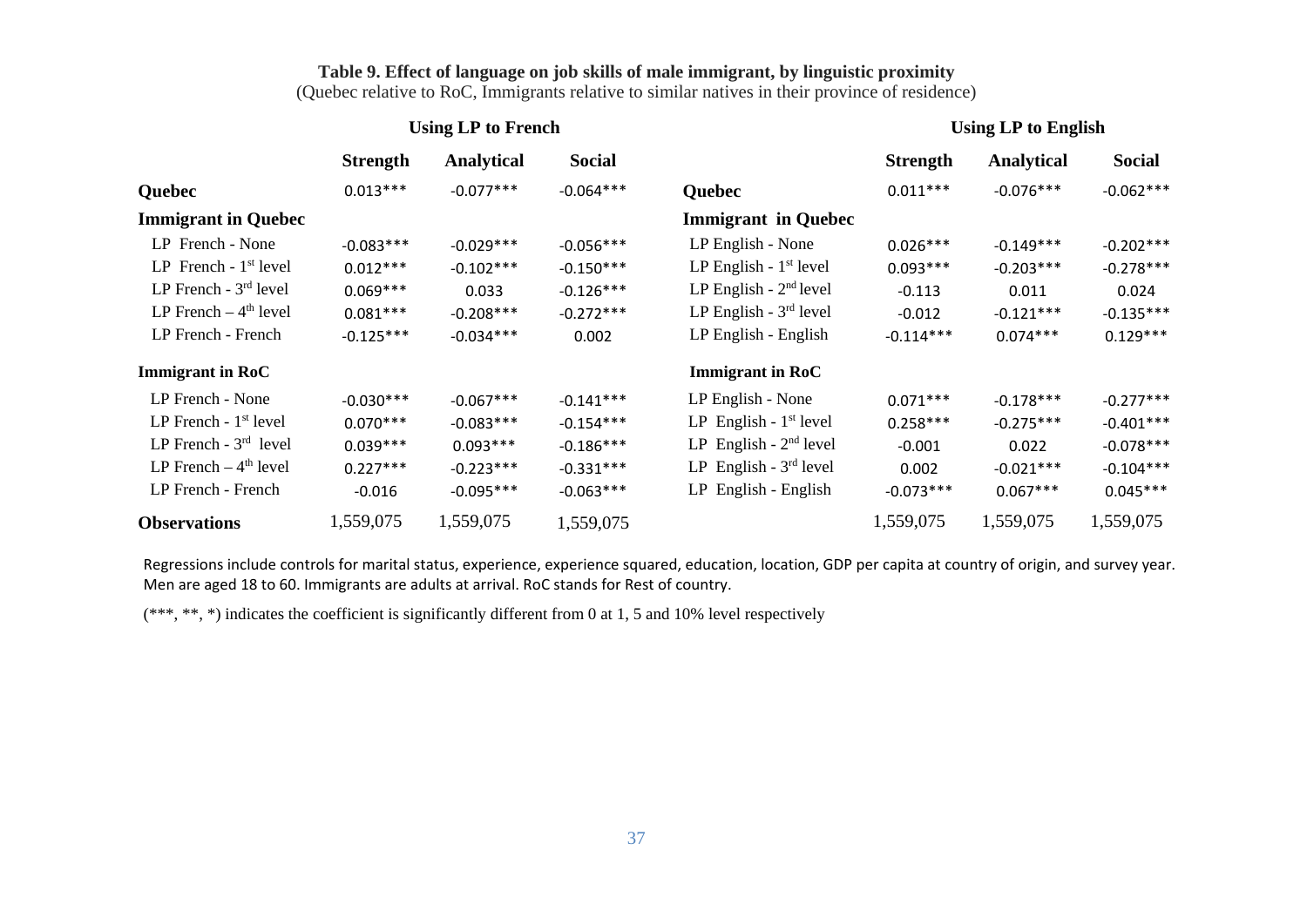

**Figure 1. Distribution of job-required skills by immigrant status** 

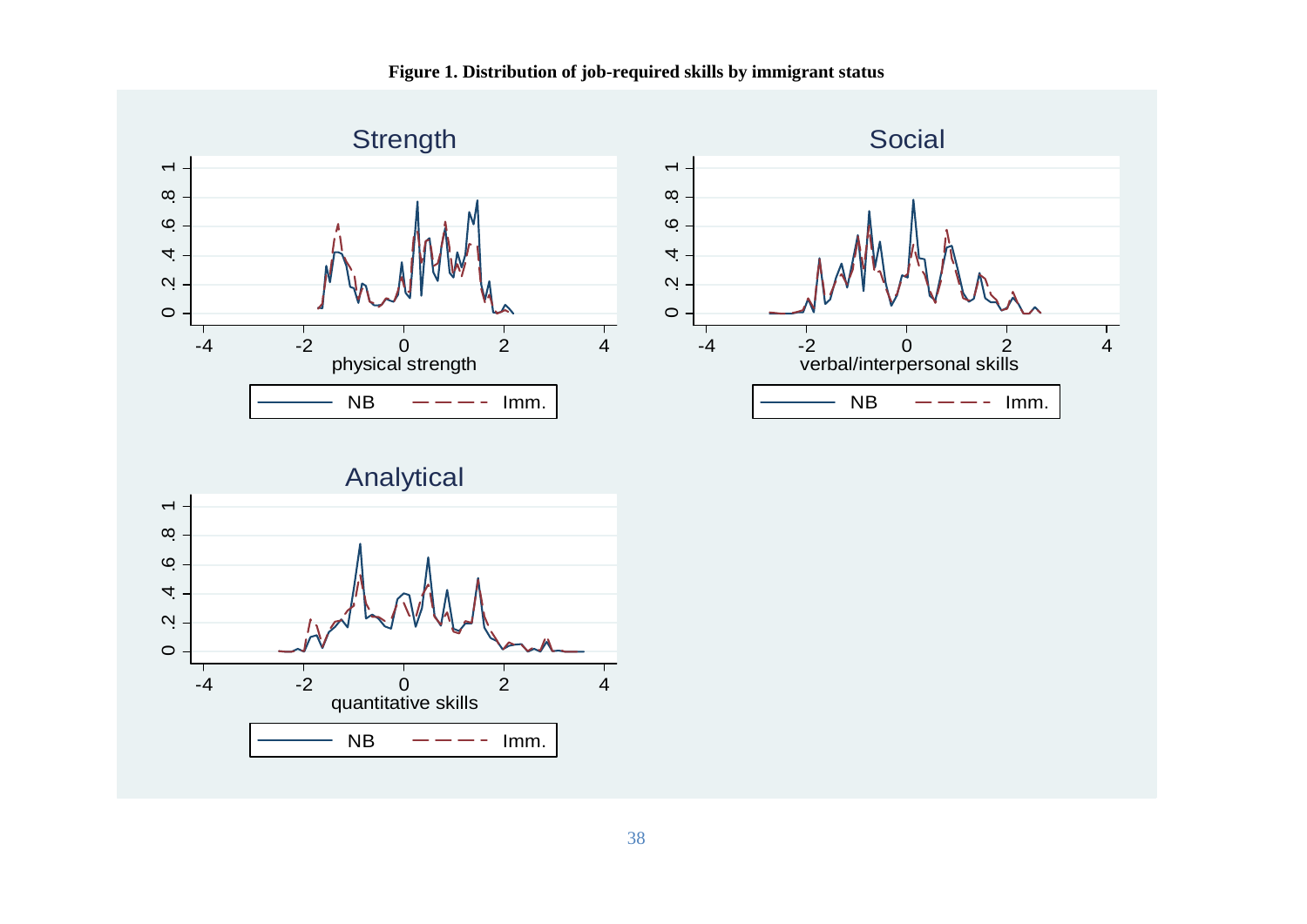

**Figure 2. Predicted wages of immigrants in jobs requiring different skills (1) relative to average worker (wage=0)** 

**Figure 3. Immigrants' wage assimilation by Linguistic Proximity and arrival cohort (LP)** 



**(1)** LP=1 indicates language at origin and destination share one branch of linguistic tree.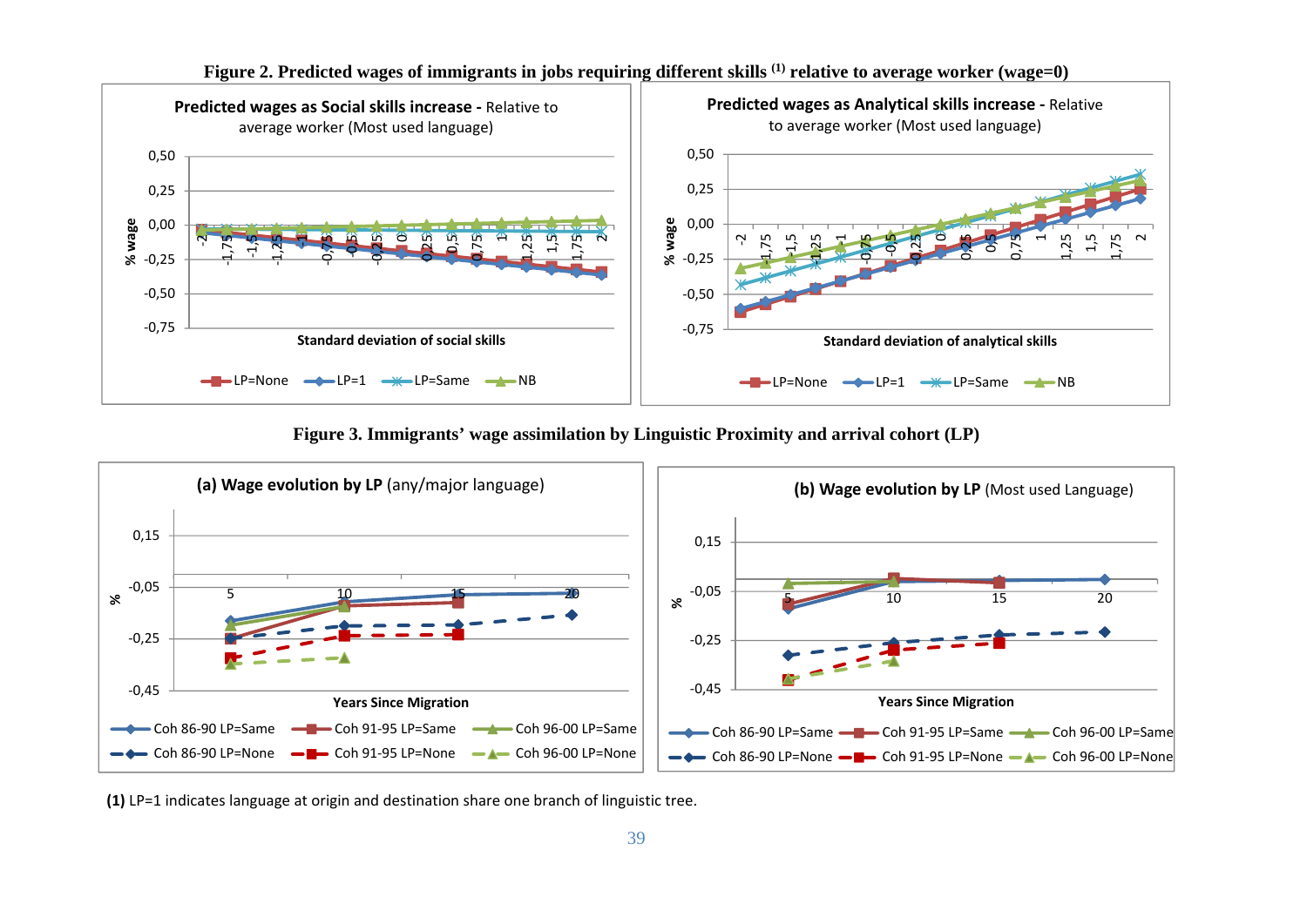



Note: Coefficients on cohort time effects. Regression also include marital status, experience, experience squared, education, location, area of origin indicators, GDP per capita at country of origin and survey year.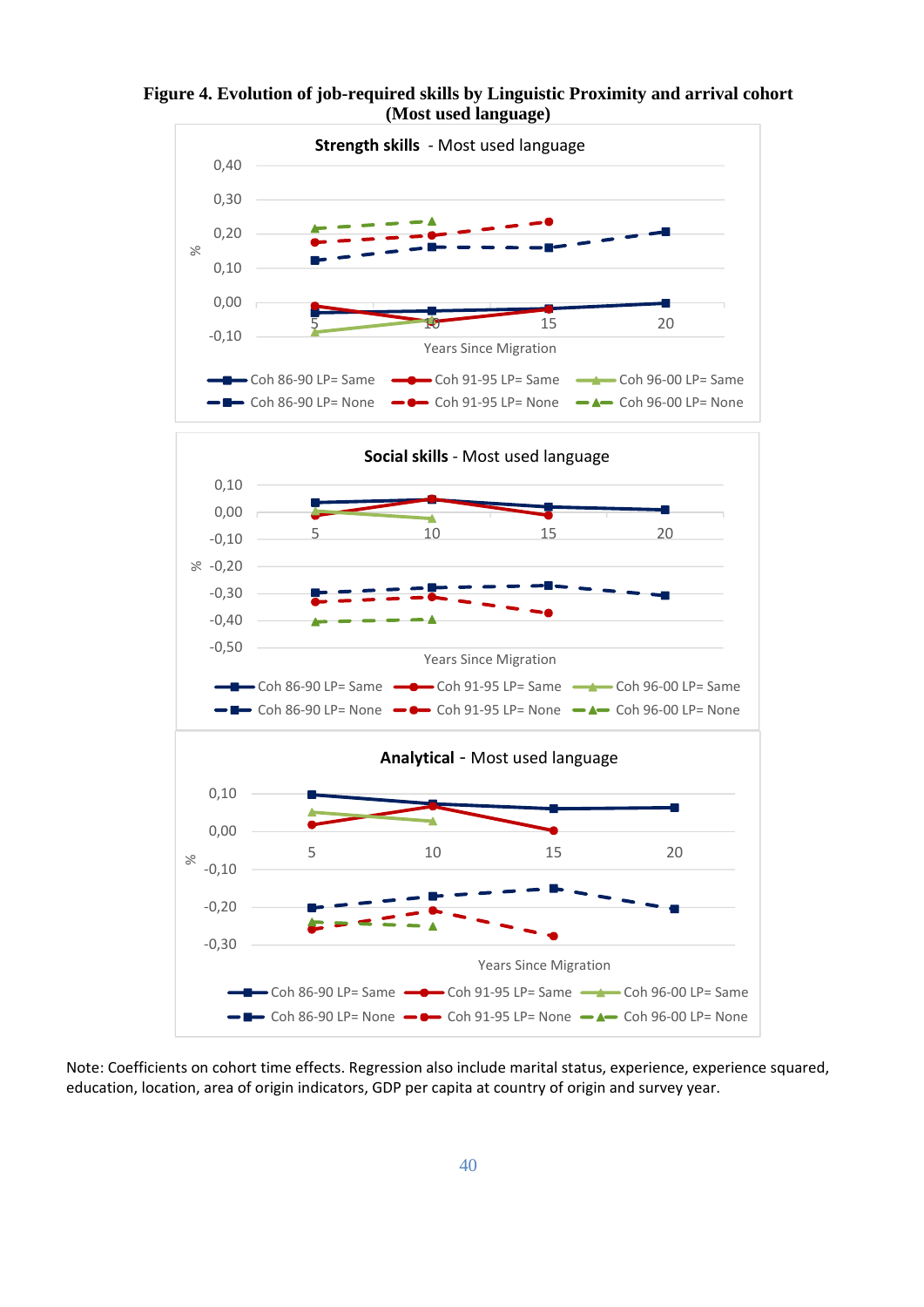



By Linguistic Proximity and arrival cohort (Most used language)



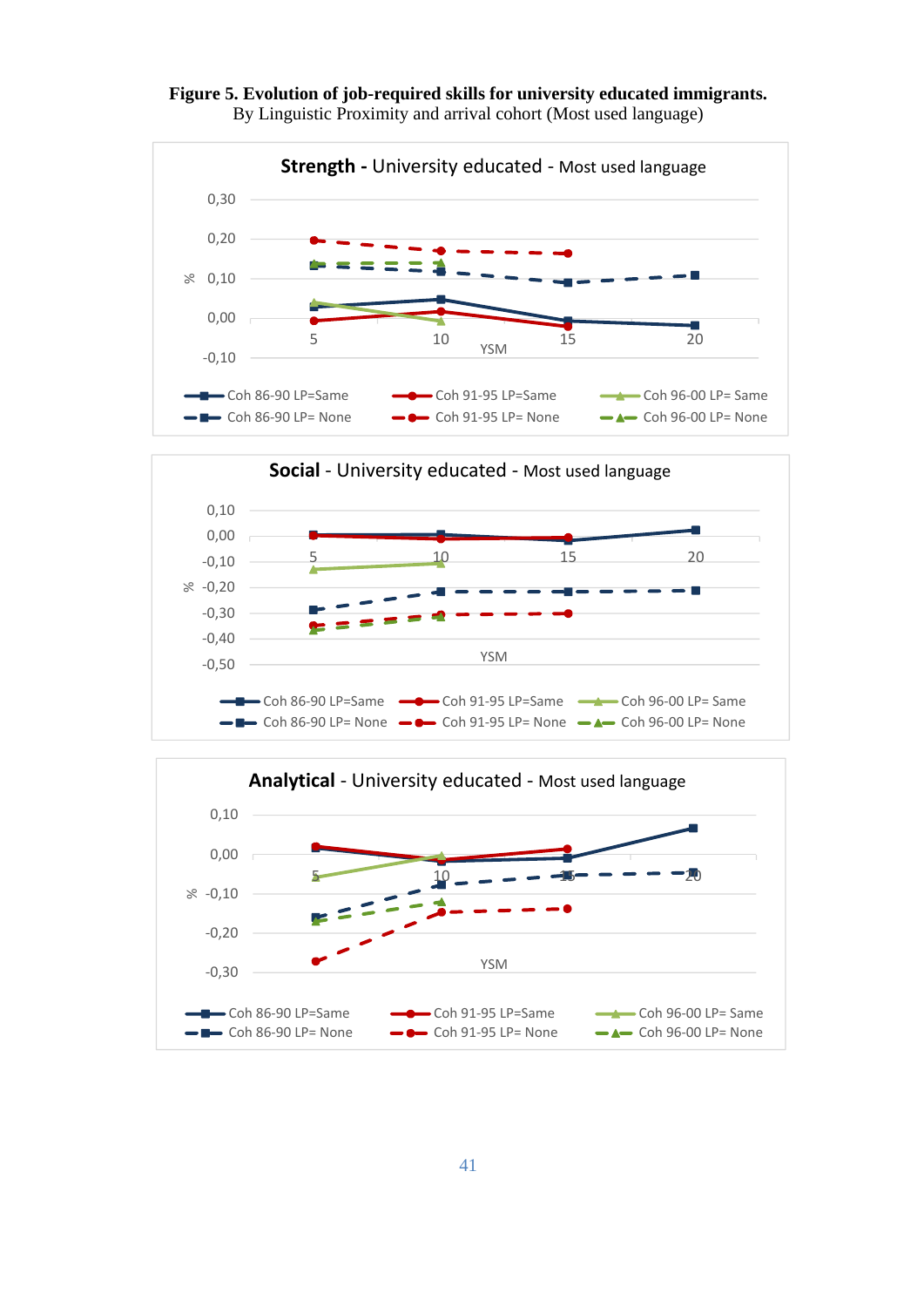#### **Appendix**

|                          |                  | Any Official/Major Language |            | <b>Most used language</b> |                          |            |                           |
|--------------------------|------------------|-----------------------------|------------|---------------------------|--------------------------|------------|---------------------------|
|                          |                  | (1)                         | (2)        | (3)                       | (4)                      | (5)        | (6)                       |
| <b>Skill index</b>       | Social           | $0.06***$                   | $0.06***$  | $0.06***$                 | $0.06***$                | $0.06***$  | $0.06***$                 |
|                          | Strength         | $-0.06***$                  | $-0.06***$ | $-0.06***$                | $-0.06***$               | $-0.06***$ | $-0.06***$                |
|                          | Analytical       | $0.19***$                   | $0.19***$  | $0.19***$                 | $0.19***$                | $0.19***$  | $0.19***$                 |
| LP indicators            | None             | $-0.27***$                  | $-0.21***$ |                           | $-0.31***$               | $-0.28***$ |                           |
|                          | 1st Level        | $-0.25***$                  | $-0.27***$ |                           | $-0.27***$               | $-0.24***$ |                           |
|                          | 2nd Level        | $-0.07$                     | $-0.01$    |                           | 0.002                    | 0.003      |                           |
|                          | 3rd Level        | $-0.17***$                  | $-0.24***$ |                           | $-0.13***$               | $-0.13***$ |                           |
|                          | 4th Level        | $-0.22***$                  | $-0.11***$ |                           |                          |            |                           |
|                          | Same<br>Language | $-0.12***$                  | $-0.05***$ |                           | $-0.02***$               | $-0.03***$ |                           |
| Immigrant<br>Levenshtein |                  |                             |            | $-0.11***$<br>$-0.001***$ |                          |            | $-0.01***$<br>$-0.003***$ |
| <b>POB control</b>       |                  |                             | Yes        |                           | $\overline{\phantom{a}}$ | Yes        |                           |

#### **Table 1A. Weekly wages of University‐educated immigrant men**

All regressions include controls for marital status, experience, experience squared, education, job-skills, location, region of origin (omitted group is US/Europe), GDP per capita at country of origin and survey year. Individuals are 18 to 60 years of age. Immigrants are adults at arrival.

The first three columns (any language) show coefficients if linguistic proximity is measured by proximity between any official or major language at origin and at destination (English or French). The last three columns (most used language) show coefficients if linguistic proximity is measured by proximity between the most commonly used language at origin and destination (English).

(\*\*\*, \*\*, \*) indicates the coefficient is significant at 1%, 5% or 10% respectively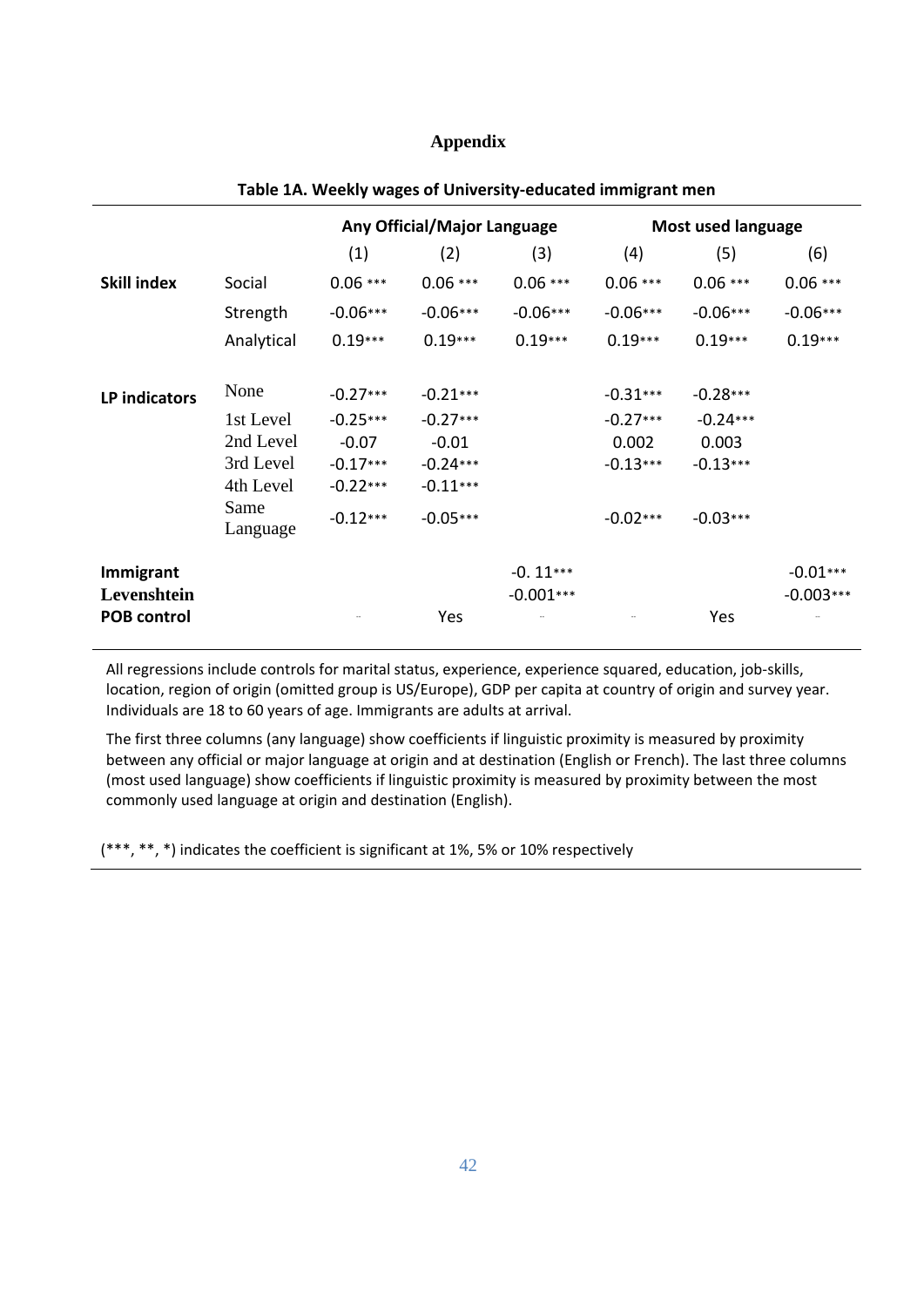|                                 | <b>LP</b> Any/Major | <b>LP</b> Most Used |
|---------------------------------|---------------------|---------------------|
| Social                          | $0.02***$           | $0.02***$           |
| Strength                        | $-0.09***$          | $-0.09***$          |
| Analytical                      | $0.16***$           | $0.16***$           |
| LP-none                         | $-0.18***$          | $-0.19***$          |
| $LP-1^{st}$                     | $-0.29***$          | $-0.21***$          |
| $LP-2^{nd}$                     | 0.01                | $-0.02$             |
| $LP-3^{rd}$                     | $-0.23***$          | $-0.15***$          |
| $LP-4th$                        | $-0.08***$          |                     |
| LP-same                         | $-0.06***$          | $-0.04***$          |
| LP-None * Social                | $-0.14***$          | $-0.09***$          |
| $LP-1^{st} * Social$            | $-0.08***$          | $-0.09***$          |
| $LP-2^{nd} * Social$            | $-0.04$             | $-0.02$             |
| $LP-3^{rd} * Social$            | $0.08***$           | $0.12***$           |
| $LP-4^{th}$ * Social            | $-0.14***$          |                     |
| LP-same * Social                | $-0.04***$          | $-0.02***$          |
| LP-None * Strength              | $-0.02**$           | $0.03***$           |
| LP-1st * Strength               | 0.00                | $0.07***$           |
| $LP-2^{nd} *$ Strength          | $-0.04$             | $-0.05$             |
| $LP-3^{rd} *$ Strength          | 0.03                | $0.06***$           |
| $LP-4^{th}$ * Strength          | $0.04***$           |                     |
| LP-same * Strength              | $0.06***$           | $0.02**$            |
| LP-None * Analytical            | $0.07***$           | $0.06***$           |
| LP-1 <sup>st</sup> * Analytical | $0.02***$           | $0.04***$           |
| $LP-2^{nd} * Analytical$        | 0.00                | 0.01                |
| LP-3rd * Analytical             | $-0.06***$          | $-0.07***$          |
| LP-4 <sup>th</sup> * Analytical | $0.08***$           |                     |
| LP-same * Analytical            | $0.04***$           | $0.04***$           |
|                                 |                     |                     |

**Table 2A. Effect of Linguistic Proximity and Skills on Male immigrant wages** (relative to natives)

The first column shows the coefficients from equation (4) when linguistic proximity is measured using proximity between any official or major languages at origin and English/French. Column (II) uses proximity between the most commonly used language at origin and English

Both regressions include controls for marital status, experience, experience squared, education, the rest of the job-skills interacted with linguistic proximity, location, area of origin indicators (the omitted group is US/Europe), GDP per capita at country of origin and survey year. Individuals are 18 to 60 years old. Immigrants are adults at arrival. Regressions have 1,353,560 observations

 $(***, **, *)$  indicates the coefficient is significantly different from 0 at 1, 5 and 10% respectively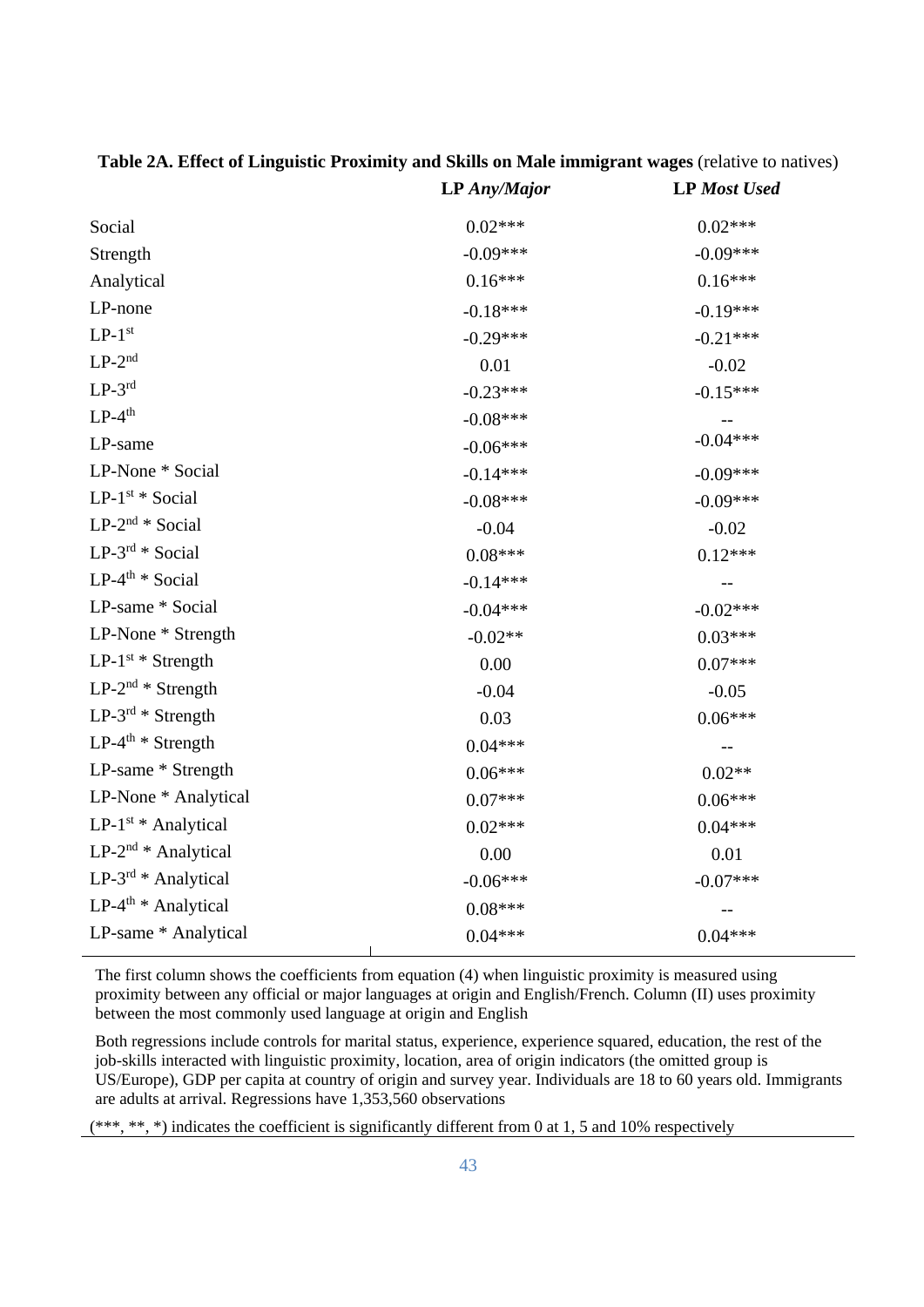| Any official/major language (1) |          |         |            | Most used language (3) |          |         |            |            |
|---------------------------------|----------|---------|------------|------------------------|----------|---------|------------|------------|
| <b>LP</b>                       | Strength | Social  | Analytical | Complexity             | Strength | Social  | Analytical | Complexity |
| None                            | 0.05     | $-0.08$ | 0.02       | $-0.03$                | 0.15     | $-0.26$ | $-0.13$    | $-0.03$    |
|                                 | (0.00)   | (0.00)  | (0.00)     | (0.00)                 | (0.00)   | (0.00)  | (0.00)     | (0.00)     |
| 1st Level                       | 0.14     | $-0.27$ | $-0.17$    | $-0.03$                | 0.22     | $-0.35$ | $-0.23$    | $-0.04$    |
|                                 | (0.00)   | (0.00)  | (0.00)     | (0.00)                 | (0.00)   | (0.00)  | (0.00)     | (0.00)     |
| 2nd Level                       | 0.07     | $-0.12$ | 0.01       | 0.01                   | 0.01     | $-0.07$ | 0.05       | 0.00       |
|                                 | (0.00)   | (0.00)  | (0.54)     | (0.86)                 | (0.70)   | (0.00)  | (0.00)     | (0.89)     |
| 3rd Level                       | 0.02     | $-0.13$ | 0.01       | $-0.02$                | 0.01     | $-0.10$ | $-0.01$    | $-0.02$    |
|                                 | (0.01)   | (0.00)  | (0.35)     | (0.00)                 | (0.40)   | (0.00)  | (0.40)     | (0.05)     |
| 4th Level                       | 0.08     | $-0.16$ | $-0.06$    | $-0.02$                |          |         |            |            |
|                                 | (0.00)   | (0.00)  | (0.00)     | (0.00)                 |          |         |            |            |
| Same                            |          |         |            |                        |          |         |            |            |
| Language                        | 0.07     | $-0.10$ | $-0.05$    | $-0.03$                | $-0.07$  | 0.06    | 0.09       | $-0.02$    |
|                                 | (0.00)   | (0.00)  | (0.00)     | (0.00)                 | (0.00)   | (0.00)  | (0.00)     | (0.00)     |

#### **Table 3A. Effect of language on skills required by jobs**

All regressions include controls for marital status, experience, experience squared, education, location, region of origin (omitted group is US/Europe), GDP per capita at country of origin and survey year. Individuals are 18 to 60 years old. Immigrants are adults at arrival.

The first three columns (any official/major language) show coefficients if linguistic proximity is measured by proximity between any official or two most widely-spoken languages at origin and official language at destination (English or French). The last three columns (most used language) show coefficients if linguistic proximity is measured by proximity between the most commonly used language at origin and destination (English).

(\*\*\*, \*\*, \*) indicates the coefficient is significant at 1%, 5% or 10% respectively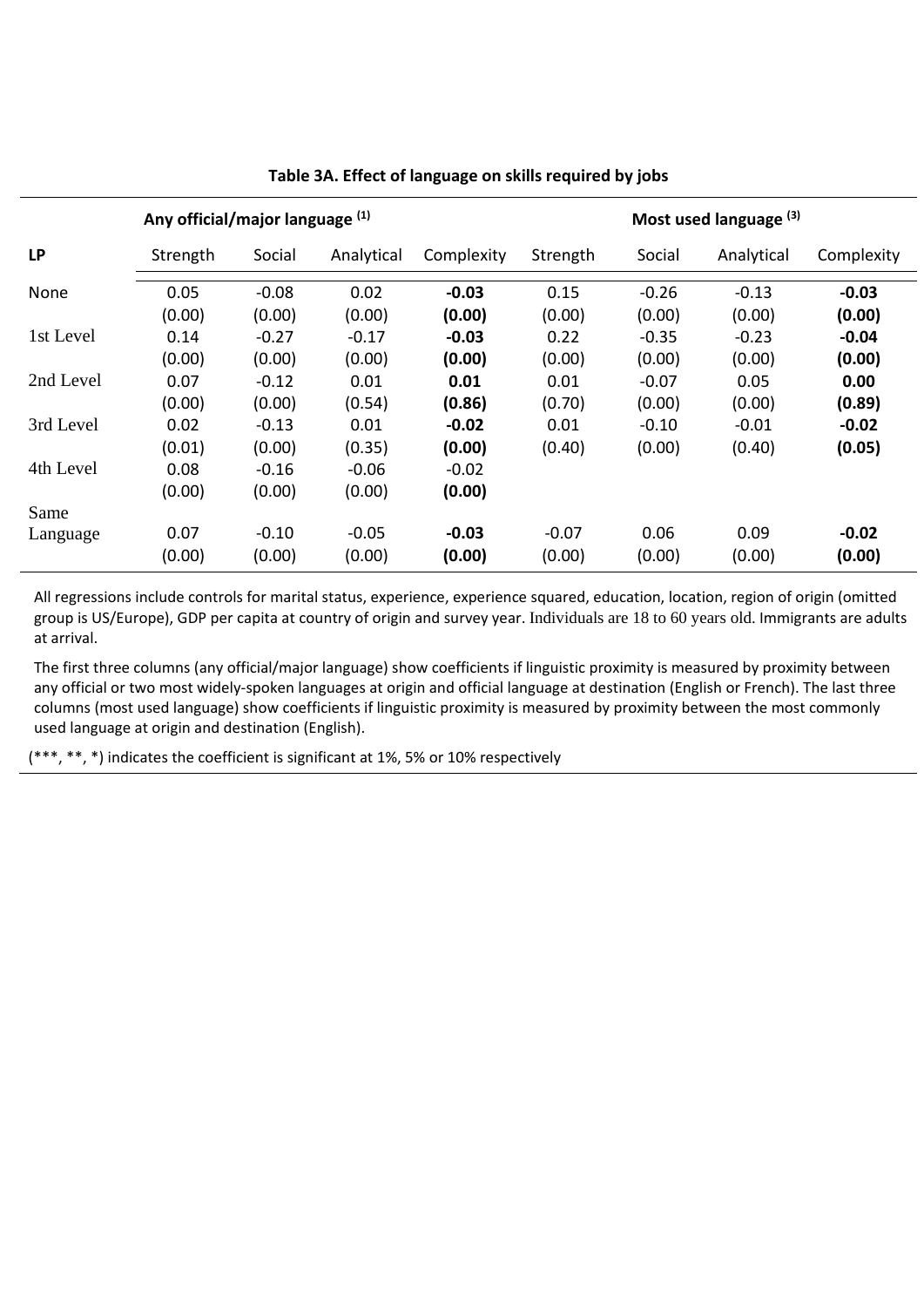|                    | <b>Social</b> | <b>Analytical</b>           | <b>Strength</b> |
|--------------------|---------------|-----------------------------|-----------------|
| <b>Native born</b> | $-0.09$       | 0.04                        | 0.29            |
| Immigrant          | $-0.09$       | 0.12                        | 0.16            |
| LP                 |               | Any Official/Major language |                 |
| None               | $-0.08$       | 0.16                        | 0.06            |
| 1st Level          | $-0.21$       | 0.05                        | 0.25            |
| 2nd Level          | 0.07          | 0.33                        | 0.23            |
| 3rd Level          | 0.10          | 0.39                        | 0.12            |
| 4th Level          | $-0.36$       | $-0.12$                     | 0.38            |
| Same Language      | $-0.08$       | 0.05                        | 0.28            |
|                    |               | <b>Most used language</b>   |                 |
| None               | $-0.08$       | 0.13                        | 0.08            |
| 1st Level          | $-0.32$       | $-0.06$                     | 0.36            |
| 2nd Level          | 0.16          | 0.39                        | 0.13            |
| 3rd Level          | 0.08          | 0.30                        | 0.17            |
| 4th Level          |               |                             |                 |
| Same Language      | $-0.08$       | 0.05                        | 0.29            |

### **Table 4A. Average skills required in jobs held by immigrants. By linguistic proximity**

| Table 4B. Correlation of Skills employed in Jobs |            |         |        |       |          |  |  |  |
|--------------------------------------------------|------------|---------|--------|-------|----------|--|--|--|
|                                                  | Analytical | Social  | Visual | Motor | Strength |  |  |  |
| Analytical                                       | 1.00       |         |        |       |          |  |  |  |
| Social                                           | 0.88       | 1.00    |        |       |          |  |  |  |
| Visual                                           | $-0.30$    | $-0.38$ | 1.00   |       |          |  |  |  |
| Motor                                            | $-0.49$    | $-0.67$ | 0.78   | 1.00  |          |  |  |  |
| Strength                                         | $-0.65$    | $-0.75$ | 0.67   | 0.89  | 1.00     |  |  |  |